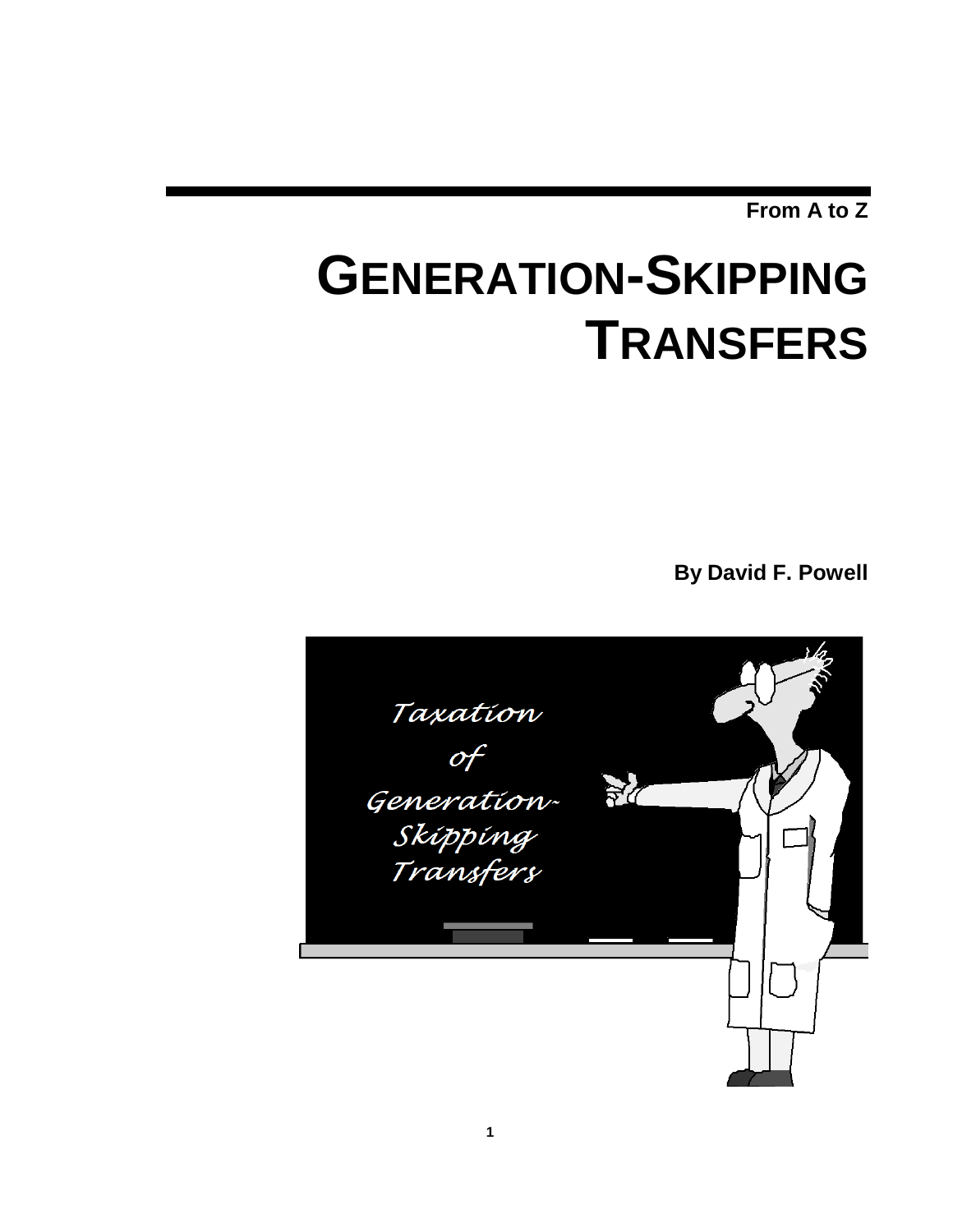# **Copyright © 2017 by David F. Powell**

All rights reserved. No part of this work may be reproduced in any form or by any electronic or mechanical means including information storage and retrieval systems without permission in writing from the author.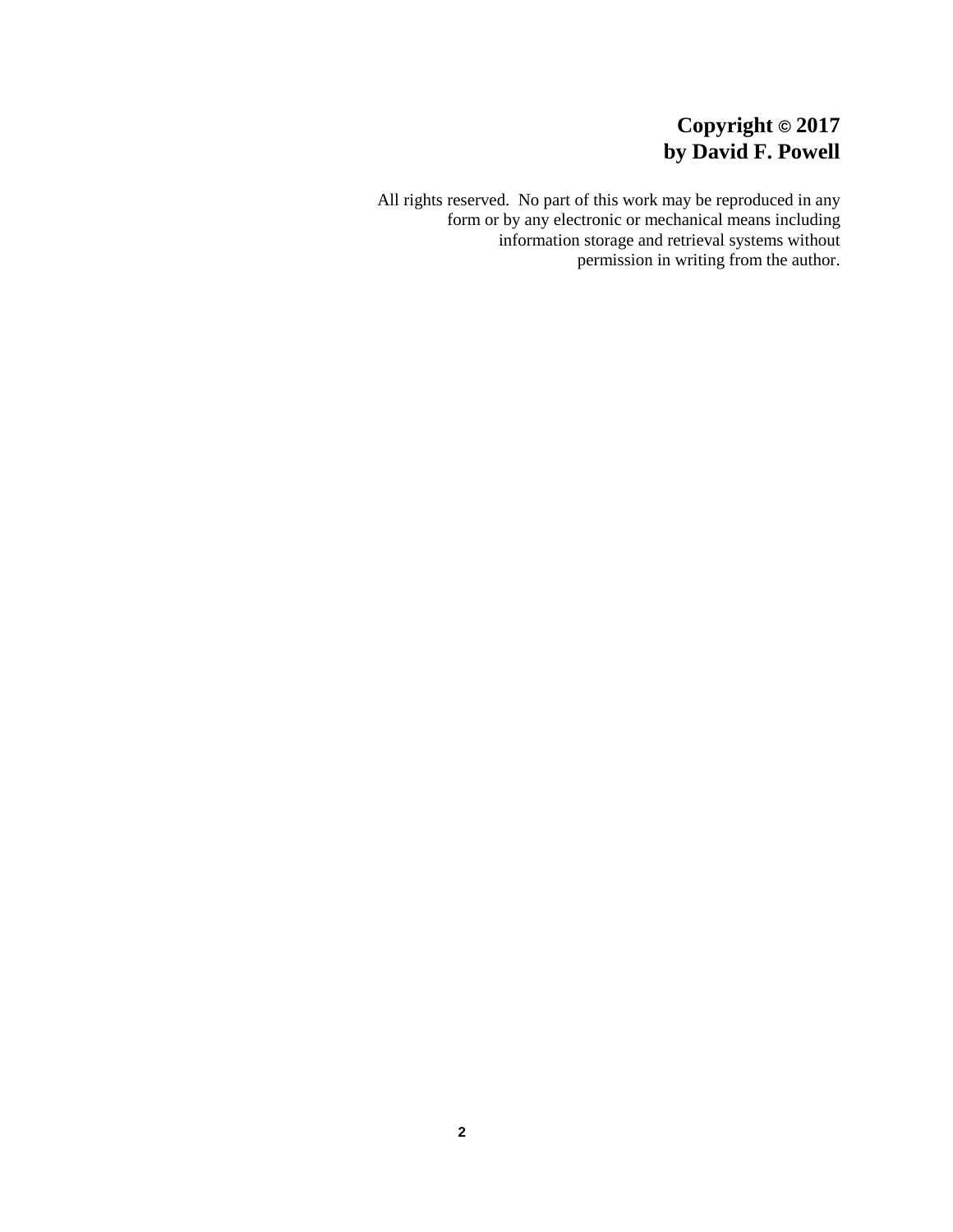# **CONTENTS**

| I. |             | <b>GENERATION-SKIPPING TRANSFER TAX</b>                   | 5  |
|----|-------------|-----------------------------------------------------------|----|
|    |             |                                                           |    |
|    | 1.          |                                                           |    |
|    | 2.          |                                                           |    |
|    | 3.          |                                                           |    |
|    | 4.          |                                                           |    |
|    |             |                                                           |    |
|    | $1_{\cdot}$ |                                                           |    |
|    |             |                                                           |    |
|    | 3.          |                                                           |    |
|    |             |                                                           |    |
|    |             |                                                           |    |
|    | 2.          |                                                           |    |
|    | 3.          |                                                           |    |
|    |             |                                                           |    |
|    | $1_{-}$     |                                                           |    |
|    | 2.          |                                                           |    |
|    | 3.          |                                                           |    |
|    |             |                                                           |    |
|    | $1_{-}$     |                                                           |    |
|    | 2.          |                                                           |    |
|    | 3.          |                                                           |    |
|    | 4.          |                                                           |    |
|    | 5.          |                                                           |    |
|    | 6.          |                                                           |    |
|    | 7.          |                                                           |    |
|    |             |                                                           |    |
|    |             |                                                           |    |
|    |             |                                                           |    |
|    |             |                                                           |    |
| Н. |             | <b>ESSENTIAL PLANNING PRINCIPLES</b>                      | 30 |
|    |             |                                                           |    |
|    |             |                                                           |    |
|    | 2.          |                                                           |    |
|    |             |                                                           |    |
|    |             |                                                           |    |
|    |             | 2 Substantially separate and independent shares 20 and 20 |    |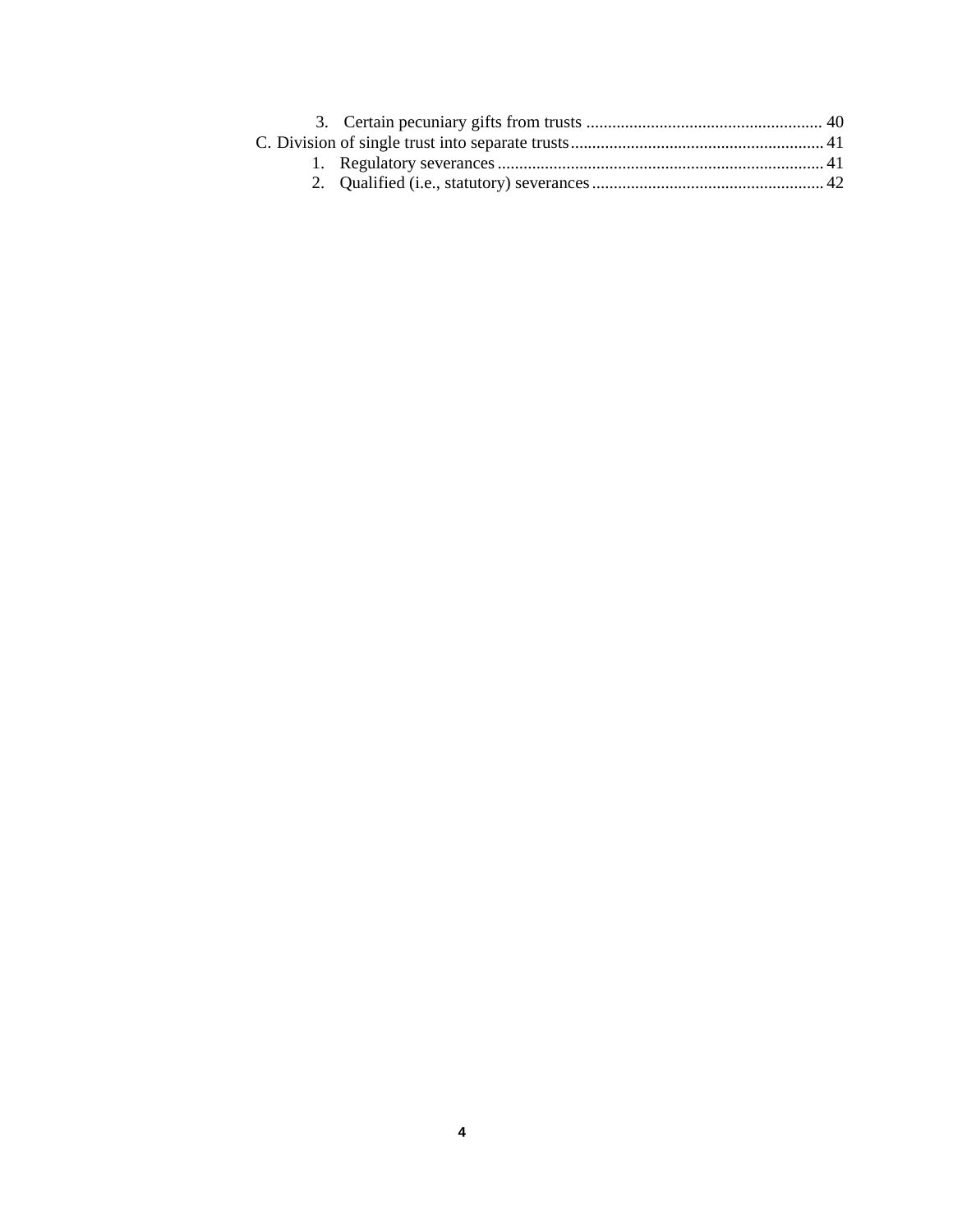# **I. GENERATION-SKIPPING TRANSFER TAX**

Historical leniency in the rules which define the federal gross estate makes it possible for a trust beneficiary to have a substantial interest in (and authority over) trust property without causing the property to be included in the beneficiary's gross estate at death. Thus, without subjecting the child to estate tax exposure at death, a parent could create a trust for his child with the child having any or all of:

- the right to trust income for life;
- the right to demand such corpus as is reasonably necessary for the child's health, support, maintenance and education;
- the right to receive discretionary corpus distributions in the discretion of a third party trustee; and
- a testamentary special power of appointment.

In like manner, at the child's death the trust could continue for the life of the settlor's grandchild and at his death for the life of that child's child, and so on. The Generation-Skipping Transfer [GST] tax was enacted to place a tax cost on this kind of transfer.

## **A. OVERVIEW OF SOME IMPORTANT TERMS**

A general (albeit simplistic!) statement of the GST tax is that it applies whenever property is gratuitously transferred (directly or from a trust or a trust equivalent) to a person who is two or more generations younger than the transferor.

## **Examples of generation-skipping transfers include:**

- an outright gift or bequest to a grandchild of the donor or testator;
- a distribution from a trust to the settlor's grandchild; or
- a termination of a life interest in a child when the remainder interest is in a grandchild.

Application of the GST tax to these and other transfers requires a mastery of several key terms and concepts.

## **1. Skip person**

The GST tax applies only to transfers to persons who are two or more generations younger than the transferor. Such a person is called a "skip person."

Grandchildren and great-grandchildren are skip persons. So are grand-nephews and nieces.

A trust can also be a skip person. A trust is a skip person if:

- all persons having a Chapter 13 interest in the trust are skip persons (e.g., a trust for the exclusive benefit of grandchildren and their descendants), or
- no one has a Chapter 13 interest and no distributions to non-skip persons can ever occur (e.g., a trust for the ultimate benefit of minor grandchildren where no distributions can be made until they attain the age of majority).<sup>1</sup>

<span id="page-4-0"></span><sup>&</sup>lt;sup>1</sup> IRC § 2613(a); Treas. Regs. § 26.2612-1(d). In the application of this test, a possibility that property will be distributed to a skip person is disregarded if the probability of the distribution occurring is less than 5 percent. Treas. Regs. § 26.2612- 1(d)(2)(ii).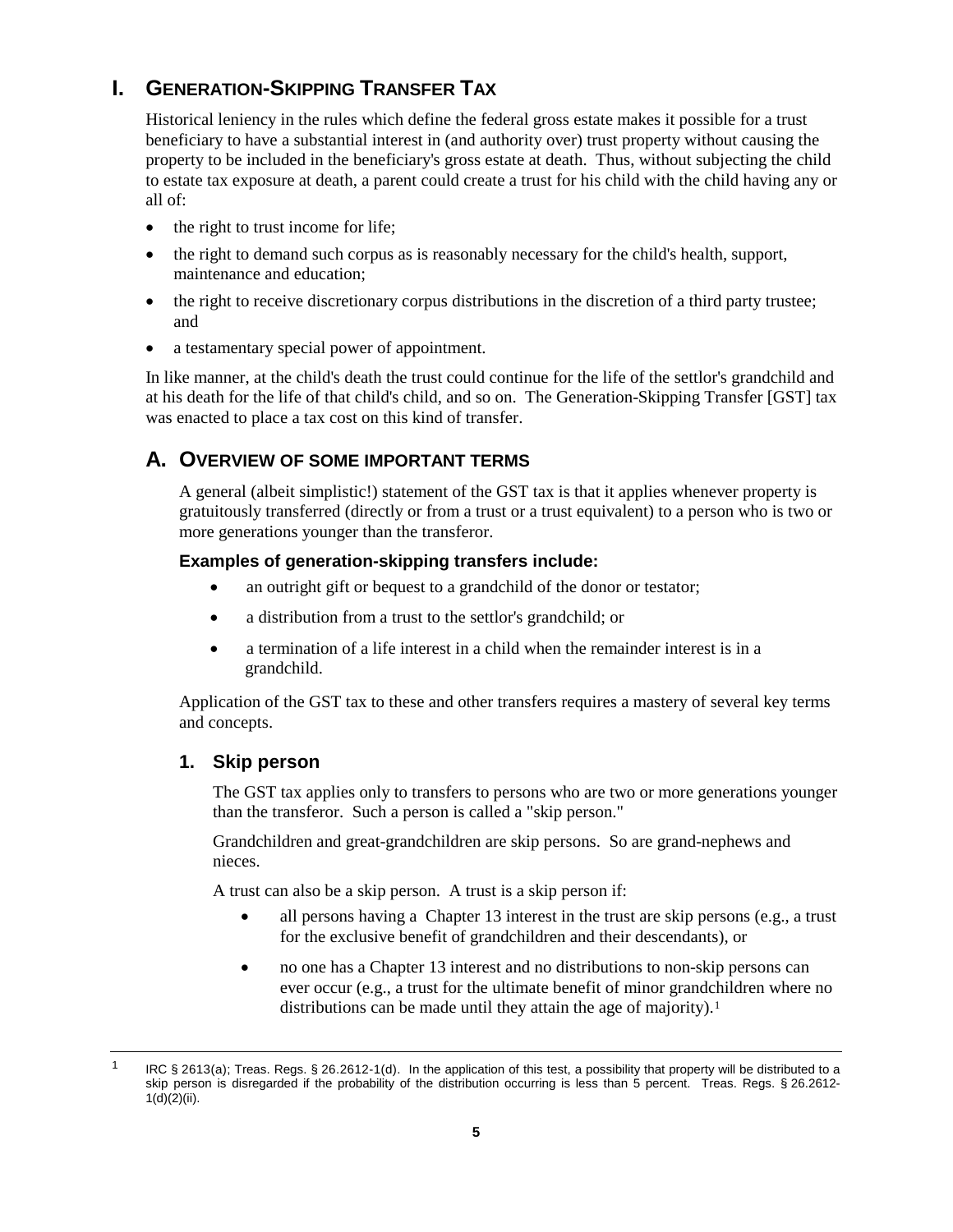## **2. Trust**

A distribution from or a termination of an interest in a trust may be a taxable event under the GST tax. For this purpose, a trust includes "any arrangement (other than an estate) that has substantially the same effect as a trust."[2](#page-5-0) 

## **COMMENT**

Under IRC § 645, certain electing qualified revocable trusts are treated and taxed as if they were part of a decedent's estate. This treatment applies, however, only for purpose of the income tax; it does not apply for purposes of the GST tax.

## **"Trust" includes:**

- legal term and life interests,
- insurance and annuity contracts,
- $\bullet$  custodianships,<sup>[3](#page-5-1)</sup> and
- outright bequests where the identity of the taker is contingent upon the occurrence of a future event.

**Exception:** An exception applies to a testamentary transfer that is contingent upon an event that must occur within 6 months of the transferor's death.

*Ex-1:* T devises the residue of his estate per stirpes to such of his descendants as survive him by nine months. T is survived by a child C and a grandchild GC. What are the consequences under the GST tax if C dies 8 months after T? *Answers to the examples in this chapter begin on page 26.*

| <b>COMMENT</b>                                                          |  |
|-------------------------------------------------------------------------|--|
| The result is different if C dies within 90 days of T. See Ex-5, p. 10. |  |

## **3. Interest in trust**

In determining whether a trust is a skip person and in applying a number of other provisions of the GST tax, it is necessary to identify who has an "interest in trust."

A person has an interest in a trust only if:

- she has a present right to receive income or principal; or
- she is a current permissible recipient of income or principal.<sup>[4](#page-5-2)</sup>

<span id="page-5-0"></span><sup>2</sup> Treas. Regs. § 26.2652-1(b)(1).

<span id="page-5-1"></span><sup>3</sup> IRC § 2652(b)(1); Treas. Regs. § 26.2652-1(b)(2), Example 1.

<span id="page-5-2"></span><sup>&</sup>lt;sup>4</sup> IRC § 2652(c)(1); Treas. Regs. § 26.2612-1(e)(1). A charity has an interest if the charity has the right to current distributions of income or principal or the trust is a charitable remainder annuity trust, a charitable remainder unitrust, or a pooled income fund. IRC § 2652(c)(1)(C); Treas. Regs. § 26.2612-1(e)(1)(iii).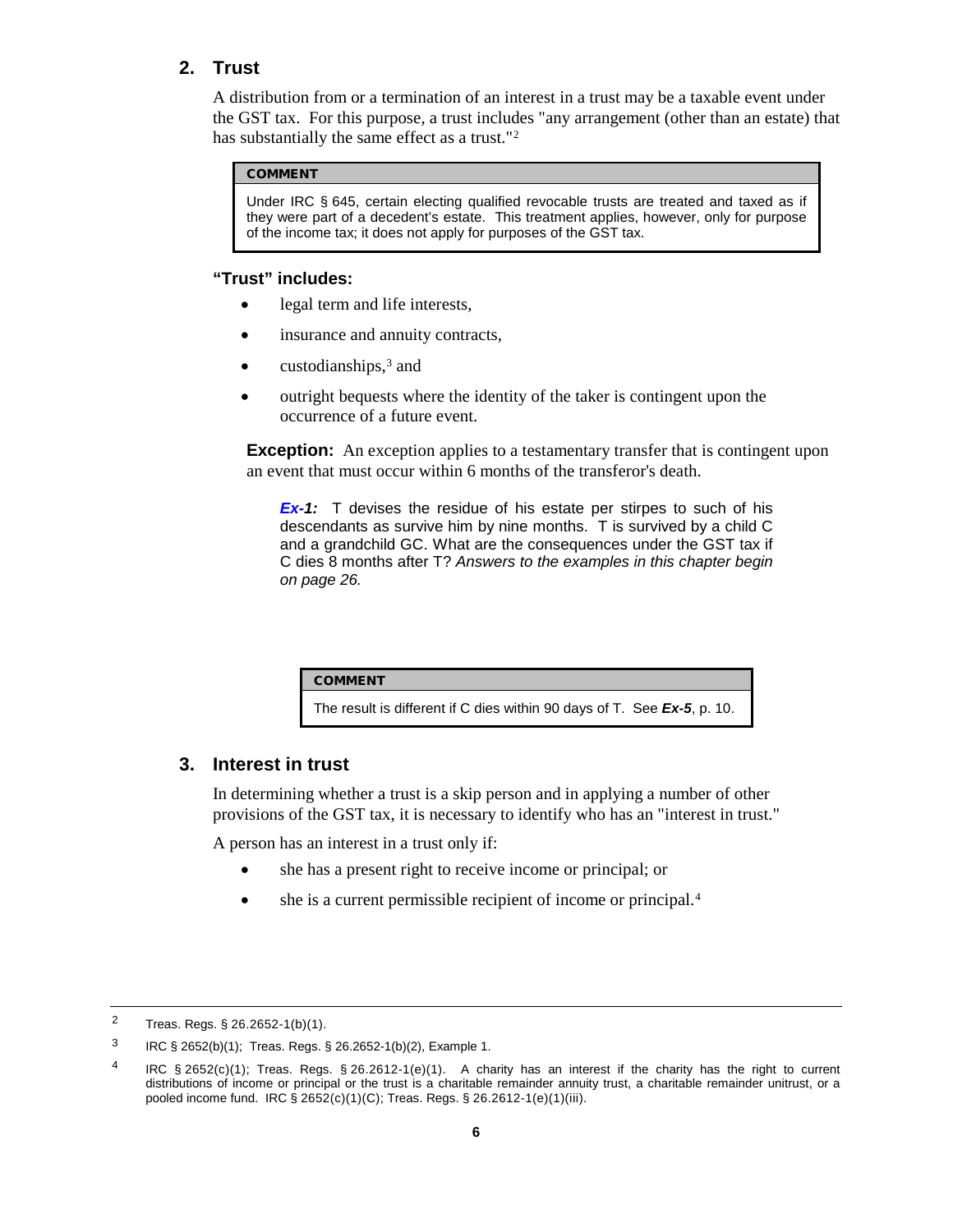**Ex-2:** T transfers property in trust to pay the income to C for life, remainder to GC.

- 1. Do either C or GC have an interest in this trust?
- 2. Would the answer change if GC had a power to withdr[a](#page--1-0)w \$14,000 from the trust for a 60 day period after the transfer by T?

#### **a) Nominal interests**

In some situations, imposition of the GST tax is deferred as long as a non-skip person continues to have an interest in trust.[5](#page-6-0) To prevent abuse, the Code provides that an interest is to be disregarded if it is used primarily to postpone or avoid the GST tax.<sup>[6](#page-6-1)</sup> This is the case if a significant purpose for the creation of the interest is the postponement or avoidance of the GST tax.[7](#page-6-2)

#### **b) Support obligation**

A person whose legal obligations could be satisfied out of trust income or principal has an interest in trust.

**Exception:** A person does not have an interest in trust merely because the person's obligation of support may be satisfied by a distribution in the discretion of a fiduciary or pursuant to a UTMA custodianship.[8](#page-6-3)

## **4. Transferor**

The identity of the transferor determines who meets the definition of a skip person and whose exemption must be allocated to a transfer if it is to be exempted from the tax. In general, the transferor is the person who was most recently subject to the federal estate or gift tax on the property.[9](#page-6-4) 

#### COMMENT

If the donor's spouse consents to split the gift, each spouse will be treated as the transferor of half.<sup>[10](#page-6-5)</sup>

#### **a) Estate or gift tax exposure**

Whenever a transfer is made in trust the initial transferor will be the testator in the case of a testamentary transfer or the donor in the case of an inter vivos one.

<span id="page-6-0"></span><sup>5</sup> For more on this, see "*Terminations where nonskip persons have an interest*" infra p. 14.

<span id="page-6-1"></span><sup>6</sup> IRC  $\S 2652(c)(2)$ . Treas. Regs.  $\S 26.2612-1(e)(2)(ii)$ 

<span id="page-6-2"></span><sup>7</sup> The regulatory test focuses on *a* rather than *the* significant purpose. Under this test, an interest is disregarded if it serves several significant purposes only one of which is to postpone or avoid the GST tax.

<span id="page-6-3"></span><sup>8</sup> IRC § 2652(c)(3); Treas. Regs. § 26.2612-1(e)(2)(i). See also Treas. Regs. § 26.2612-1(f), Example 13.

<span id="page-6-4"></span><sup>9</sup> IRC §2652(a)(1); Treas. Regs. § 26.2652-1(a)(1). See also, PLR 9622035 (except to the extent the proceeds are attributable to pain and suffering or reimbursement for medical expenses, a decedent is not the transferor of wrongful death proceeds payable to a skip person at the decedent's death).

<span id="page-6-5"></span><sup>10</sup> IRC § 2652(a)(2); Treas. Regs. § 26.2652-1(a)(4). This is true even though the interest the consenting spouse is actually deemed to have transferred under IRC § 2513 is less than half of the total value of the property transferred as would be the case with the creation of a ten year GRAT with the remainder in a third person. See Treas. Regs. §§ 26.2652-1(a)(5), 26.2652-1(a)(5) Example 9.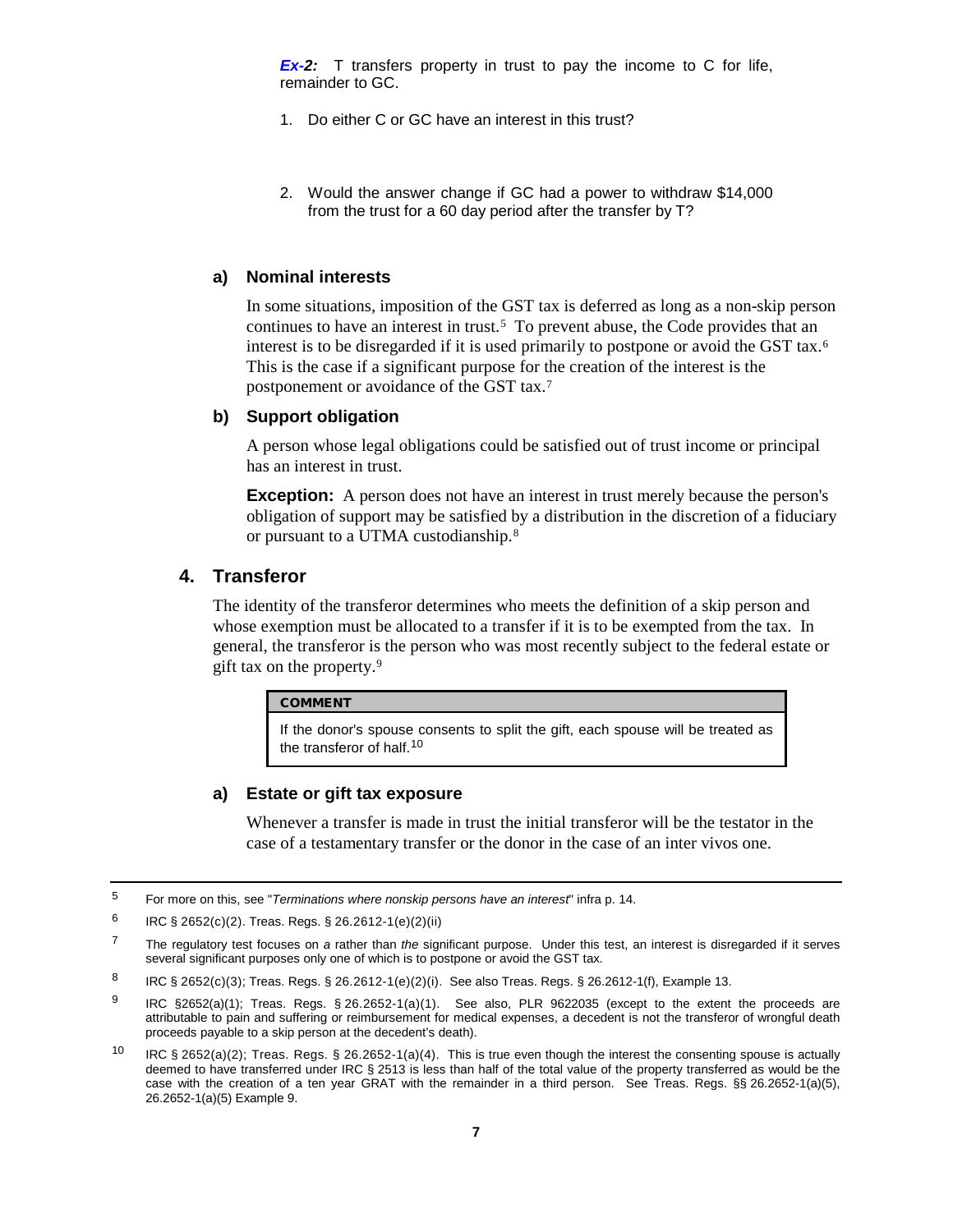- Thereafter, if the trust property is subject to either the gift or the estate tax, the transferor will be redetermined and any previously allocated exemption to the trust will be lost <sup>[11](#page-7-0)</sup>
- Thus, if a trust beneficiary has a general power to appoint trust property, the beneficiary will become the transferor at the earlier of her death or when she exercises or releases the power.<sup>12</sup>

**Ex-3:** T leaves property in a trust the terms of which give Child an income interest for life and a joint power exercisable with BANK to appoint trust property at her death to her creditors. In default of appointment the trust continues for Grandchild for life with remainder to Great-grandchild.

- 1. Will either Child's death or a subsequent distribution to Grandchild be a taxable event under the GST tax?
- 2. Suppose Child and BANK could appoint "only to the extent the aggregate federal estate tax and GST tax due as a result of the child's death can be reduced." Is this type of "formula general power of appointment clause" an effective means of avoiding GST taxes at the child's death?

#### COMMENT

Intentionally subjecting property to the estate tax may yield a better result than having it subjected to the GST tax. In addition to the formula approach illustrated in the previous example, other methods of doing this include:

- 1. The trustee could have authority to distribute principal to beneficiaries.
- 2. Trustees could be authorized to create a general power in a beneficiary (or to terminate one that was previously created at the drafting stage).<sup>[13](#page-7-2)</sup>
- 3. A beneficiary with a special power of appointment could exercise the power to create a general inter vivos power in someone else.[14](#page-7-3)

*Ex-4:* T creates a discretionary trust for the benefit of his children and grandchildren. The children and grandchildren have Crummey withdrawal powers. What impact will the lapse of these powers

<span id="page-7-0"></span><sup>11</sup> A redetermination of the transferor does not occur upon the transfer of a term interest in a trust by the holder of the term interest since the transfer, although subject to the gift tax, does not affect the rights of other beneficiaries. Treas. Regs. § 26.2651-1(a)(5), Example 4.

<span id="page-7-1"></span><sup>12</sup> See Treas. Regs.  $\S$  26.2652-1(a)(5), Example 5.

<span id="page-7-2"></span><sup>&</sup>lt;sup>13</sup> There is some potential risk in doing either of these. It is possible that a trustee's power to create a general power is itself a general power in the beneficiary. And care must be exercised to insure that an authority in a trustee to terminate a general power does not result in a taxable lapse if the authority is exercised. For more on these matters, see e.g., Covey, Practical Drafting, 2053 (January 1990).

<span id="page-7-3"></span><sup>14</sup> See IRC §§ 2041(a)(3) and 2514(d).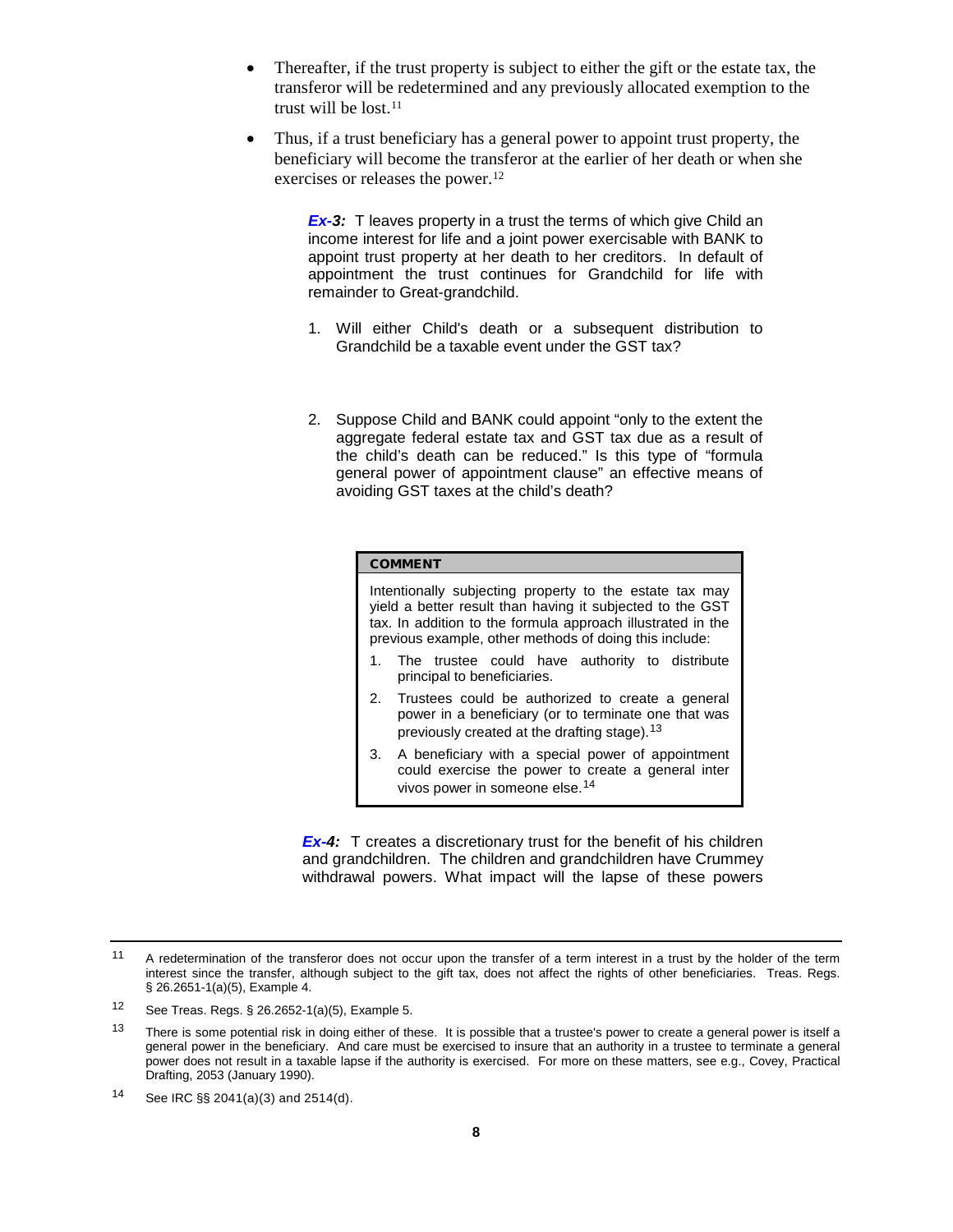have on t[h](#page--1-1)e identity of the transferor of this trust for GST tax purposes?

## **b) Reverse QTIP election**

Normally, the surviving spouse becomes the transferor of a QTIP trust for which the first spouse elected to take the marital deduction. However, a separate "reverse" QTIP election is available under the GST tax.[15](#page-8-0) When made, the election results in the first spouse being treated as the transferor of the QTIP trust for GST purposes.

- The election is made on the gift or estate tax return on which the QTIP election is made.[16](#page-8-1)
- It must be made as to all property in the trust.<sup>[17](#page-8-2)</sup>
- Once made, the election is irrevocable.<sup>[18](#page-8-3)</sup>

#### COMMENT

The IRS may grant a discretionary extension of time under Treas. Regs. §§ 301.9100-1 and -3 for making the reverse  $QTIP$  election.<sup>19</sup> For more on the planning considerations involved in the use of the reverse QTIP election, see "*[Essential](#page-29-0)  [Planning Principles](#page-29-0)*", beginning on p. 30.

## **B. GENERATION ASSIGNMENT**

The GST tax is concerned only with transfers to persons who are two or more generations below the generation assigned to the transferor.

Thus, each person with an interest in a trust must be assigned to a generation so that a determination can be made whether transfers to that person would invoke a tax.<sup>[20](#page-8-5)</sup>

## **1. Lineal descendants, spouses and other persons**

a) **Lineal descendants** of the transferor's grandparents or of the grandparents of the transferor's spouse are assigned to the generation that their relationship would intuitively dictate.

#### **COMMENT**

In the application of this rule, adopted persons are treated as natural kindred and relatives of the half-blood are treated as relatives of the whole-blood.<sup>[21](#page-8-6)</sup>

- <span id="page-8-4"></span><sup>19</sup> See e.g., PLR 200118037 (five year extension).
- <span id="page-8-5"></span><sup>20</sup> See generally, IRC § 2651.
- <span id="page-8-6"></span><sup>21</sup> IRC § 2651(b)(3).

<span id="page-8-0"></span> $15$  IRC § 2652(a)(3).

<span id="page-8-1"></span><sup>16</sup> Treas. Regs. § 26.2652-2(b). The reverse QTIP election may not be made with respect to property qualifying for the marital deduction under IRC § 2056(b)(5). Treas. Regs. § 26.2652-2(a). If a protective QTIP election is made, a protective reverse QTIP election must also made if the election is to be effective. Treas. Regs. § 26.2652-2(b).

<span id="page-8-2"></span><sup>17</sup> Treas. Regs. § 26.2652-2(a).

<span id="page-8-3"></span><sup>18</sup> Treas. Regs. § 26.2652-2(a).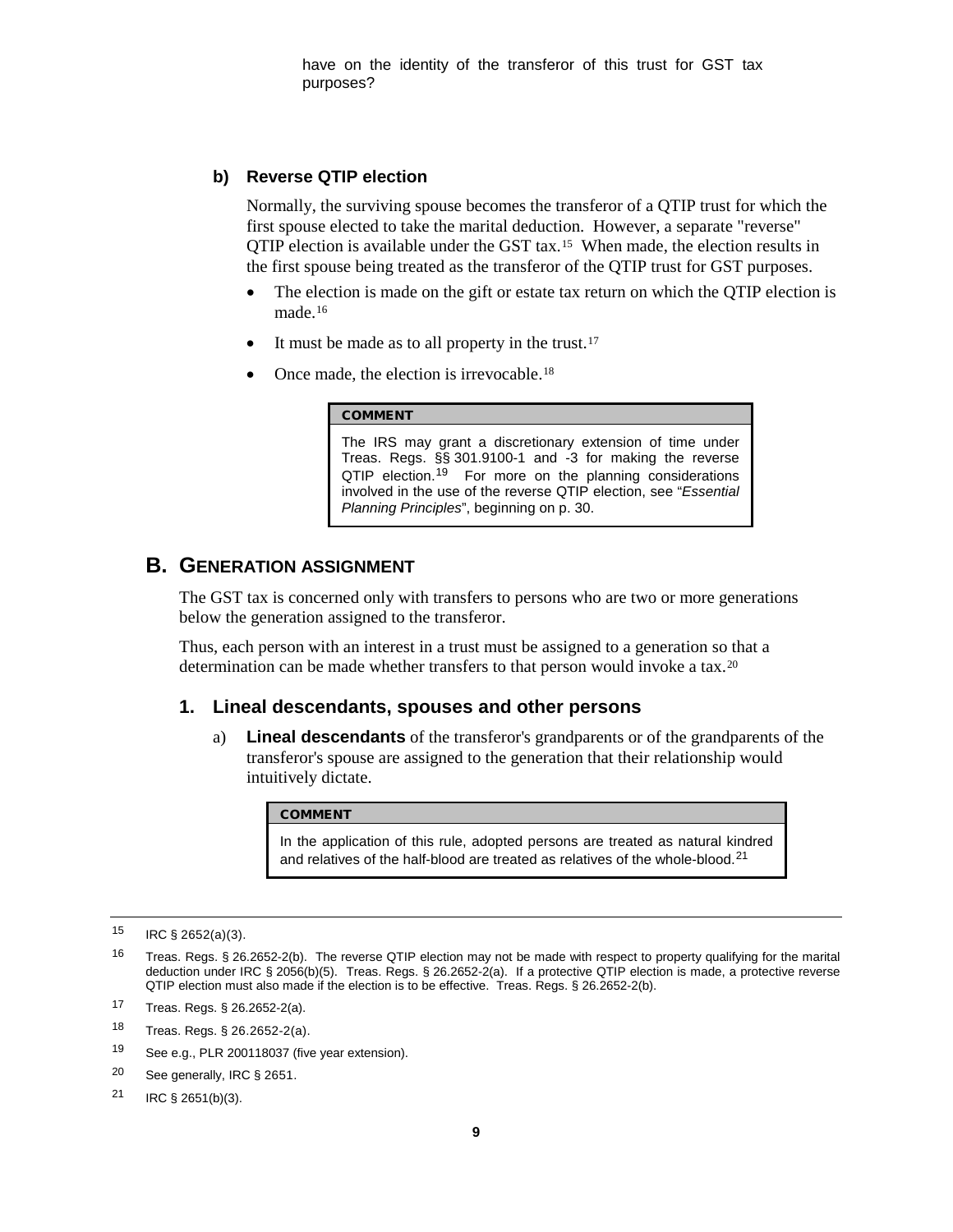- b) **Charities and spouses** (current and former) of the transferor are assigned to the same generation as the transferor.<sup>22</sup>
- c) **Current or former spouse of a lineal descendant** of a transferor is the same generation as the lineal descendant.[23](#page-9-1)
- d) **Other natural persons** are assigned to a generation by age differential.
	- Persons whose age is within twelve and a half years of the transferor are assigned to the transferor's generation.
	- Persons whose age is from twelve and a half to thirty-seven and a half years of the transferor are assigned to a generation one below or above that of the transferor.
	- Thereafter, a new generation occurs at twenty-five year intervals. $24$

## **2. Exception for predeceased ancestor**

In determining whether a transfer is a generation-skipping transfer, if (1) an individual is a lineal descendant of the transferor (or of the transferor's current or former spouse) and (2) at the time of the initial transfer subject to gift or estate tax such individual's ancestor who is also a descendant of the transferor (or the spouse) is already dead, the deceased ancestor's generation is disregarded in determining the generation assignment of such individual.[25](#page-9-3) 

The rule also applies to certain collateral relatives of the transferor (or of the transferor's current or former spouse) whose ancestor is predeceased at the time of the initial transfer subject to estate or gift tax.

> **Ex-5:** T's will provides for a bequest of \$100,000 to her daughter C if she survives T by 120 days; otherwise the \$100,000 is to go to C's child GC. T and C die simultaneously, and under state law, C is deemed to have predeceased T.

- 1. Is the bequest to GC a direct skip?
- 2. Suppose C survived T but only for 30 days?
- 3. Suppose C survived T by 100 days?

<span id="page-9-0"></span><sup>22</sup> IRC  $\S$ § 2651(f)(3); 2651(c)(1).

<span id="page-9-1"></span><sup>23</sup> IRC  $\S$  2651(c)(2).

<span id="page-9-2"></span> $24$  IRC § 2651(d).

<span id="page-9-3"></span><sup>&</sup>lt;sup>25</sup> IRC § 2651(e); See also Treas. Regs. § 26.2651-1. If a transferor makes an addition to an existing trust that would have qualified for the predeceased parent rule had it been made to a separate trust with identical terms, the addition is treated as being held in a separate trust for GST tax purposes. Treas. Regs. § 26.2651-1(a)(4). For more on the rules applicable to a single trust that is treated as two or more separate trusts, see "*Single trust treated as separate* trusts," infra p. 39.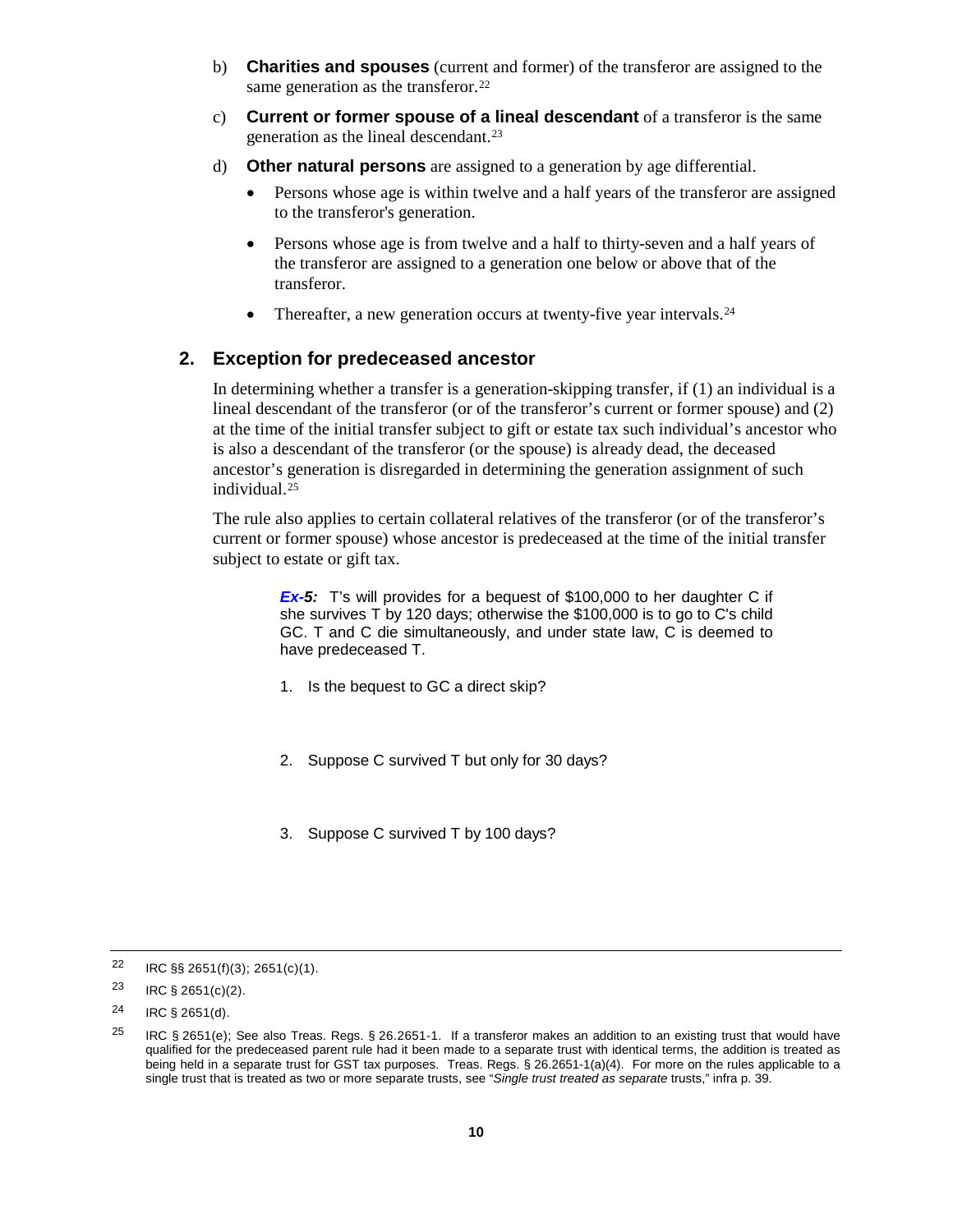4. Suppose C filed a qualified disclaimer of her interest under T's will seven months after T's death?

*Ex-6:* T devises property to a QTIP trust to pay the income to Spouse for life, then to distribute all property per stirpes to such of T's lineal descendants who survive Spouse. No election under IRC § 2652(a)(3) is made with respect to this trust. If, at the death of Spouse, T's descendants are two children, C-1 and C-2, and GC (the child of deceased child, C-3),

- 1. Will the one-third passing to GC be a taxable event under the GST tax?
- 2. On the assumption that C-3 died before T, would the answer change if T's personal representative had made an election under IRC § 2652(a)(3)?
- 3. Suppose in this latter case, that C-3 had surviv[ed](#page--1-2) T but had predeceased Spouse. Would the result be the same?

#### DRAFTING TIP

In the third scenario, the GST could have been avoided had Spouse been given a special testamentary power of appointment. She could have exercised the power to appoint the trust property in equal shares to C-1 and C-2 and then made a compensating gift in the form of a direct skip to GC from independent sources.

## **3. Multiple skips**

Where property held in trust is subject to a GST tax and thereafter remains in the trust, the generation of the transferor is dropped down to the generation immediately above the highest generation of any person holding an interest in the trust.<sup>[26](#page-10-0)</sup>

### COMMENT

Note the difference between this rule and the Predeceased Ancestor Rule, discussed previously. Unlike the latter, the Multiple Skip Rule does not affect the transferee's generation assignment. It changes only the generation to which the transferor is assigned.

*Ex-7:* T creates a trust to pay income to C for life, then to GC for life, then to GGC in fee. After the trust is created, C dies. Thereafter, the trustee distributes trust income and some trust principal to GC. Still later, GC dies and the trust property is distributed to GGC. What are

<span id="page-10-0"></span><sup>&</sup>lt;sup>26</sup> IRC § 2653. If no person holds an interest, the generation of the transferor is dropped down to the generation immediately above the highest generation of all persons who may subsequently hold an interest in the trust. Treas. Regs. § 26.2653-1(a).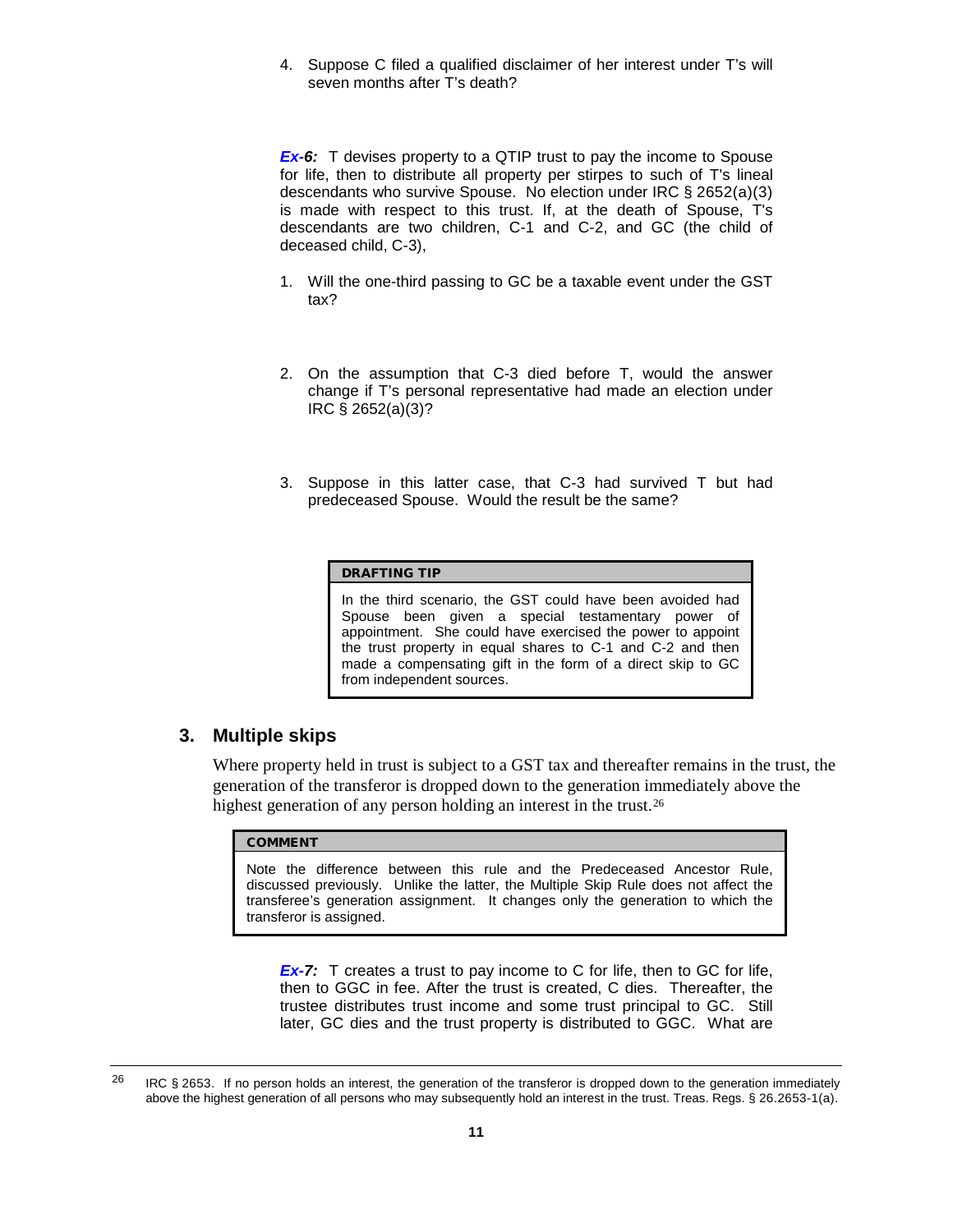the GST tax consequences of C's death, the distributions to GC, and the termination of the trust at GC's death?

#### COMMENT

The result in this example would be similar if C was not a beneficiary and the initial income interest went to GC. In that event, the creation of the trust would be a direct skip and the generation assigned to T would be one generation above GC. Accordingly, subsequent distributions to GC would not be taxable distributions because GC would no longer be a skip person.[27](#page-11-0)

Note that this effect can be used as a planning technique. Suppose for example, that the initial beneficiaries of the trust had been T's great-grandchildren and more remote descendants but that the trust provided that a year after the trust is created, T's children and grandchildren also become beneficiaries. Under the multiple skip rule, subjecting the trust to the GST tax as a direct skip at its creation will mean that the generation assigned to T would change to that of his grandchildren immediately after the creation of the trust with the result that subsequent distributions to grandchildren and great-grandchildren will not be taxable events.

# **C. TRIGGERING EVENTS**

There are three triggering events under the GST tax:

- direct skips,
- taxable terminations, and
- taxable distributions.

## **1. Direct skips**

A direct skip occurs when a transfer, that is subject to the gift or estate tax, is made to a skip person.[28](#page-11-1) 

An outright gift or bequest to a grandchild whose parents are still alive is an example.<sup>29</sup> So too is a transfer to a trust that is itself a skip person.

> *Ex-8:* GP transfers property to a revocable inter vivos trust retaining the income for life with remainder to GC. Does a taxable event occur at GP's death and if so, what kind?

> *Ex-9*: GP creates a trust to pay the income to C for life, remainder to GC. Both C and GC have Crummey withdraw[al](#page--1-3) powers. Is the creation of this trust a taxable event under the GST tax?

<span id="page-11-0"></span><sup>27</sup> Treas. Regs. § 26.2653-1(b), Example 1.

<span id="page-11-1"></span><sup>28</sup> IRC § 2612(c).

<span id="page-11-2"></span><sup>&</sup>lt;sup>29</sup> Treas. Regs. § 26.2612-1(f), Example 1. A gift to a Great-grandchild yields the same tax. That is, there is no penalty imposed for double skips. Treas. Regs. §§ 26.2612-1(a)(1), 26.2612-1(f), Example 2.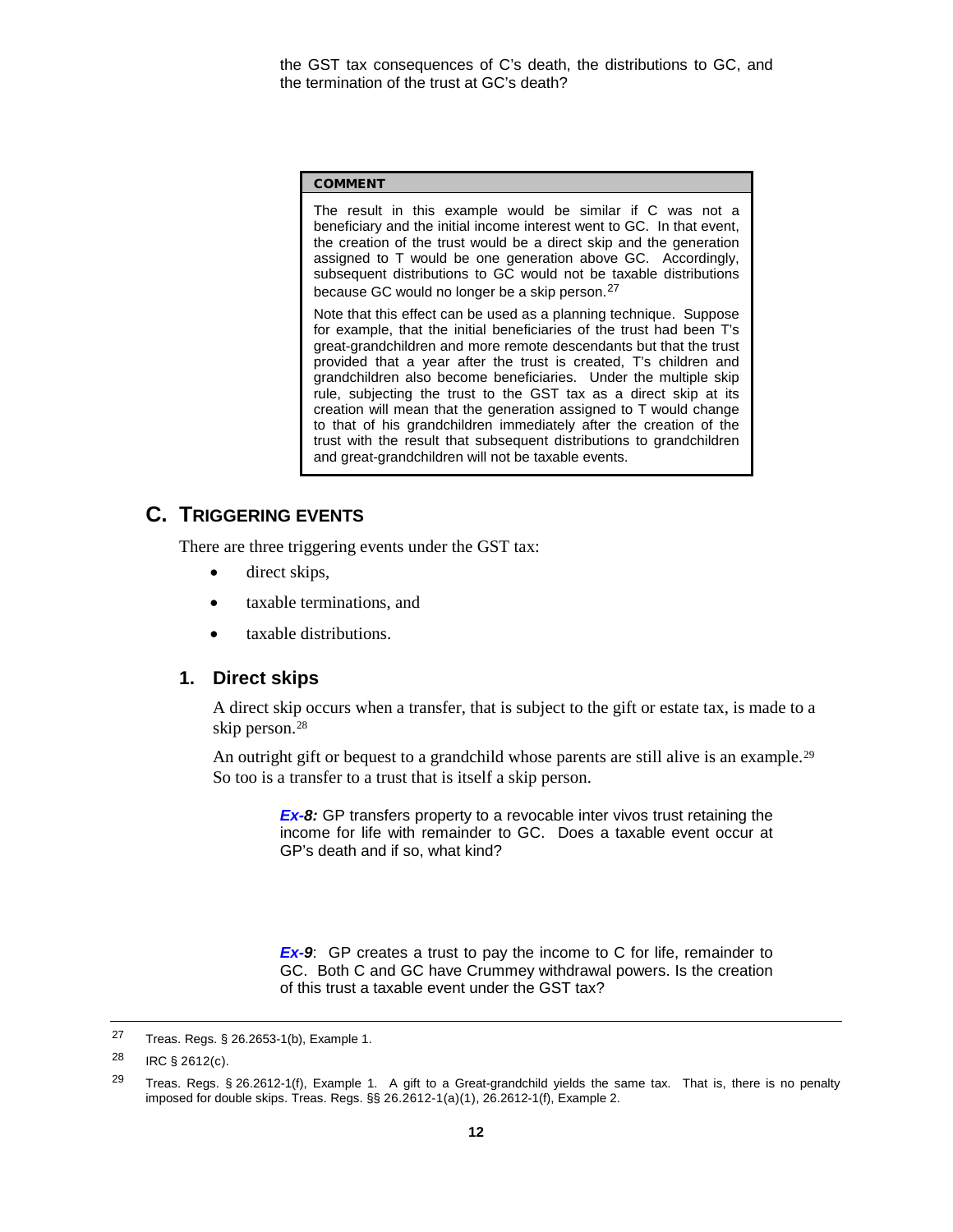## **2. Taxable terminations**

In general, a taxable termination occurs at the termination of any interest in a trust.<sup>[30](#page-12-0)</sup>

In most instances, this occurs at the expiration of an interest because of the death of its owner or because of the failure of some contingency. But a distribution from a trust can also be a taxable termination. This is the case when:

- A partial distribution of trust property is made to a skip person by reason of a termination occurring at the death of a lineal descendant of the transferor;[31](#page-12-1) or
- A total distribution of all trust property to a skip person.

#### COMMENT

For this purpose, a total distribution occurs even though the trustee retains sufficient funds to pay the expenses of winding up the trust or to pay the GST taxes on the distribution.<sup>[32](#page-12-2)</sup>

**Ex-10:** Parent creates a trust for Child for life, then to grandchild for life with remainder to great-grandchild. Child dies. Some years later, but during grandchild's lifetime, the trustee makes a discretionary distribution to great-grandchild. What are the GST tax consequences of these events?

#### COMMENT

To present a more complete picture, here is the proper classification of a number of other events that might occur relating to the trust described in this example:

- 1. A distribution to Child during her life is not a GST; Child is not a skip person.
- 2. A partial distribution to grandchild during Child's life is a taxable distribution.
- 3. A total distribution to grandchild during Child's life is a taxable termination.
- 4. No distribution to grandchild after Child's death is a GST because the generation assigned to transferor will be changed at Child's death to that of Child under the multiple skip rule of IRC § 2653.

**Ex-11:** Grandparent transfers property in trust to spray the income to such one or more of Grandparent's descendants as are from time to time living. At the death of the first of grandparent's two children, half of the trust principal is to be distributed to grandchildren. At the death of the second of the children, the trust is to terminate and all remaining trust property is to be distributed to the grandchildren. Classify the GST event that occurs at the death of the first child.

<span id="page-12-0"></span><sup>&</sup>lt;sup>30</sup> Where more than one interest terminates at the same time as a result of the same event, there is only one taxable termination. Treas. Regs. § 26.2612-1(b)(3). See also Treas. Regs. § 26.2612-1(f), Example 8.

<span id="page-12-1"></span><sup>31</sup> Treas. Regs. § 26.2612-1(b)(2).

<span id="page-12-2"></span><sup>32</sup> Treas. Regs. § 26.2612-1(f), Example 7.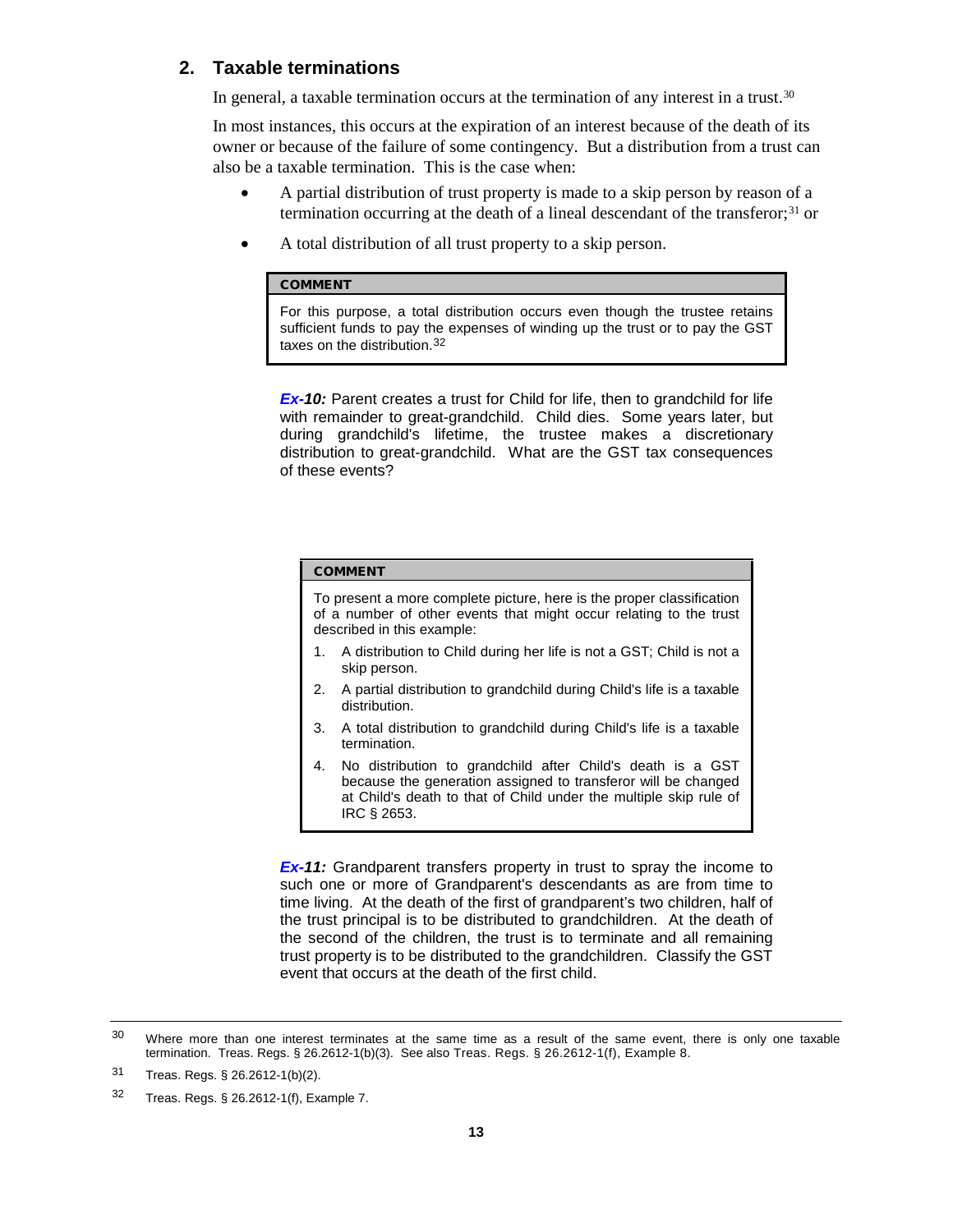#### **a) Trusts that cannot benefit skip persons**

No taxable termination occurs at the termination of an interest if at no time thereafter any distribution (including a terminating distribution) may be made to a skip person.[33](#page-13-0)

Thus, no taxable termination will occur at the death of a life tenant if:

- the trust terminates at that point in favor of nonskip persons; or
- the trust continues for the exclusive benefit of nonskip persons.

#### **CAUTION**

This will not be the case if the trust continues for nonskip persons one or more of whom has a power of appointment (general or special) that could be exercised in favor of a skip person.

#### **b) Terminations where nonskip persons have an interest**

No taxable termination occurs at the termination of an interest if one or more nonskip persons continue to have an interest in the trust.[34](#page-13-1) In that event, the GST tax is deferred until the termination of all interests in nonskip persons.

#### **COMMENT**

In the application of this rule, an interest is disregarded if a significant purpose for its creation is the postponement or avoidance of the GST tax.<sup>[35](#page-13-2)</sup>

*Ex-12:* Grandparent transfers property in trust to spray the income to such one or more of Grandparent's descendants as are from time to time living. At the death of the last of Grandparent's two children, all trust principal is to be distributed to grandchildren.

- 1. Does a GST event occur at the death of the first of Grandparent's children?
- 2. How about at the death of the second child?

<span id="page-13-0"></span> $33$  IRC §2612(a)(1)(B); Treas. Regs. § 26.2612-1(b)(1)(iii). A possibility of a distribution to a skip person is disregarded if there is less than a 5 percent probability that the distribution will occur. Treas. Regs. § 26.2612-1(b)(1)(iii).

<span id="page-13-1"></span><sup>34</sup> IRC §2612(a)(1)(A); Treas. Regs. § 26.2612-1(b)(1)(ii).

<span id="page-13-2"></span><sup>35</sup> Treas. Regs. § 26.2612-1(e)(2)(ii).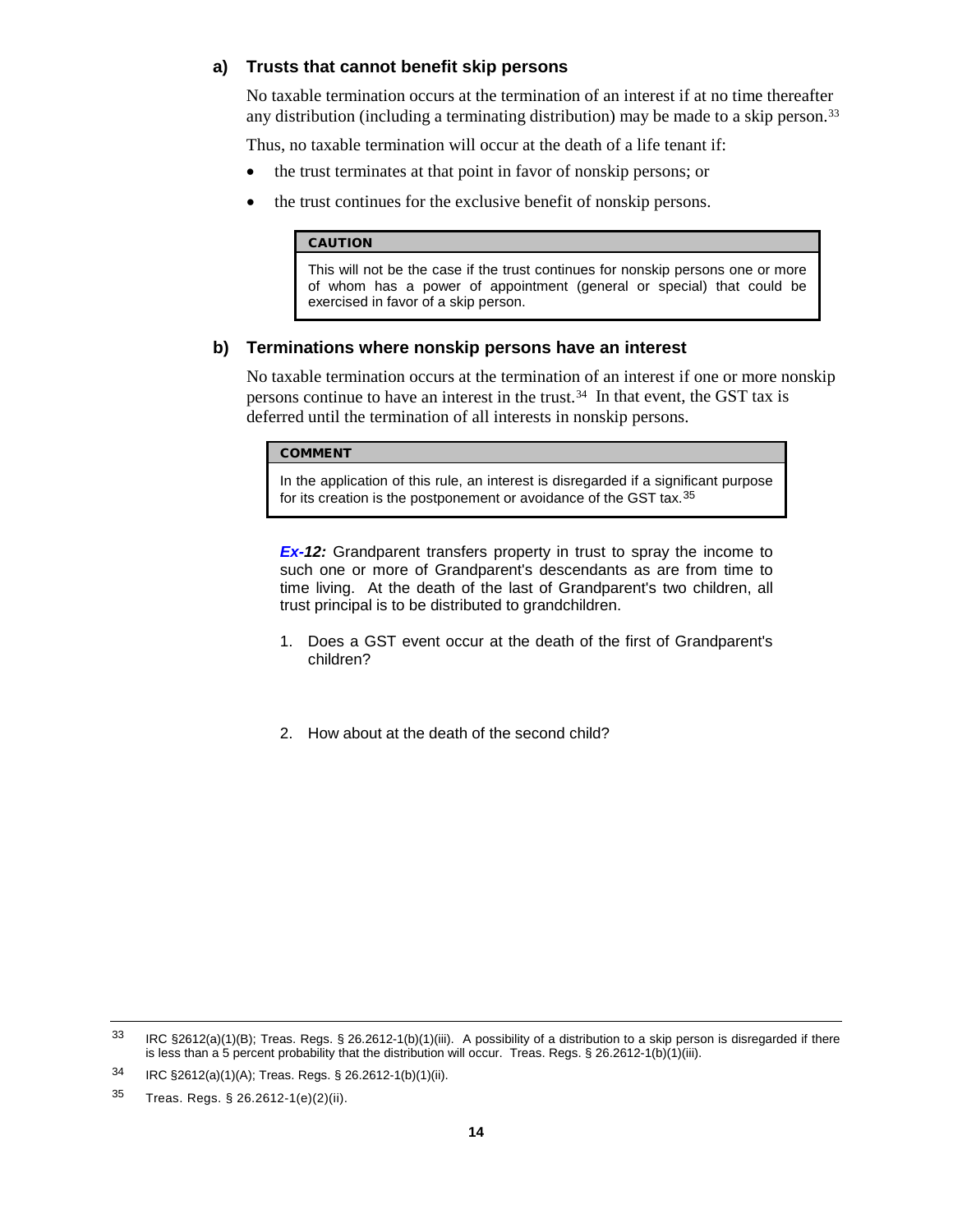#### DRAFTING TIP

In this last example, if the second child had a special power to appoint the trust property at his death, it might be possible to further defer the taxable termination by having the child appoint an income interest in the property to a nonskip person such as the child's spouse or a charity,  $36$  with the remainder going to Grandchild. For this to work, however, it would have to be shown that postponement of the GST tax was not a principal purpose of the appointment.

#### COMMENT

Where a taxable termination is unavoidable, consideration should be given to selling any low basis assets before the termination occurs. This will save GST taxes on the income taxes payable on the sale.

#### **c) Terminations subject to estate or gift tax**

In general, no taxable termination occurs at the termination of an interest if the termination is subject to either the gift or the estate tax. Instead, the termination will result in a new transferor being determined with respect to the trust.<sup>[37](#page-14-1)</sup>

**Exception:** In the case of a QTIP trust for which the election to have the first spouse treated as the transferor is made pursuant to IRC  $\S$  2652(a)(3), even though the QTIP property is taxable in the estate of the surviving spouse, the first spouse remains the transferor for GST purposes. Accordingly, a taxable termination can occur at the death of the surviving spouse. (See  $Ex-6$ , p. 11.)<sup>[38](#page-14-2)</sup>

## **3. Taxable distributions**

A taxable distribution occurs when a distribution of income[39](#page-14-3) or corpus of a trust is made to a skip person and the distribution is neither a direct skip nor a taxable termination.<sup>[40](#page-14-4)</sup>

> *Ex-13:* Parent creates a trust to pay the income to Child for life with remainder to Grandchild. During Child's life, the trustee is directed to distribute \$14,000 annually to Grandchild to help defer her living expenses in Europe where she is attending school.

- 1. Will the distributions be a taxable event under the GST tax?
- 2. Would the answer be the same if the Grandchild had been given a Crummey withdrawal power over \$14,000 and the distribution

<span id="page-14-0"></span> $36$  Although the charitable interest need not be a qualifying lead interest, distributions of income to the charity must be required. A discretionary interest in a charity does not give the charity an "interest" in the trust. IRC  $\S 2652(c)(1)(B)$ .

<span id="page-14-1"></span><sup>37</sup> IRC § 2612(a); Treas. Regs. § 26.2612-1(b)(1)(i).

<span id="page-14-2"></span><sup>38</sup> See Treas. Regs. § 26.2652-1(a)(5), Example 6; Rev. Rul. 92-26, 1992-1 C.B. 314.

<span id="page-14-3"></span><sup>&</sup>lt;sup>39</sup> The GST tax imposed on distributions of trust income is deductible but only to the extent such tax is imposed on a transfer that is included in the gross income of the distributee. IRC §§ 164(a)(5); 164(b)(4). For guidance on the deduction, see IRS Announcement 91-43, 1991-11 IRB 29.

<span id="page-14-4"></span> $^{40}$  IRC § 2612(b). A distribution from one trust to another trust is a taxable distribution only if the recipient trust is itself a skip person. Treas. Regs. § 26.2612-1(c)(2). For the rules for determining when a trust is a skip person, see "*Skip person*", supra p. 5.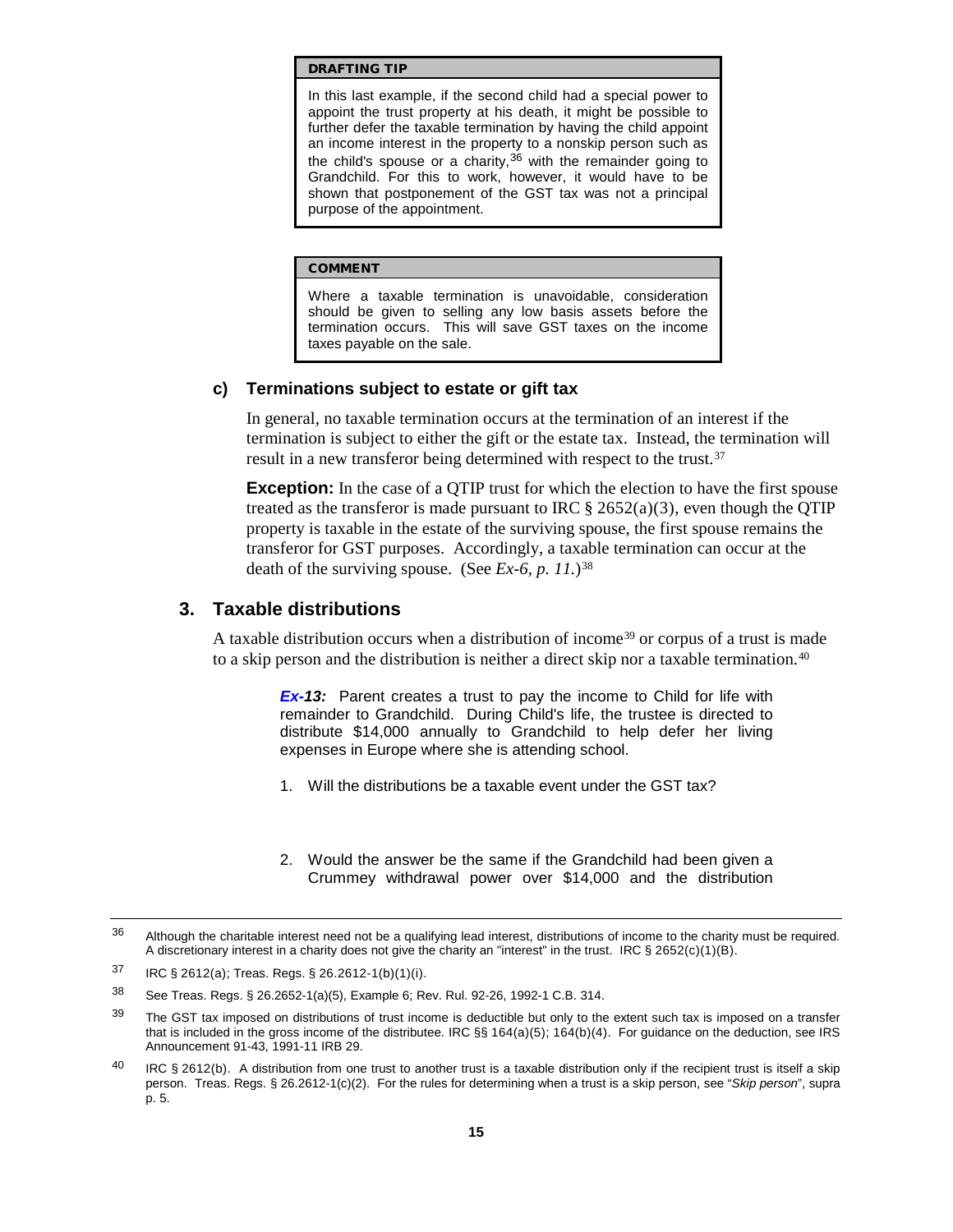occurred as a consequence of her exercise of the withdrawal power?

#### COMMENT

In this last case, if Grandchild permitted the withdrawal power to lapse, she would be treated as having received a distribution from the trust to the extent the power exceeds the greater of \$5,000 or 5 percent of the value of the trust.<sup>[41](#page-15-0)</sup>

## **D. EXEMPTIONS AND EXCLUSIONS**

Much like the gift tax, the GST tax has a set of exclusions and exemptions. These include exclusions for medical and tuition payments, an exclusion similar to the gift tax annual exclusion and the all important per transferor GST exemption (\$5,490,000 for 2017).

## **1. Section 2503(e) equivalents**

Transfers or distributions which if made inter vivos would qualify for the IRC  $\S 2503(e)$ gift tax exclusion are excluded from the GST tax.[42](#page-15-1)

#### COMMENT

Accordingly, consideration should be given to expressly authorize the trustee to pay such expenses with respect to skip persons in any trust for which skip persons are potential beneficiaries and which is not otherwise exempt from the GST tax.

## **2. Section 2503(b) exclusion**

A lifetime direct skip is effectively exempt from the GST tax to the extent it qualifies for the IRC § 2503(b) gift tax annual exclusion because it is assigned a zero inclusion ratio.<sup>43</sup>

- For this rule to apply to a gift in trust, the gift must be tax-vested in a single beneficiary.
- This requires that the trust be for the exclusive benefit of a single beneficiary during life and that the trust property be includible in the beneficiary's gross estate if the beneficiary dies before termination.<sup>[44](#page-15-3)</sup>

#### CAUTION

The typical irrevocable life insurance trust with Crummey invasion powers does not meet these requirements. To exempt the trust from GST tax exposure, the inclusion ratio of the trust must be kept at zero through periodic allocations of the transferor's GST exemption. This may require filing gift tax returns even though they might not otherwise be required.

<span id="page-15-0"></span><sup>41</sup> See Treas. Regs. §§ 26.2612-1(c)(1); 26.2652-1(a)(5), Example 5.

<span id="page-15-1"></span> $42$  IRC § 2611(b)(1).

<span id="page-15-2"></span><sup>43</sup> IRC § 2642(c)(1).

<span id="page-15-3"></span><sup>44</sup> IRC § 2642(c)(2); Treas. Regs. § 26.2642-1(c)(3).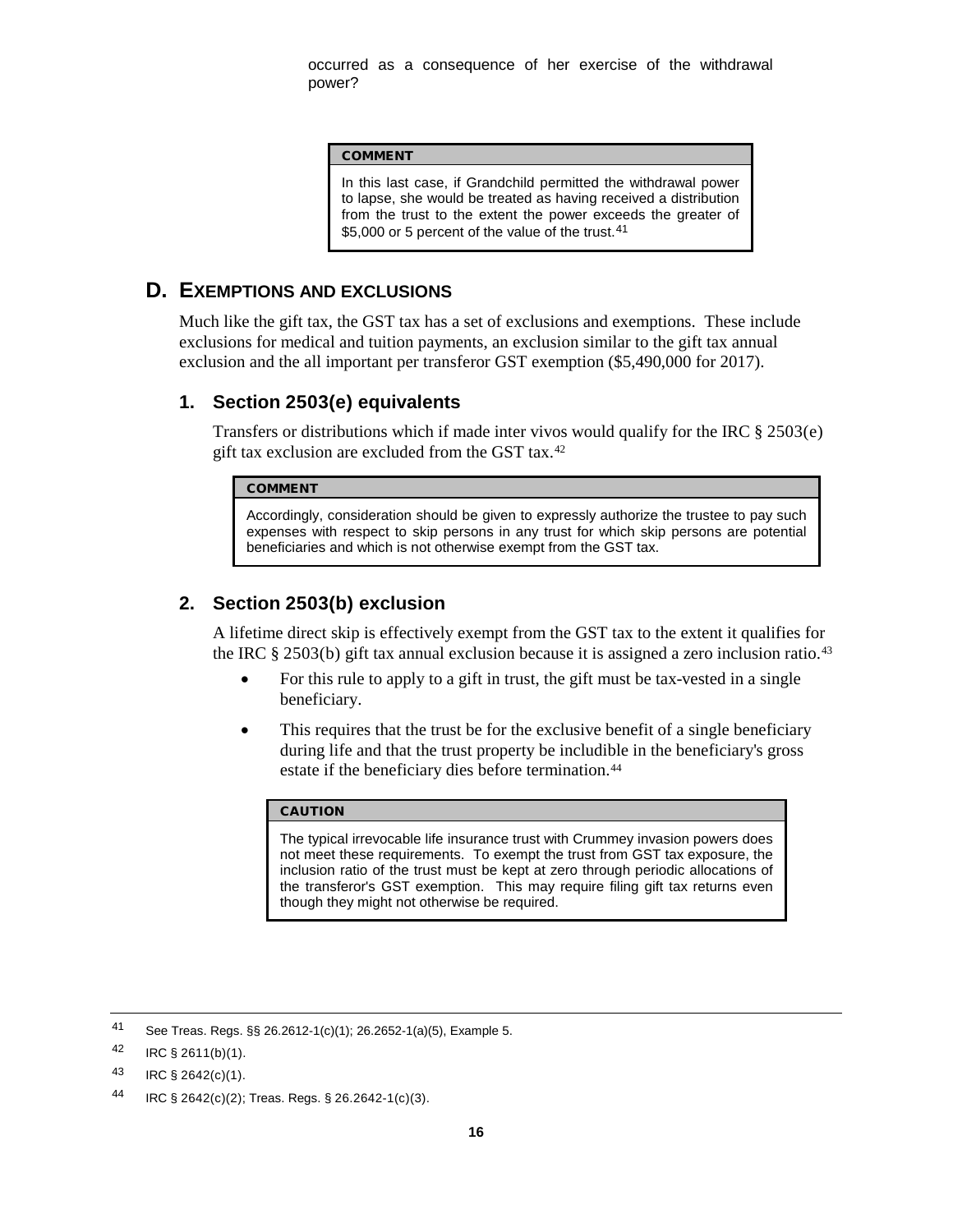## **3. GST exemption**

Every person has a cumulative lifetime exemption that may be used to shelter transfers from the GST tax.[45](#page-16-0) Use of the exemption and the rules relating to its allocation are examined further in "*The GST Exemption*" on page 30.

## **COMMENT**

The amount of the GST exemption is tied to the amount of the basic exclusion amount under the estate tax. Accordingly, it is \$5,490,000 for 2017.[46](#page-16-1)

# **E. COMPUTING THE GST TAX**

The GST tax is calculated by multiplying the taxable amount times the applicable rate.

## **1. Taxable amount**

The taxable amount is the fair market value of the property subject to the direct skip, taxable distribution or taxable termination.[47](#page-16-2) 

- For taxable terminations and distributions, (but not direct skips) the taxable amount also includes the money that will ultimately be used to pay the GST tax.
- Accordingly, for a residuary bequest to a skip person, the taxable amount is that portion of the residue which, when subjected to the GST tax, will leave enough in the residue to pay the tax involved.

**Ex-14:** In 2016, D dies with a will in which he leaves the residue of his estate (worth \$2,400,000 after payment of estate taxes but before reduction for any GST tax on the transfer) to GC. Assuming no GST exemption is available to allocate to this transfer, what is the taxable amount for this testamentary direct skip?

## **2. Applicable rate**

The applicable rate is equal to the maximum estate tax rate  $(40)$  percent for  $2017)^{48}$  $2017)^{48}$  $2017)^{48}$  times the inclusion ratio.[49](#page-16-4)

#### COMMENT

Accordingly, if the inclusion ratio is zero, so is the applicable rate. Conversely, if the inclusion ratio is one, the applicable rate is equal to the maximum estate tax rate.

<span id="page-16-0"></span><sup>45</sup> IRC § 2631(a).

<span id="page-16-1"></span><sup>46</sup> Under a special rule, the GST exemption for 2010 was \$5,000,000.

<span id="page-16-2"></span> $47$  In the case of taxable distributions and taxable terminations, the taxable amount is determined by deducting various expenses. See IRC §§ 2621(a); 2622(b). If any of these expenses would also be deductible for purposes of the trust's income tax, they may be deducted for that purpose only if an election waiving them for purposes of the GST tax is made. IRC § 642(g).

<span id="page-16-3"></span><sup>48</sup> The maximum estate tax rate is the maximum rate set forth in IRC  $\S$  2001(c). IRC  $\S$ 2641(b); Treas. Regs.  $\S$  26.2641-1.

<span id="page-16-4"></span><sup>49</sup> Under a special rule, the applicable rate for GST events that occur in 2010 is zero.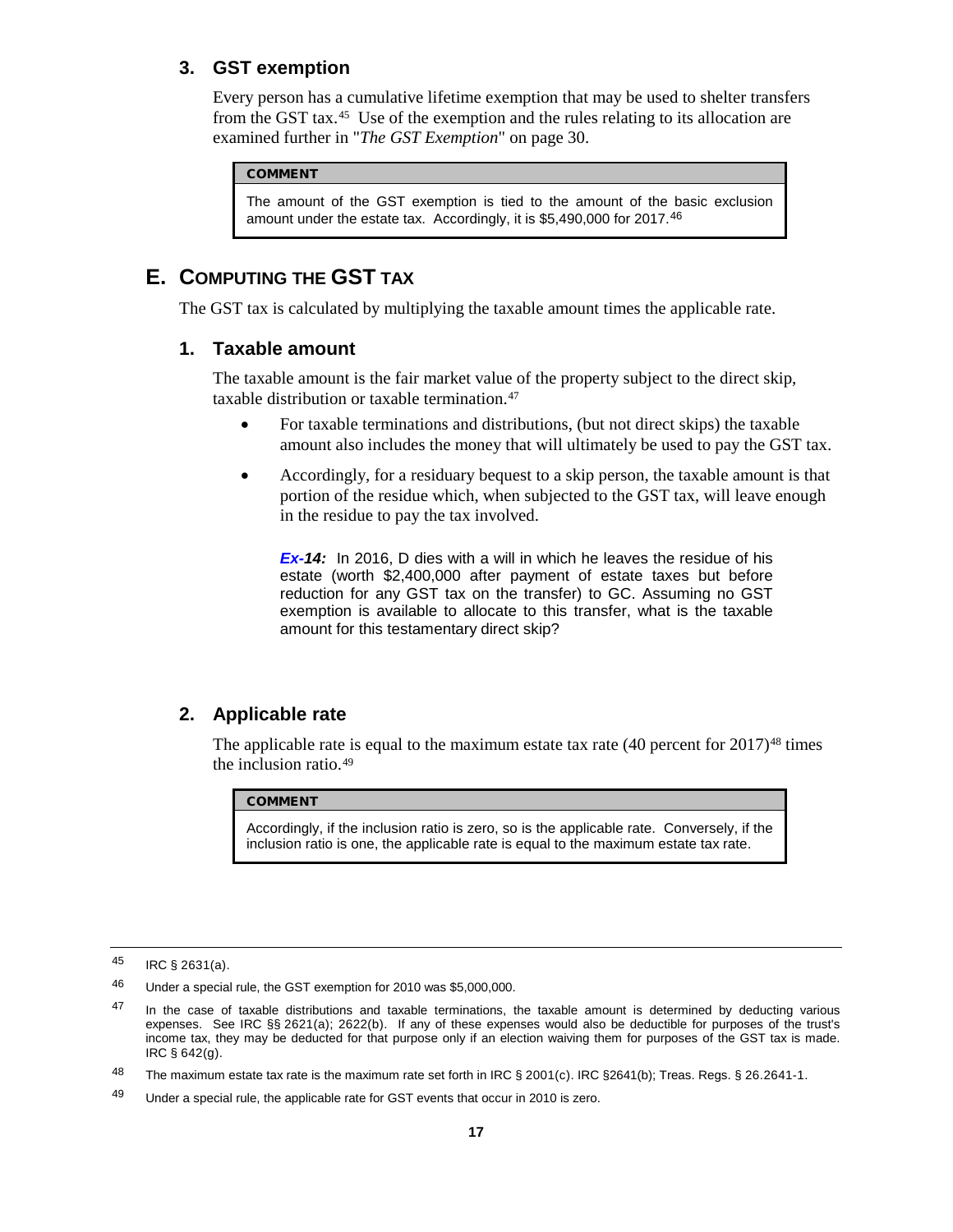## **3. Inclusion ratio and applicable fraction**

The inclusion ratio is equal to one minus the applicable fraction.<sup>50</sup>

- The numerator of the applicable fraction is the GST exemption allocated to the trust or direct skip.
- The denominator is equal to the GST value of the property transferred to the trust (or involved in the direct skip) reduced by any federal or state death taxes charged to and actually recovered from the trust and any charitable deductions allowed with respect to the property.

In the case of a direct skip, the denominator is also reduced by any portion of the transfer that is a nontaxable gift.<sup>51</sup>

## COMMENT

This reduction is available for a direct skip to a trust only if the trust is tax-vested in the individual. This requires that the trust be for the exclusive benefit of a single beneficiary during life and that the trust property be includible in the beneficiary's gross estate if the beneficiary dies before termination.<sup>[52](#page-17-2)</sup>

*Ex-15:* In 2017, T transfers \$14,000 to a trust for his grandchild. The trust qualifies for the annual exclusion under IRC § 2503(c).

- 1. What is the applicable fraction for this trust?
- 2. How would your answer change if the transfer had been \$16,000?

*Ex-16:* T transfers \$70,000 to a newly created trust for his five children and grandchildren. The children and grandchildren have Crummey withdrawal powers so T is entitled to 5 annual exclusions for his transfer. Since all of the transfer is excluded from the gift tax, T need not worry about the transfer for purposes of the GST tax either, right?

## **4. GST value of lifetime transfers**

For purposes of calculating the denominator of the applicable fraction, the value of property transferred during life is its fair market value on the effective date of the allocation.[53](#page-17-3) 

<span id="page-17-0"></span> $50$  IRC § 2642(a). The applicable fraction is rounded to the nearest one-thousandth. Treas. Regs. § 26.2642-1(a).

<span id="page-17-1"></span> $51$  A gift to an individual is nontaxable to the extent it qualifies for the IRC § 2503(b) annual exclusion (after taking into account the split gift provision) or it qualifies for the IRC § 2503(e) exclusion for direct payments of college tuition or medical expenses. IRC § 2642(c) ; Treas. Regs. §§ 26.2642-1(c)(1), 26.2642-1(d).

<span id="page-17-2"></span> $52$  IRC § 2642(c)(2); Treas. Regs. § 26.2642-1(c)(3). Charitable lead annuity trusts are subject to special treatment. See IRC § 2642(e); Treas. Regs. § 26.2642-3.

<span id="page-17-3"></span><sup>53</sup> Treas. Regs. § 26.2642-2(a)(1).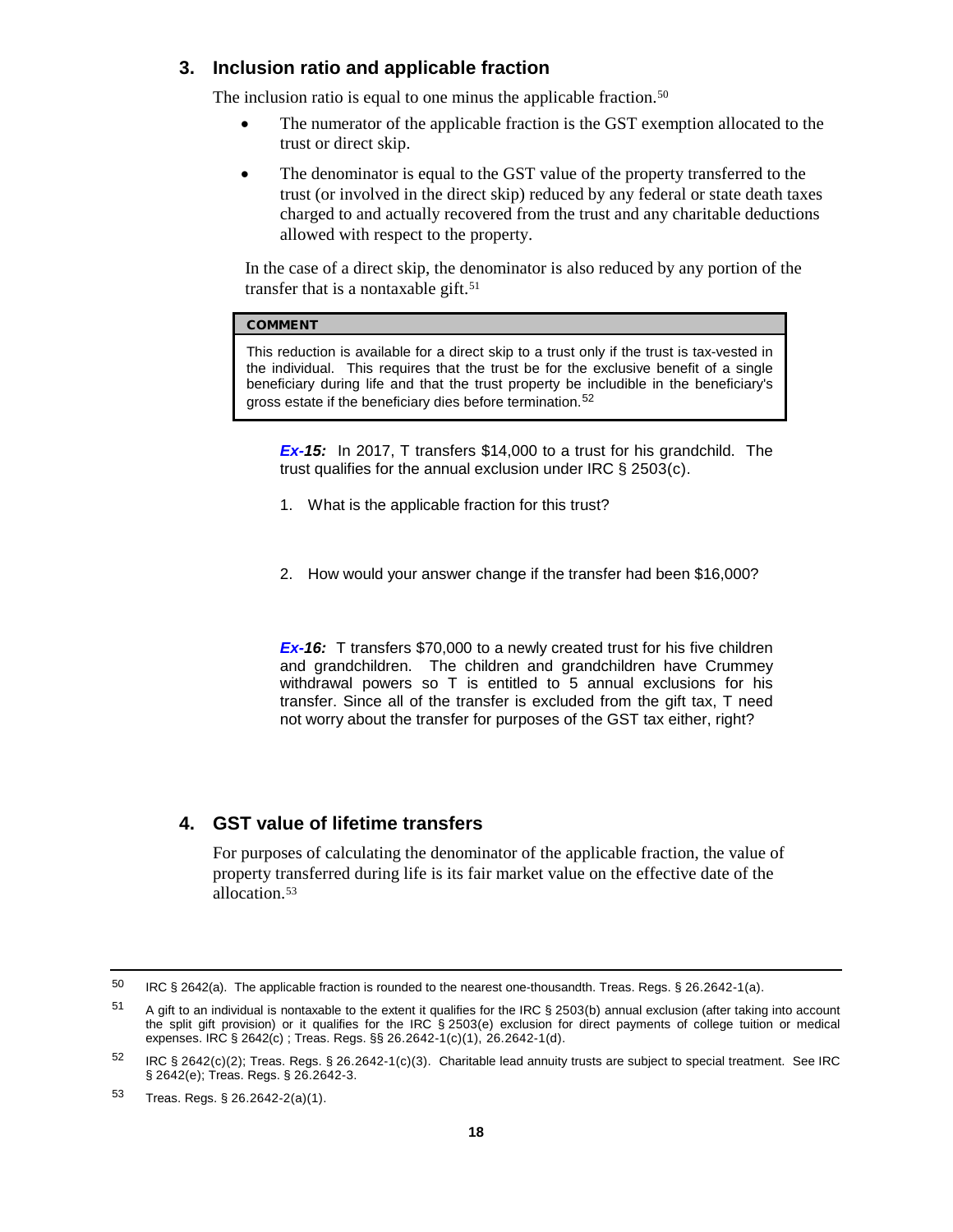**Timely filed returns:** For allocations made on a timely filed gift tax return, this means the value of the denominator will be determined by the fair market value as finally determined for purposes of the gift tax.[54](#page-18-0)

Late returns: In the case of an allocation made after the due date of the gift tax return, this will be the date on which the allocation is actually made.

- However, a transferor may elect to treat the allocation as having been made on the first day of the month during which the late allocation is made.
- This election is not effective with respect to a life insurance policy or a trust holding a life insurance policy if the insured has died.<sup>[55](#page-18-1)</sup>

#### COMMENT

This election is convenient since it will seldom be possible to know the value of a transfer on the exact day that an allocation becomes effective.

## **5. GST value of testamentary transfers**

With some qualifications, estate tax value is used to value the denominator of the applicable fraction of property included in a decedent's gross estate.

#### COMMENT

This includes the effect of any special valuation methods actually elected by the estate, although qualified real property may be valued using IRC § 2032A only if the required recapture agreement specifically provides for recapture of the GST tax.<sup>[56](#page-18-2)</sup>

## **a) Pecuniary bequests to skip persons**

If a pecuniary bequest is satisfied in cash, the value of the transfer for purposes of calculating the denominator of the applicable fraction is the amount of the pecuniary bequest.

This is also true of pecuniary bequests that are satisfied in kind provided the bequest is satisfied:

- 1. at date of distribution values, or
- 2. with property that is fairly representative of the net appreciation and depreciation in all of the assets that could have been used to satisfy the bequest.[57](#page-18-3)

Otherwise, the value of the bequest for purposes of determining the denominator is the date of distribution value of the property used to fund the bequest, not the amount of the pecuniary bequest itself.[58](#page-18-4)

<span id="page-18-0"></span><sup>54</sup> Treas. Regs. § 26.2642-2(a)(1).

<span id="page-18-1"></span> $55$  Treas. Regs. § 26.2642-2(a)(2). The election is not effective until it is actually filed with the IRS. The election is made on the Form 709 by stating that the election is made, the applicable valuation date, and the fair market value of the assets as of that date. Treas. Regs. § 26.2642-2(a)(2).

<span id="page-18-2"></span><sup>56</sup> IRC § 2624(b) and (c). See also Treas. Regs. § 26.2642-2(b)(1).

<span id="page-18-3"></span><sup>57</sup> Treas. Regs. § 26.2642-2(b)(2)(i).

<span id="page-18-4"></span><sup>58</sup> Treas. Regs. § 26.2642-2(b)(2)(ii).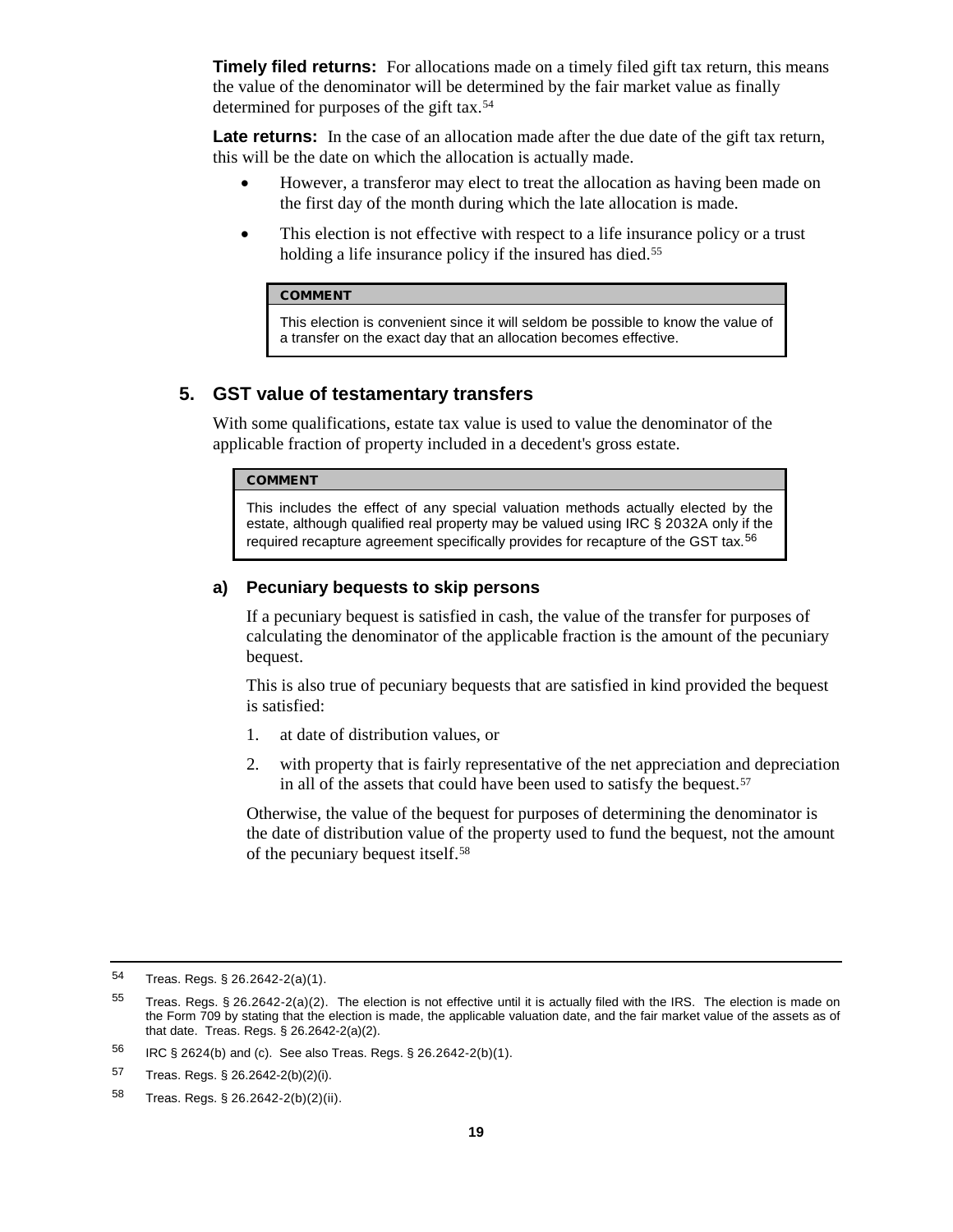## **b) Residual transfers following pecuniary bequests to nonskip persons**

## **(1) Where pecuniary bequest is satisfied in cash**

The value of a residual transfer following a pecuniary bequest that is satisfied in cash is the estate tax value of all of the property that could have been used to satisfy the pecuniary amount (e.g., residue plus property used to satisfy the pecuniary gift) reduced by the value of the pecuniary amount.

If the pecuniary bequest carries an appropriate interest rate, its value is the face amount of the bequest; otherwise its value is based on present value using the applicable IRC § 7520 rate.[59](#page-19-0)

#### COMMENT

A pecuniary bequest carries an appropriate interest rate if:

- it carries a statutory rate of interest under local law or a rate that falls between 80 and 120 percent of the applicable IRC  $\S$  7520 rate;<sup>[60](#page-19-1)</sup> or
- the entire bequest is funded (or property irrevocably set aside for later funding) within 15 months of the decedent's death; $61$  or
- the governing instrument or applicable local law requires that the executor or trustee allocate to the pecuniary payment a pro rata share of the income earned by the estate or trust during the period between valuation and funding.[62](#page-19-3)

## **(2) Where pecuniary bequest is satisfied in kind**

In the case of a residual transfer following a pecuniary bequest that may be satisfied in kind, the regulations provide that the value of the denominator for purposes of determining the applicable fraction is the date of distribution value of the property used to satisfy the residual transfer unless the pecuniary gift must be satisfied

- (a) with property using date of distribution values or
- (b) with property that is fairly representative of net appreciation or depreciation.<sup>63</sup>

#### COMMENT

Assuming one of these is met, what is the appropriate method for valuing the residuary transfer? Apparently the bequest will be valued as if it were satisfied in cash. That is, if the bequest carries an appropriate interest rate, its value will be the face amount of the bequest; otherwise its value will be based on present value using the applicable IRC § 7520 rate.

<span id="page-19-0"></span><sup>59</sup> Treas. Regs. § 26.2642-2(b)(3)(i).

- <span id="page-19-1"></span>60 Treas. Regs.  $\S$  26.2642-2(b)(4)(i).
- <span id="page-19-2"></span>61 Treas. Regs.  $$26.2642-2(b)(4)(ii)(A)$ .
- <span id="page-19-3"></span>62 Treas. Regs.  $\S 26.2642 - 2(b)(4)(ii)(B)$ .
- <span id="page-19-4"></span><sup>63</sup> Treas. Regs. § 26.2642-2(b)(3)(ii).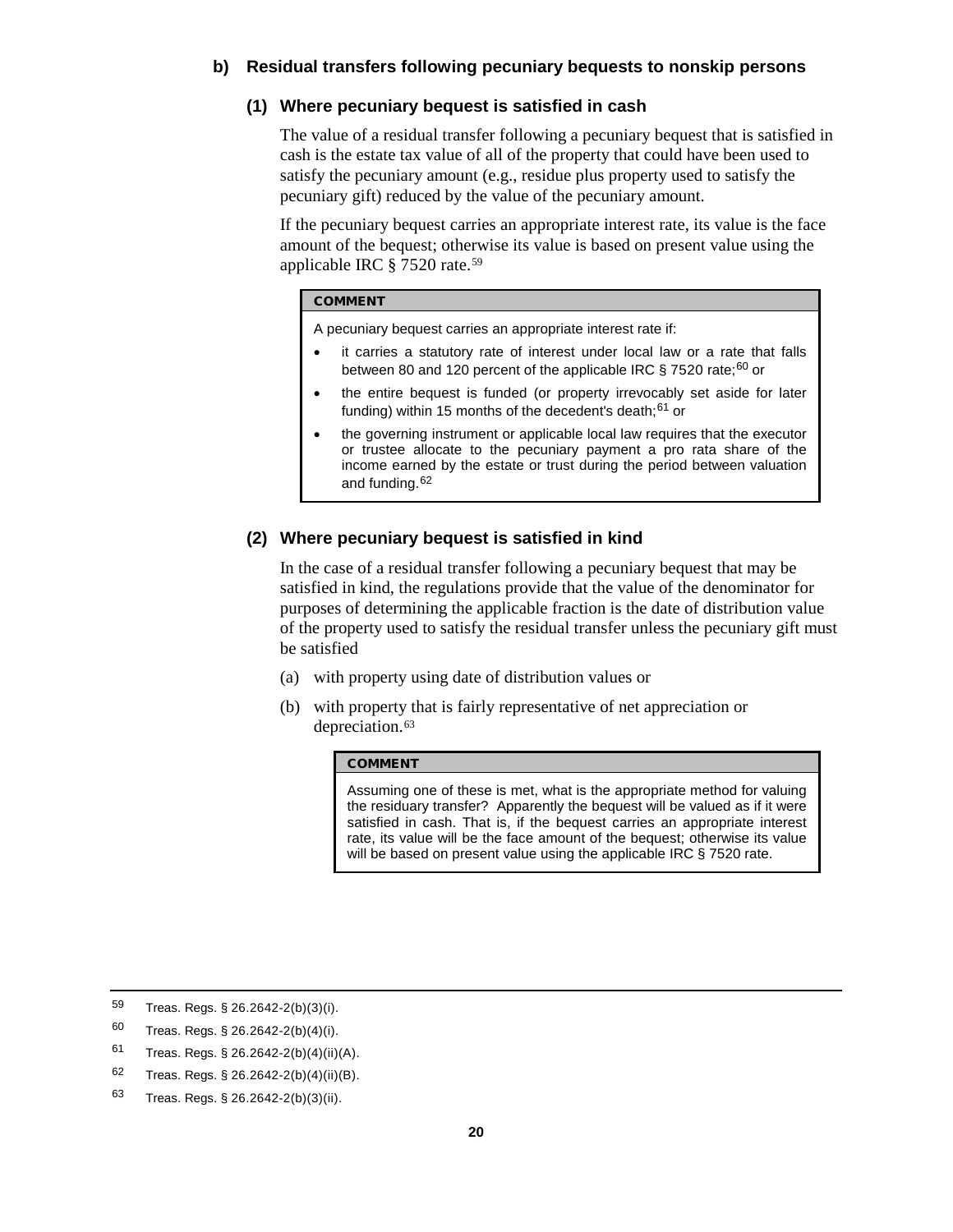## **6. Charitable lead annuity trusts**

In determining the applicable fraction with respect to a charitable lead annuity trust:

- a) the denominator of the fraction is the value of the property immediately after the termination of the charitable interest, <sup>[64](#page-20-0)</sup> and
- b) the numerator is the adjusted GST exemption. This is equal to the GST exemption allocated to the transfer increased by an amount equal to the interest that would accrue to the exemption had it been invested at a rate equal to that used to determine the charitable deduction for the actual period of the charitable annuity.[65](#page-20-1)

*Ex-17:* T transfers \$1,000,000 to a CLAT which pays an 8% lead interest to Charity for 20 years. Payments are made in one installment at the end of the year. The remainder at the expiration of the 20 year term goes to T's grandchild GC.

- 1. Assuming an IRC § 7520 interest rate of 7.2 percent, what is the amount of the charitable deduction T may claim on his gift tax return?
- 2. Assuming T allocates GST exemption to this trust in an amount equal to the taxable gift, what will be the adjusted GST exemption for this trust at the expiration of the lead interest?

#### CAUTION

If this compounding produces an exemption greater than that needed to yield a zero inclusion ratio, the excess is lost.<sup>[66](#page-20-2)</sup>

3. Could T use a formula allocation to avoid the over or under allocation of GST exemption to the CLAT?

## **7. Redetermination of the applicable fraction**

After a transfer to a trust is made, a number of events can occur which require that the applicable fraction be redetermined. Three of the more common of such events include: $67$ 

a subsequent allocation of additional exemption,<sup>[68](#page-20-4)</sup>

<span id="page-20-0"></span><sup>64</sup> Treas. Regs. § 26.2642-3(a)(2).

<span id="page-20-1"></span> $65$  Treas. Regs. §§ 26.2642-3(a)(1); 26.2642-3(b). In the case of a late allocation, the compounding begins on the date of the allocation.

<span id="page-20-2"></span><sup>66</sup> Treas. Regs. § 26.2642-3(b).

<span id="page-20-3"></span> $67$  Other events that require a redetermination of the applicable fraction include distributions of property to a skip person during an ETIP and the imposition of a recapture tax under IRC § 2032A. As to the former, see Treas. Regs. § 26.2642-4(b), Example 5. As to the latter, see Treas. Regs. § 26.2642-4(a)(4).

<span id="page-20-4"></span> $68$  Treas. Regs. § 26.2642-4(a). This includes a subsequent allocation of exemption at the death of the transferor to a trust created by the transferor, which is included in the transferor's gross estate and with respect to which an allocation was previously made at a time when the trust was not subject to an ETIP. Treas. Regs. § 26.2642-4(a)(3). This situation might arise where exemption is allocated upon the transfer of an insurance policy to an insurance trust and the policy proceeds are subsequently included in the transferor's gross estate under IRC § 2035.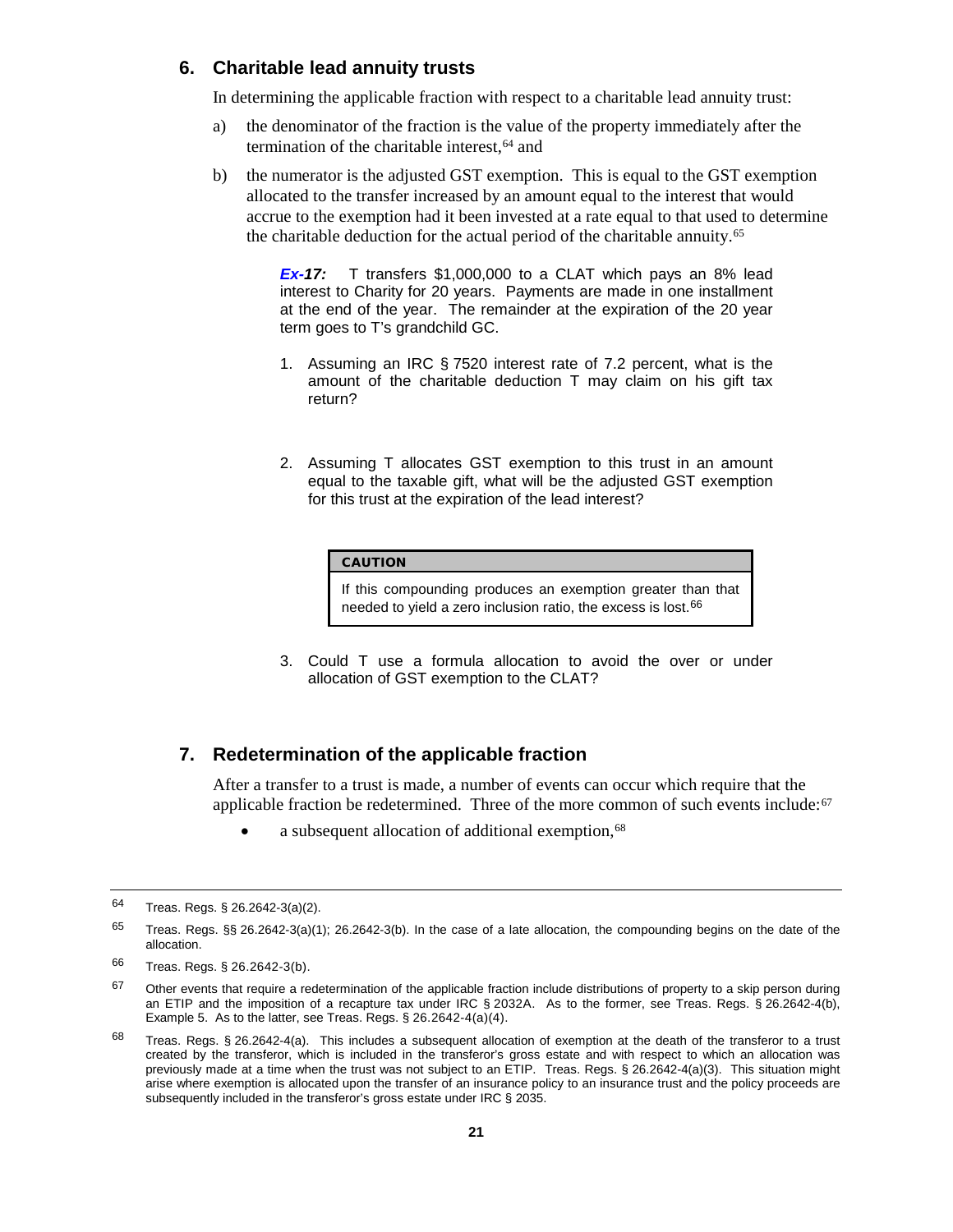- $\bullet$  the addition of more property to a trust,  $69$  and
- a consolidation of two or more trusts with the same transferor.<sup>[70](#page-21-1)</sup>

#### **In each case:**

- a) the denominator of the new applicable fraction will equal the value of the property in the trust after the event causing the redetermination, and
- b) the numerator will equal the sum of the value of the nontax portion of the trust and any additional exemption allocated at the time of the event.<sup>[71](#page-21-2)</sup>

#### COMMENT

The nontax portion is equal to the old applicable fraction times the value of the trust immediately before the event.

*Ex-18:* During life, T creates a GST trust of \$200,000 and allocates \$100,000 of exemption to it, resulting in an inclusion ratio of one-half. Subsequently, when the trust is worth \$500,000, T allocates an additional \$100,000 of exemption to the trust. What is the redetermined applicable fraction and the resulting inclusion ratio for this trust?

**Ex-19:** In 2016, T creates a Crummey trust and funds it with property worth \$10,000. T makes a timely allocation of \$10,000 of exemption to the trust resulting in an applicable fraction of 1 and an inclusion ratio of zero. In 2017, when the trust is worth \$15,000, T makes an additional transfer to the trust o[f](#page--1-4) \$10,000. What is the redetermined applicable fraction for this trust?<sup>[72](#page-21-3)</sup>

## **F. TRANSFERS BY NONRESIDENT ALIENS**

IRC § 2663 authorizes the Service to promulgate regulations applying the GST tax to transfers by nonresident aliens (NRA). The regulations do this but only with respect to transfers by the NRA that are subject to the Federal estate or gift tax.<sup>[73](#page-21-4)</sup>

#### **COMMENT**

In 2017, a NRA transferor is allowed a GST exemption of \$5,490,000. The exemption is indexed for inflation in \$10,000 increments from 2010, beginning in 2012.

<span id="page-21-0"></span><sup>69</sup> Treas. Regs. § 26.2642-4(a)(1).

<span id="page-21-1"></span><sup>70</sup> Treas. Regs. § 26.2642-4(a)(2).

<span id="page-21-2"></span> $71$  In the case of a consolidation of two or more trusts, the numerator of the new applicable fraction will equal the sum of the nontax portions of all of the trusts being consolidated. Treas. Regs. § 26.2642-4(a)(2).

<span id="page-21-3"></span> $72$  For an example of a Crummey trust involving both timely and late allocations of GST exemption, see Treas. Regs. § 26.2642-4(b), Example 2.

<span id="page-21-4"></span><sup>73</sup> Treas. Regs. §§ 26.2663-2(b)(1); 26.2663-2(b)(2). See Treas. Regs. § 26.2652-1(a)(2) for the rules controlling when a transfer of property is subject to the gift or estate taxes.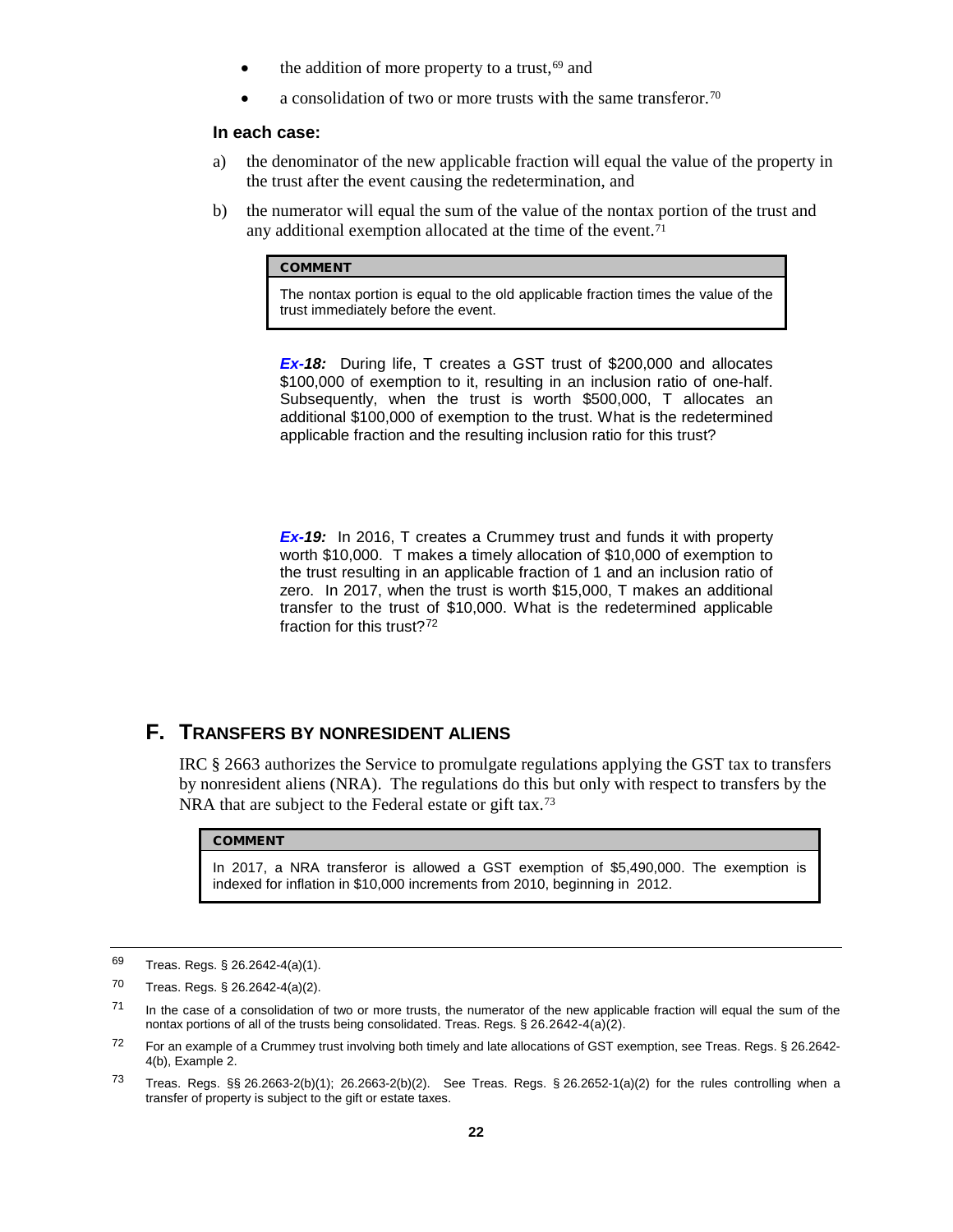*Ex-20:* T (a NRA) transfers property worth \$600,000 to GC. Two thirds of the property is property situated in the United States (and therefore subject to the Federal gift tax) and one third is property situated outside the United States (and therefore not subject to th[e](#page--1-5) Federal gift tax. To what extent is the transfer subject to the GST tax?

## **1. Transfers of both U.S. and foreign situs property**

In the case of transfers in trust that consist only partly of property subject to the Federal gift or estate taxes, the numerator of the applicable fraction is determined under a special rule.

- The numerator is equal to the sum of the GST exemption allocated to the trust plus the value of the nontax portion of the trust.[74](#page-22-0)
- The nontax portion of the trust is a fraction of the trust. The numerator of the fraction is the value of the property that is not subject to the Federal gift or estate taxes and the denominator is the value of the entire trust.[75](#page-22-1)

**Ex-21:** T (a NRA) transfers property worth \$500,000 to a trust to pay income to C for life, remainder to GC. Of the total transfer, only \$400,000 consists of property subject to the Federal gift tax.

- 1. What is the applicable fraction for this trust if T allocates no exemption to the trust?
- 2. What is the applicable fraction if T allocates \$100,000 of GST exemption to the trust on a timely filed gift tax return?
- 3. What is the applicable fraction if T allocates \$100,000 of GST exemption to the trust in 2017 when the trust is worth \$800,000?

## **2. Transfers by an NRA during an ETIP**

The ETIP rules apply to a transfer by a NRA only if the property transferred is subsequently included in the transferor's gross estate. Otherwise, the nontax portion of the trust and the applicable fraction are determined as of the date of the initial transfer.[76](#page-22-2)

<span id="page-22-0"></span><sup>74</sup> Treas. Regs. § 26.2663-2(c)(1)(i).

<span id="page-22-1"></span><sup>75</sup> Treas. Regs.  $\S$  26.2663-2(c)(2).

<span id="page-22-2"></span><sup>76</sup> Treas. Regs. § 26.2663-2(c)(3).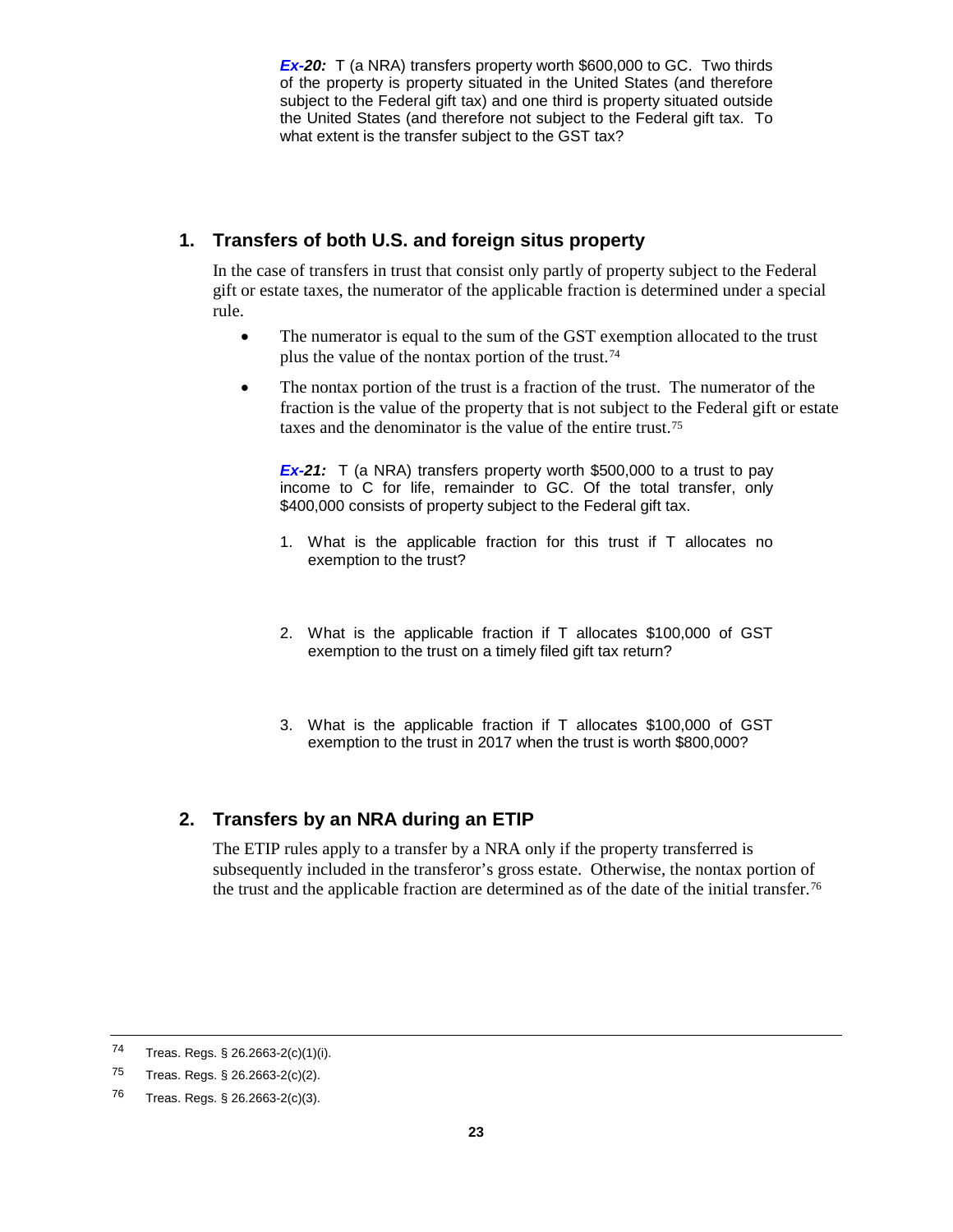*Ex-22:* T (a NRA) transfers property worth \$500,000 to a 10 year grantor retained annuity trust with remainder at the expiration of the term period to go to GC. Of the \$500,000 transferred to the trust, only \$400,000 is subject to the Federal gift tax. T allocates \$100,000 of GST exemption to the transfer on a timely filed gift tax return.

- 1. What is the applicable fraction if T dies in year 6 and \$500,000 of the then \$800,000 value of the trust is included in T's gross estate?
- 2. What would be the applicable fraction if T survive[s](#page--1-6) the term period and the trust terminates in favor of GC at that time?

## **G. EFFECTIVE DATES OF GST TAX**

In general, the generation-skipping transfer tax applies to testamentary transfers after October 22, 1986, and to lifetime transfers after September 25, 1985.[77](#page-23-0) Correspondingly, it does not apply to irrevocable transfers made on or before that date.[78](#page-23-1)

#### COMMENT

From a tax standpoint, grandfathered trusts should be kept in existence as long as possible. In this regard, it may be possible to avoid a scheduled termination of a grandfathered trust by exercising a special power of appointment to appoint the trust property in continuing trust. If this is attempted, care must be exercised to insure the appointment complies with the Rule Against Perpetuities.

> *Ex-23:* Prior to 1985, T created a trust in which his child C had a life interest and a general testamentary power of appointment. In default of appointment, the trust was to continue for the benefit of C's descendants for as long as the Rule Against Perpetuities allows.

- 1. If C dies without exercising his power, will the trust remain grandfathered under the GST tax?
- 2. If C exercised his power to appoint trust prope[rt](#page--1-7)y to his grandchildren, will the GST tax apply to the appointment?

<span id="page-23-0"></span> $77$  In addition, the GST tax does not apply to:

- Testamentary transfers under a will executed before October 23, 1986, if the decedent died before 1987.
- Transfers under a trust to the extent the trust property is included in the decedent's gross estate, the GST is caused by the decedent's death, and the decedent was incompetent to change the trust on October 22, 1986 and at all times thereafter.

<span id="page-23-1"></span> $78$  See generally, Treas. Regs. § 26.2601-1. This shelter extends to the income and appreciation as well, but not to post September 25 additions. See E Norman Peterson Marital Trust, 102 T.C. 790 (1994) (failure to exercise a general power of appointment in trust created before September 26, 1985 is a constructive addition to the trust, citing Temp. Regs. § 26.2601- 1(b)(1)(v)(A)). Compare PLR 9627020 (waiver of IRC § 2207A recovery right from QTIP trust is not a constructive addition).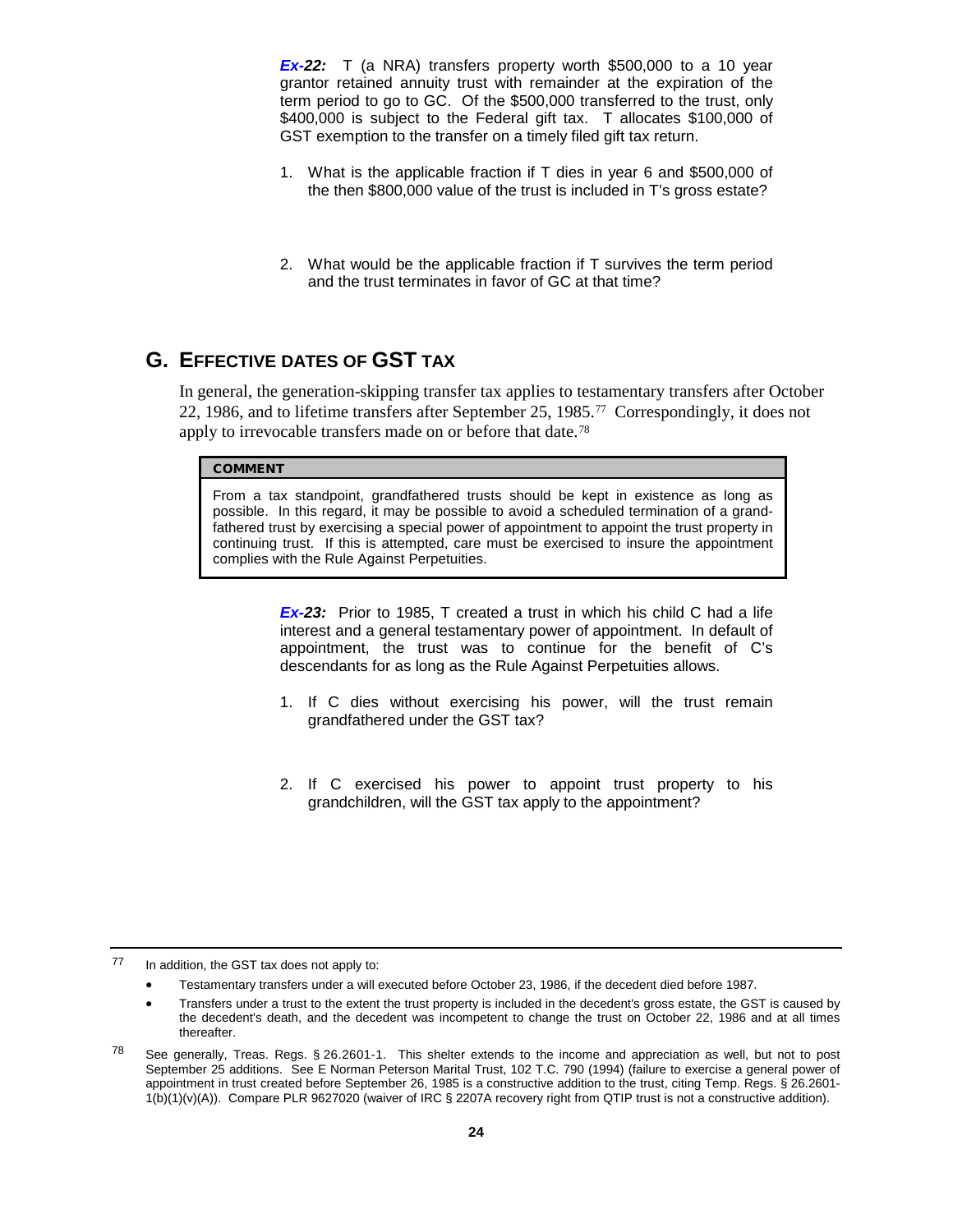The Service has issued regulations<sup>[79](#page-24-0)</sup> that attempt to clarify when modifications of grandfathered trusts can be made without affecting the grandfathered status of the trust. Under the regulations, a safe harbor is provided for:

- Modifications occurring through court orders in construction proceedings that resolve genuine ambiguities in trust terms;
- Modifications occurring through court-approved settlements of bona fide controversies over the administration or terms of a trust, but only if the settlement results from an arm's length negotiation and falls within the reasonable outcomes under the governing instrument and applicable state law;
- Distributions of principal to a new trust for the benefit of succeeding generations provided that vesting of principal is not postponed beyond the perpetuities period applicable to the distributing trust; and
- Any other modification that neither shifts beneficial interests down generations nor postpones vesting of a beneficial interest beyond the originally applicable perpetuities period.

With respect to this last criterion, Treas. Regs. § 26.2601-  $1(b)(4)(i)(D)(2)$  provides that administration of a trust in conformance with applicable state law that defines the term income as a unitrust amount, or that permits the trustee to make equitable adjustments between principal and income to fulfill the trustee's duty of impartiality between income and principal beneficiaries, will not be considered to shift a beneficial interest in a trust. [80](#page-24-1)

<span id="page-24-0"></span><sup>79</sup> Treas. Regs. § 26.2601-1(b)(4).

<span id="page-24-1"></span><sup>80</sup> See also the example under Treas. Regs.  $\S$  26.2601-1(b)(4)(i)(E).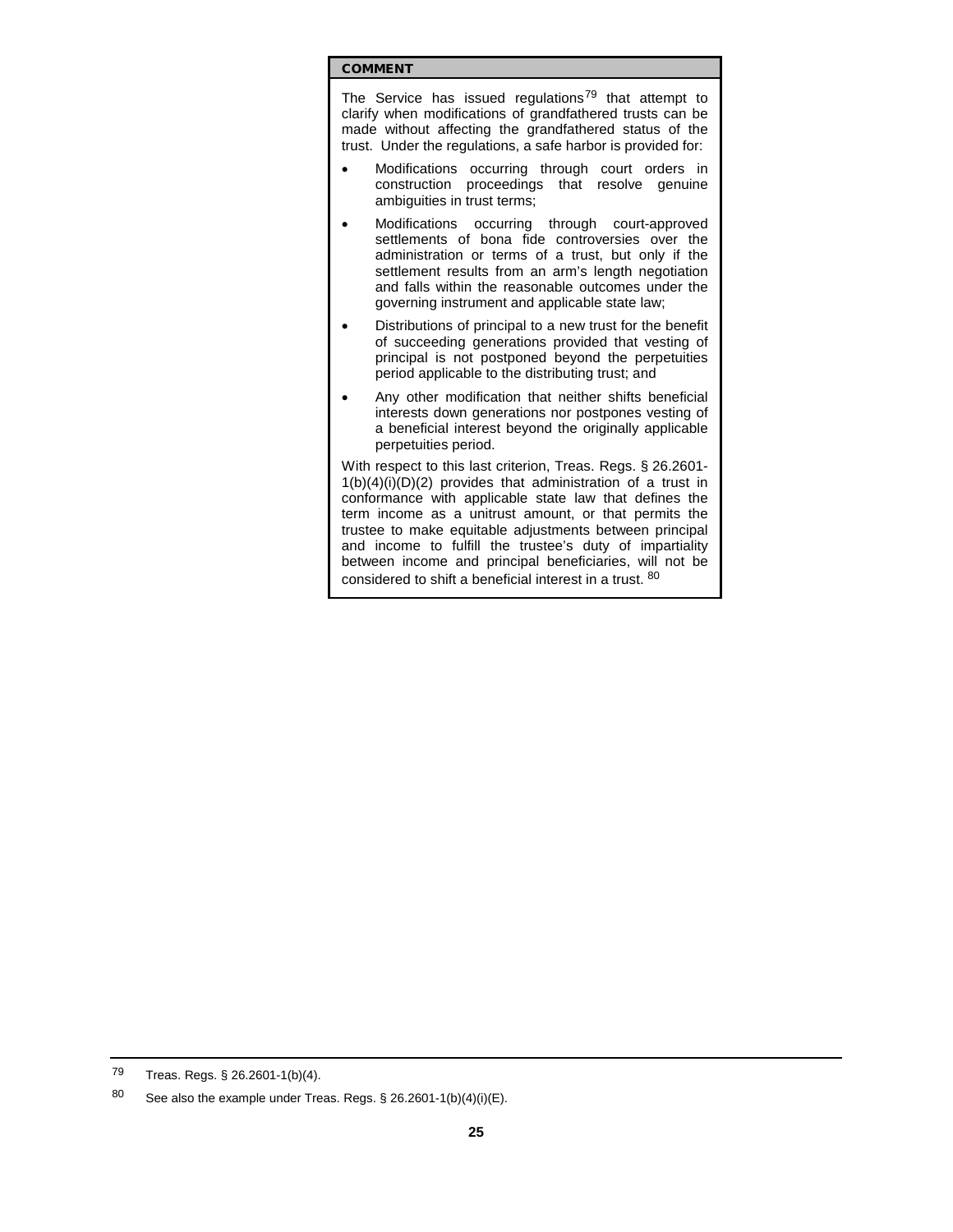# **ANSWERS—THE GST TAX BASICS**

- Ex-1. **Answer –** The alternate gift on the basis of the survivorship condition is treated as a transfer in trust under the GST tax. Accordingly, C's death results in a taxable termination of his interest. Had the survivorship period been six months or less, no taxable termination would have occurred at C's death. See Treas. Regs. § 26.2652-1(b)(2), Examples 2 and 3.
- Ex-2. **First question –** C has an interest in the trust because C is a current distributee of trust income. GC, however, has no interest in the trust. Treas. Regs. § 26.2612-1(f), Example 12.

**Second question –** Yes, the answer would change. GC would have an interest in the trust because GC would have a right to current distributions. See Treas. Regs. § 26.2612-1(f), Example 3.

Ex-3. **First question –** No in both cases. Since Child's testamentary power is a general power, IRC § 2041 will require the trust property to be included in her gross estate at her death. At that point, Child becomes the transferor of the trust. Treas. Regs.  $\S 26.2652-1(a)(1)$ . Consequently, distributions to Grandchild after the death of Child are not subject to the GST tax.

**Second question –** Apparently, yes. See PLR 9527024.

- Ex-4. **Answer –** The lapse of the Crummey powers will cause the holder to become the transferor of the property subject to the lapse only to the extent the lapse exceeds the greater of \$5,000 or 5 percent of the value of the trust property. Treas. Regs. § 26.2652-1(a)(5), Example 5.
- Ex-5. **First question –** No. The predeceased ancestor rule applies when C dies simultaneously with the transferor and is presumed by state law or the terms of the instrument to have predeceased T.

**Second question –** The predeceased ancestor rule also applies if C dies within 90 days of T and is treated as having predeceased under the governing instrument or applicable local law. Treas. Regs. § 26.2651-1(a)(2)(iii) and (iv).

**Third question –** The predeceased ancestor rule does not apply if C actually survives T by more than 90 days. Treas. Regs. § 26.2651-1(a)(2)(iii). Nevertheless, because the condition placed on C is less than 6 months, C will not be viewed as having an interest in the bequest. As a result, the distribution to GC is a direct skip, not a taxable termination.

**Fourth question –** Likewise, the predeceased ancestor rule does not apply when C actually survives but is treated as having predeceased under local law as a result of a qualified disclaimer. Treas. Regs. § 26.2651-1(a)(2)(iv). However, because C disclaimed, the GST tax will be applied as if C never had the disclaimed interest. Accordingly, the taxable event under the GST tax will be a direct skip; not a taxable termination. See Treas. Regs. § 26.2612-1(e)(3).

Ex-6. **First question –** No. In the absence of an IRC § 2652(a)(3) election, Spouse will be treated as the transferor of the QTIP trust. Since the QTIP property is taxable in Spouse's estate, the transfer to GC constitutes a direct skip to which the predeceased ancestor rule of IRC § 2651(e) applies. Rev. Rul. 92-26, 1992-1 C.B. 314. See also Treas. Regs. § 26.2612-1(f), Example 5.

**Second question –** It depends on when T died. With an IRC § 2652(a)(3) election, T will be treated as the transferor of the QTIP trust. Therefore, the event at Spouse's death is a taxable termination, not a direct skip.

If T died before 1998, the predeceased child rule of IRC § 2612(c)(2) would not apply. See Treas. Regs. § 26.2652-2(d), Example 1. Accord Rev. Rul. 92-26, 1992-1 C.B. 314.

However, after 1997, the predeceased ancestor rule applies to taxable terminations and distributions (as well as to direct skips) provided the ancestor is dead at the time the transfer creating the interest occurs. Since C-3 died before T, the predeceased ancestor rule would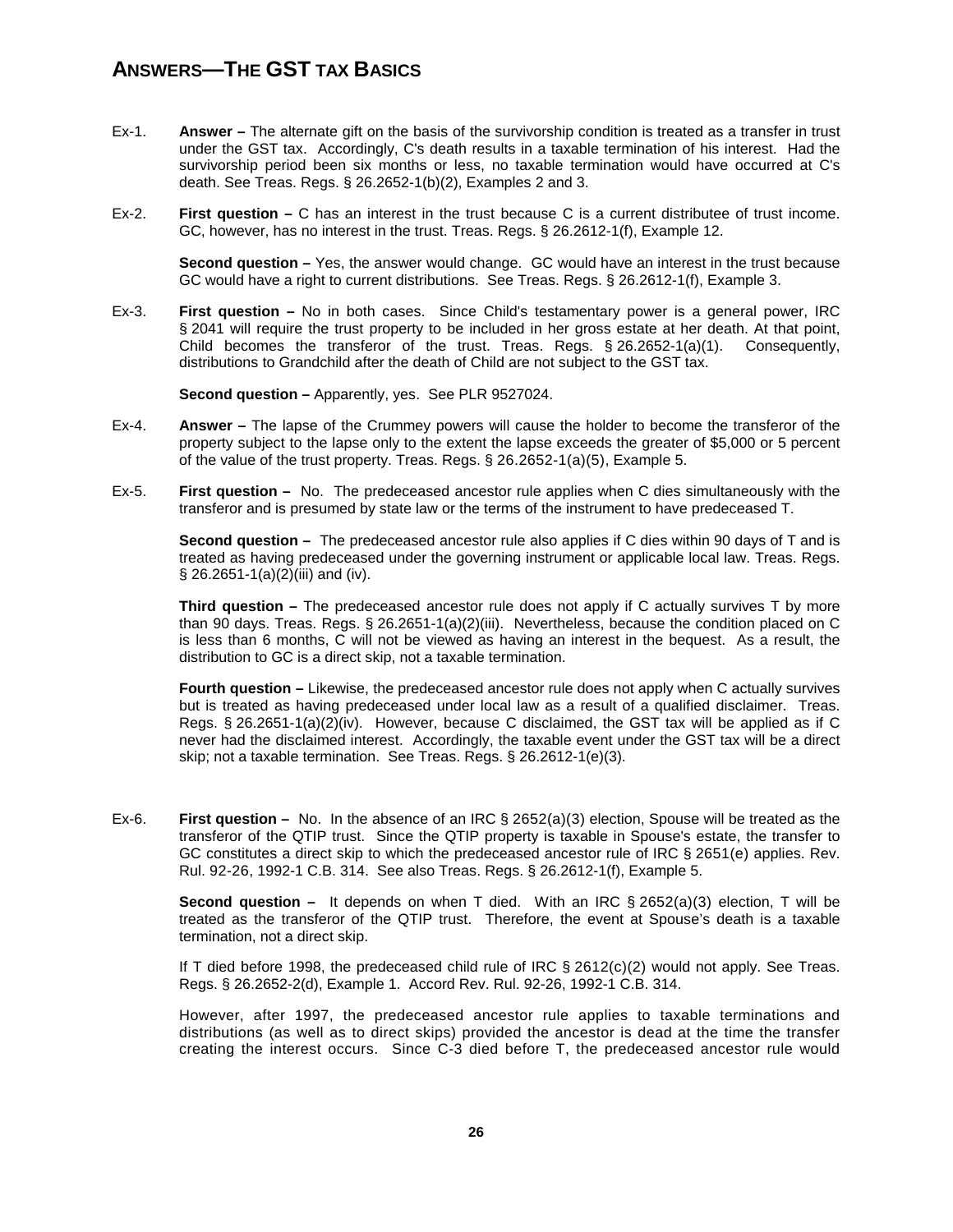apply and GC would not be a skip person. Accordingly, no taxable termination occurs at Spouse's death.

**Third question –** The result here is different. For the predeceased ancestor rule to apply to a taxable termination or distribution, the ancestor has to be dead at the time the transfer for which a gift or estate tax is imposed is made with respect to the trust. Technically, that occurred twice – once at T's death and again at the death of Spouse. But IRC  $\S$  2651(e)(1)(B) provides that it is the earlier one that matters. Accordingly, the predeceased ancestor rule does not apply.

**Comment**: A somewhat similar situation can arise where T creates a 10 year GRAT with the remainder going to GC. The predeceased ancestor rule applies only if C dies before the creation of the trust. It does not apply if C is alive at that time but dies before T. See Treas. Reg. 26.2651-1(a)(3).

- Ex-7. **Answer –** A taxable termination occurs at the death of Child. Thereafter, the generation assignment of the transferor is deemed to be that of Child. IRC § 2653. Consequently, distributions to grandchild after child's death are not subject to the GST tax. However, a second taxable termination occurs at the death of grandchild when the trust terminates in favor of great-grandchild. See Treas. Regs. § 26.2653-1(b), Example 2.
- Ex-8. **Answer –** Assuming GP's parents are alive at GP's death, a direct skip occurs at that time. The event is a direct skip because the trust property is subject to the estate tax at GP's death. IRC §§ 2036(a)(1); 2038. However, if P (GC's parent and GP's child) is dead at GP's death, the predeceased child rule will insulate the transaction from the GST tax. IRC § 2651(e).
- Ex-9. **Answer –** No. Even though GC is a skip person, the trust is not because a nonskip person C has an interest in the trust. Treas. Regs. § 26.2612-1(f), Example 3.
- Ex-10. **Answer –** The facts indicate two taxable events under the GST tax -- a taxable termination at the death of Child and a second event when the distribution is made to great-grandchild. That distribution is classified as a taxable termination if all trust property was distributed; otherwise it is a taxable distribution. See Treas. Regs. § 26.2612-1(f), Examples 6, 7, and 10.
- Ex-11. **Answer –** The distribution at the death of the first child is a taxable termination because it occurs at the death of a lineal descendant of the transferor. This is true even though Grandparent's second child, a nonskip person, continues to have an interest in the remaining trust property. See Treas. Regs. § 26.2612-1(f), Example 9.
- Ex-12. **First question –** No. No distribution occurs at the death of the first child and that child's death is not a taxable termination because her sibling (a nonskip person) continues to have an interest in the trust.

**Second question –** Yes. A taxable termination will occur when the second child dies.

Ex-13. **First question –** Yes. The annual distributions to grandchild are taxable distributions because they are neither direct skips nor taxable terminations. Accord Treas. Regs. § 26.2612-1(f), Example 10.

**Second question –** Yes, the answer is the same. See Treas. Regs. § 26.2612-1(f), Example 11.

- Ex-14. **Answer –** The answer is \$1,714,286, and D's estate will owe GST taxes of \$685,714. The former number is calculated by dividing the residue (\$2,400,000) by one plus the applicable rate. Since the transfer occurs in 2016 and no GST exemption is available to allocate to the transfer, the applicable rate is .40 and the dividend in the calculation is 1.40.
- Ex-15. **First question –** On these facts, the denominator of the applicable fraction is zero (the value of the property transferred less the nontaxable portion). The inclusion ratio is also zero. See Treas. Regs. §§ 26.2642-1(c)(3); 26.2642-1(d), Example 2.

**Second question –** As a lifetime direct skip, T is deemed to have allocated \$2,000 of unused GST exemption to this transfer unless he elects otherwise. Assuming he doesn't, the inclusion ratio will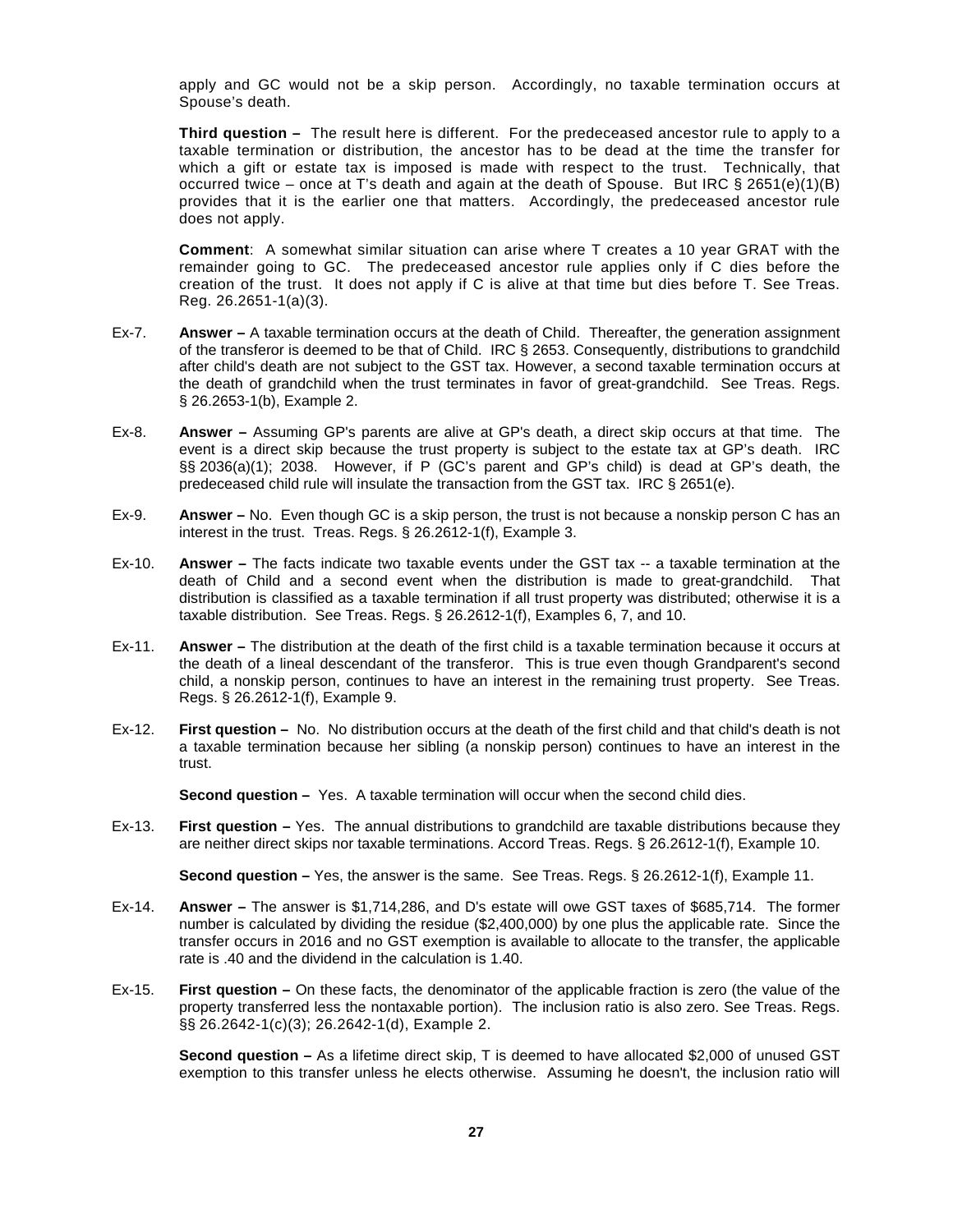remain zero. But if T elects not to allocate exemption, the numerator of the applicable fraction for the taxable portion of the trust is zero and the denominator is \$2,000. This yields an applicable fraction of zero and an inclusion ratio of one. Treas. Regs. § 26.2642-1(d), Examples 3 and 4.

- Ex-16. **Answer –** Wrong! Since the trust is not "tax vested" in a single beneficiary, no portion of this transfer is a nontaxable gift for purposes of the GST tax. Unless exemption is allocated to this transfer, the trust will have an inclusion ratio of one.
- Ex-17. **First question –** The charitable deduction for T's transfer to the CLAT would be \$834.505, resulting in a taxable gift at the creation of the trust of \$165,495 (\$1,000,000 - \$834,505).

**Second question –** If T filed a timely gift tax return and allocated \$165,495 of exemption to this trust, the adjusted GST exemption at the expiration of the 20 year lead interest would equal \$664,784 (\$165,495 plus interest at the rate of 7.2 percent compounded annually for 20 years). Accordingly, the CLAT would not have a zero inclusion ratio if the value of the property in the trust at the expiration of the lead interest exceeded that amount.

**Third question –** No. Formula allocations made with respect to a charitable lead annuity trust are valid only if they are dependent on values as finally determined for Federal estate or gift tax purposes as opposed to the value of the CLAT at the expiration of the lead interest. Treas. Regs. § 26.2632-1(b)(4).

- Ex-18. **Answer –** The new numerator of the applicable fraction is \$350,000 (\$100,000 plus the old fraction of 1/2 times \$500,000) and the denominator is \$500,000 (the value of the trust at the time of the allocation). The new applicable fraction is 7/10 and the new inclusion ratio is 3/10. See Treas. Regs. § 26.2642-4(b), Example 1.
- Ex-19. **Answer –** It depends. If T fails to allocate additional exemption to the trust, the applicable fraction will change to 3/5 (\$15,000 divided by \$25,000) and the inclusion ratio will change to 2/5. If T makes a timely allocation of an additional \$10,000 of exemption, the applicable fraction will remain at 1 (\$25,000/\$25,000) and the inclusion ratio will remain zero. Accord, Treas. Regs. § 26.2642-4(b), Example 2.
- Ex-20. **Answer –** Only two-thirds of transfer is subject to the GST tax. Treas. Regs. § 26.2663-2(b)(1). See also Treas. Regs. § 26.2663-2(d), Example 2.
- Ex-21. **First question –** The applicable fraction is 2/10ths determined as follows:

The nontax portion of the trust is \$100,000/\$500,000 or 20 percent. The applicable fraction is the value of the nontax portion (20 percent of \$500,000) divided by \$500,000 (the value of the property transferred to the trust). Treas. Regs. § 26.2663-2(d), Example 4.

**Second question –** The applicable fraction is 4/10ths determined as follows:

The numerator of the applicable fraction is equal to the sum of \$100,000 (the value of the nontax portion, see previous question) and the \$100,000 of exemption allocated to the transfer. The denominator of the applicable fraction is \$500,000, the value of the property transferred to the trust. See Treas. Regs. § 26.2663-2(d), Example 3.

**Third question** – The applicable fraction is \$260,000/\$800,000 (.325) determined as follows:

The \$260,000 numerator of the applicable fraction is equal to the \$100,000 exemption allocation plus the value of the recomputed nontax portion of the trust. This latter is equal to 20 percent of the \$800,000 date of allocation value of the trust, or \$160,000. The denominator of the fraction is the same \$800,000. Treas. Regs. § 26.2663-2(d), Example 4.

Ex-22. **First question** – The applicable fraction is .50 determined as follows:

Since the property is included in T's gross estate, the ETIP rule applies and the nontax portion of the trust as well as the applicable fraction are determined at T's death. At that time, the nontax portion is \$300,000/\$800,000 (or .375). The denominator of the applicable fraction is \$800,000 and the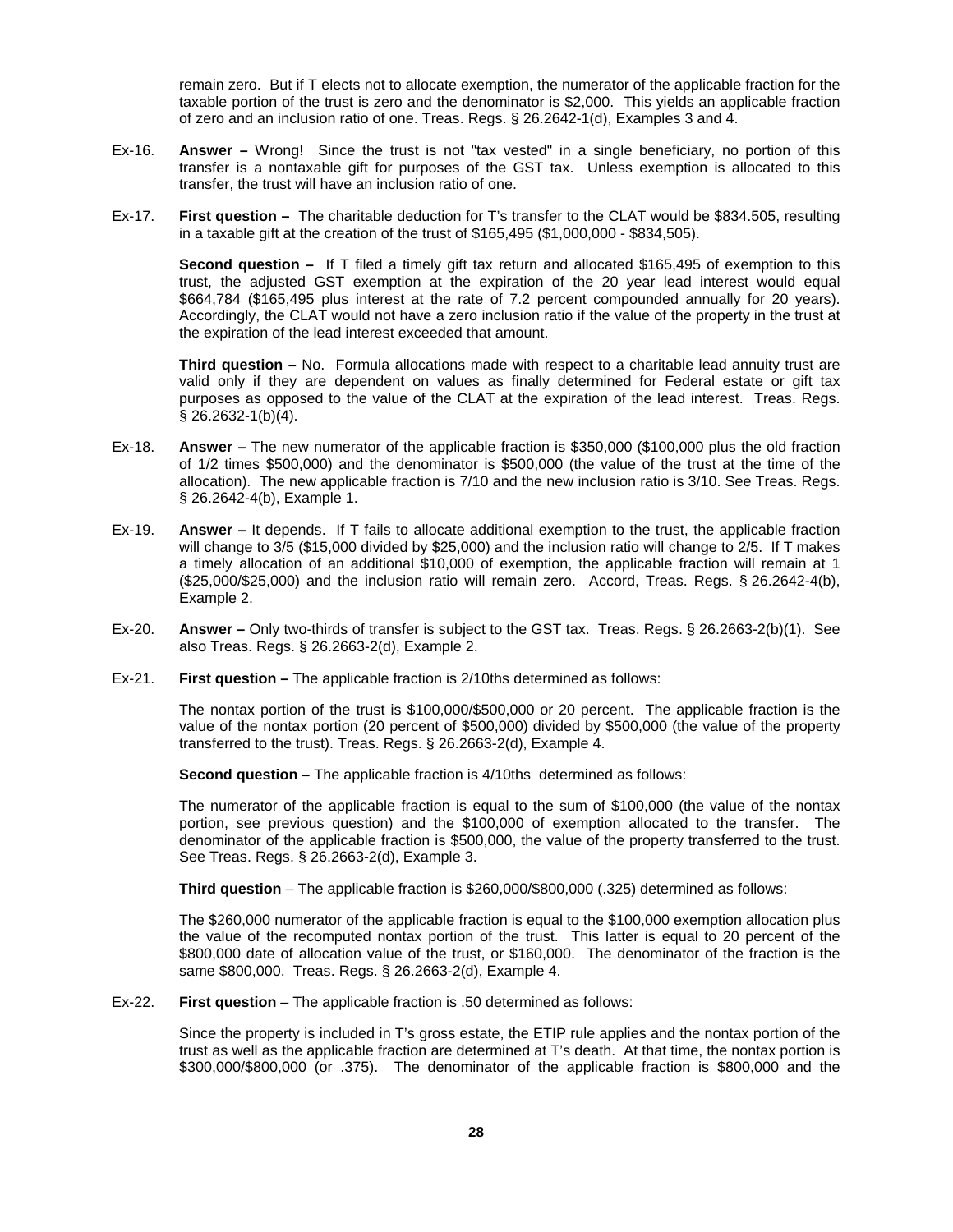numerator is \$400,000. This latter is the \$100,000 of exemption plus \$300,000 (the value of the nontax portion of the trust). Treas. Regs. § 26.2663-2(d), Example 6.

**Second question** – The applicable fraction is 1, determined as follows:

Since T survived the term of the trust, nothing was includible in his gross estate. Accordingly, the nontax portion and the applicable fraction are determined at the time of the initial transfer to the trust. The nontax portion is .8 (\$400,000/\$500,000). The denominator and numerator of the applicable fraction are both \$500,000. The numerator is equal to \$400,000 (the value of the nontax portion) plus the \$100,000 of exemption allocated to the transfer. Treas. Regs. § 26.2663-2(d), Example 7.

#### Ex-23. **First question** – No. See Peterson Marital Trust v. Comm'r., 78 F.3d 795 (2d Cir. 1996).

**Second question** – Not according to the 8<sup>th</sup> and 9<sup>th</sup> Circuits. See Simpson v. U.S., 183 F.3d 812 (8th Cir. 1999); Bachler v. U.S., 281 F.3d 1078 (9th Cir. 2002), rev'g 126 F. Supp.2d 1279 (N.D. Cal 2000).

**Caution:** Treas. Regs. § 26.2601-1(b)(1)(v) is inconsistent with the result in the Simpson and Bachler cases. The validity of the GST effective date regulations was sustained by the Sixth Circuit in Estate of Gerson v. Comm., 507 F.3d 435 (6th Cir. 2007), aff'g 127 T.C. 139 (2006).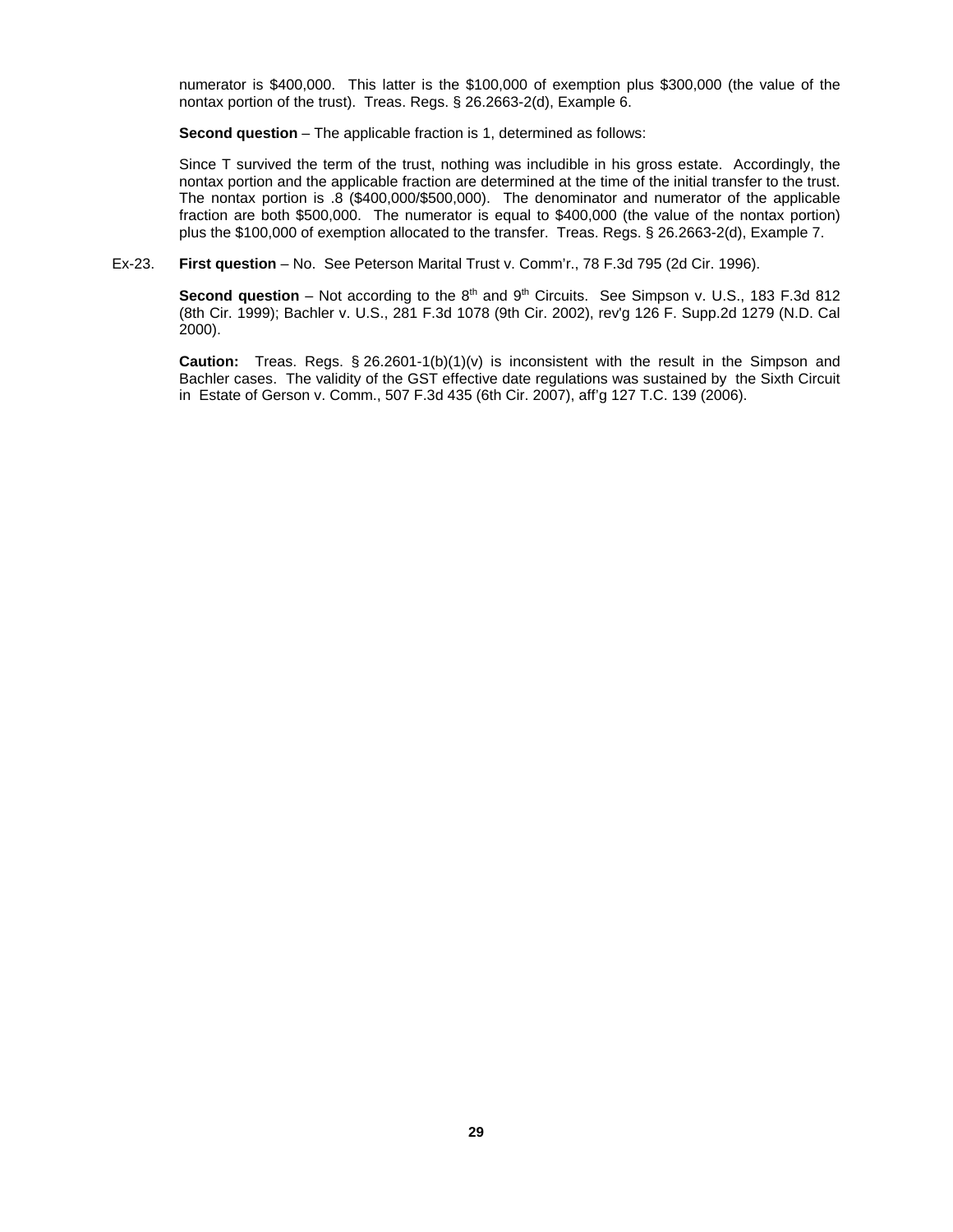## <span id="page-29-4"></span><span id="page-29-0"></span>**II. ESSENTIAL PLANNING PRINCIPLES**

The primary consideration in planning for the GST tax is to ensure that the GST tax exemption is effectively utilized.

- This in turn requires a consideration of how the exemption is allocated and the rules relating to when a single trust may be split into (or be treated as) two or more separate trusts.
- For married persons, the reverse OTIP election must also be considered.

# **A. THE GST EXEMPTION**

Every person has a cumulative lifetime exemption (\$5,490,000 for 2017) that may be used to shelter transfers from the GST tax. $81$  Use of the exemption is discretionary; it must be allocated $82$  to a particular transfer before the exemption becomes effective.  $83$ 

## **1. GST exemption basics**

The key to the effectiveness of the GST exemption lies in the following truism relating to the calculation of the GST tax.

#### **No GST tax occurs on distributions from or terminations of interests in a trust having an inclusion ratio of zero.**

This is true regardless of the value of the property in the trust at the time of the distribution or termination. Thus, careful use of the exemption allocation can be used to shelter GSTs of far greater value than the exemption itself.

## **[2.](#page-29-4) Allocating the exemption**

In general, the GST tax exemption may be allocated to a GST by the transferor or the transferor's executor at any time from the date of the transfer to the due date of the transferor's estate tax return (including extensions actually granted).[85](#page--1-8)

The procedures for making the allocation and its impact if made, vary with the type of transfer and the timing of the allocation.

<span id="page-29-1"></span><sup>81</sup> IRC § 2631(c). The amount of the GST exemption is indexed for inflation.

<span id="page-29-2"></span><sup>82</sup> In many cases, the GST exemption is automatically allocated unless a contrary intention is expressed in the donor's gift or estate tax return. See "*Allocating the exemption*", beginning on p.30.

<span id="page-29-3"></span><sup>83</sup> The GST exemption for transfers in 2010 was \$5,000,000. However, in 2010 if the transfer was a direct skip, taxable distribution, or taxable termination, the applicable rate of tax for the GST was zero.

<sup>85</sup> IRC § 2632(a). Timely and late allocations made during the transferor's life are made on Form 709. After the transferor's death, Form 709 is used to make a timely allocation to a lifetime transfer that is not included in the transferor's gross estate. Form 706 is used to make all other allocations. Treas. Regs. §§ 26.2632-1(b), 26.2632-1(d).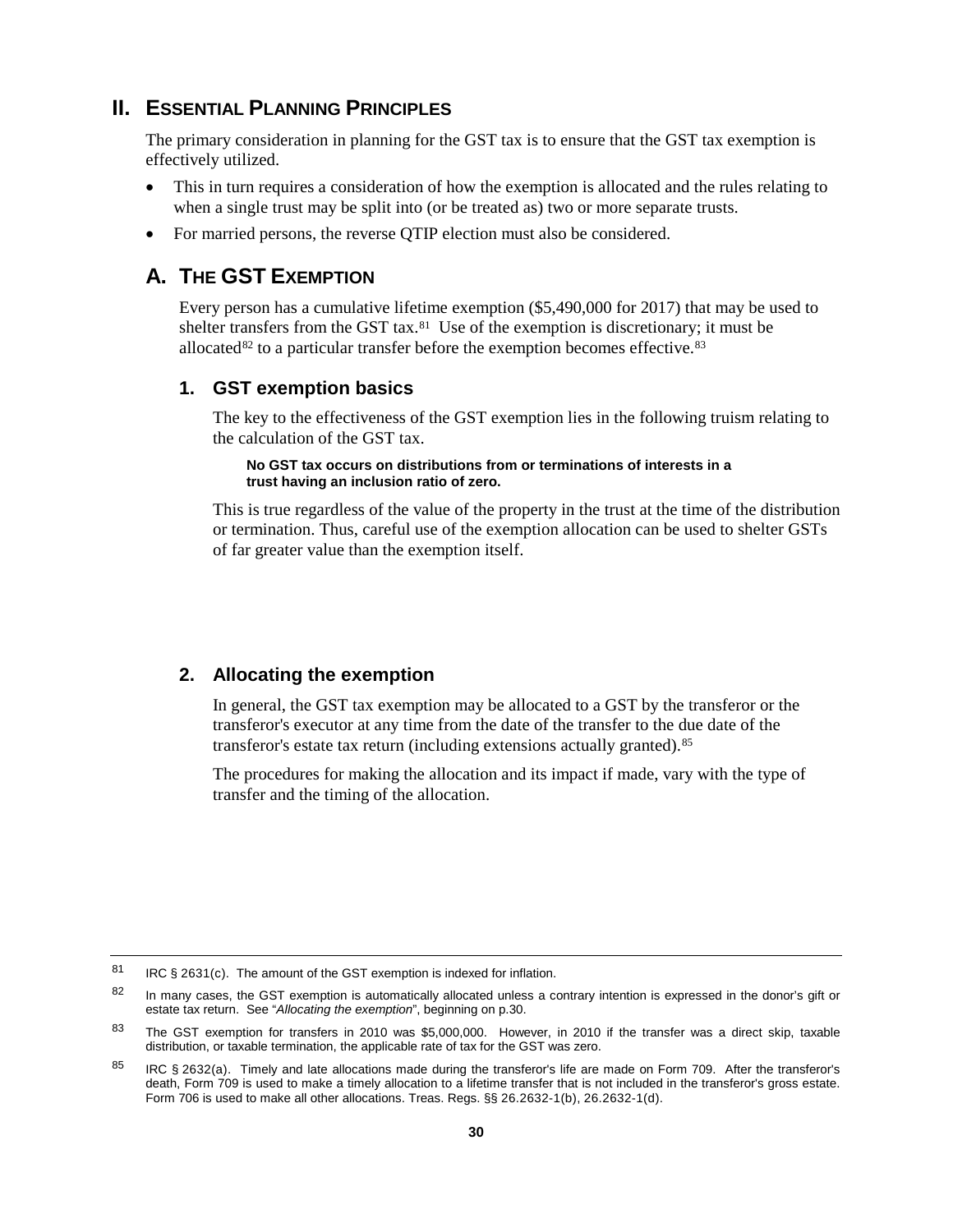Under Treas. Regs. § 301.9100-3, the Service may extend the time for making certain regulatory elections when the time for making the election is not prescribed by statute. With the enactment of TRA 2010, for GST events occurring prior to 2013, IRC § 2642(g)(1) deems the exemption allocation to be regulatory and directs the IRS to issue regulations detailing the circumstances and procedures under which an extension of time will be granted. The IRS has done this in Notice 2001-50, 2001-34 I.R.B.189.

In addition, IRC  $\S 2642(g)(2)$  now provides that substantial compliance with the statutory and regulatory rules for allocating the GST exemption is sufficient.<sup>86</sup>

#### <span id="page-30-4"></span>**a) Allocations during the transferor's life**

## **(1) Allocations during the estate tax inclusionary period**

Except in the case of a QTIP trust for which the IRC  $\S 2652(a)(3)$  reverse QTIP election is made, an elective or automatic allocation of GST exemption during an ETIP does not become effective until the ETIP terminates.<sup>[87](#page-30-0)</sup>

## **(a) ETIP Defined**

The estate tax inclusionary period (ETIP) is that period of time after a lifetime transfer when any portion of the transfer would be includible in the gross estate of the transferor or the transferor's spouse other than by reason of IRC § 2035.[88](#page-30-1)

#### **Exceptions**

- 1. An ETIP does not arise because of a power of withdrawal in the transferor's spouse if:
	- the power does not exceed the greater of \$5,000 or 5 percent of the trust corpus, and
	- the power lapses within 60 days after the transfer to the trust.  $89$
- 2. Transferred property is not considered as being includible in the gross estate of the transferor or the transferor's spouse if "the possibility that the property will be included is so remote as to be negligible."[90](#page-30-3)

#### **(b) Termination of ETIP**

An ETIP terminates at the earlier of:

- The death of the transferor;
- The time at which no portion of the property would be includible in the gross estate of the transferor (other than by reason of IRC § 2035); or

<span id="page-30-1"></span>88 Treas. Regs. § 26.2632-1(c)(2)(i).

<span id="page-30-2"></span>89 Treas. Regs. § 26.2632-1(c)(2)(ii)(B).

<sup>&</sup>lt;sup>86</sup> In particular, IRC § 2642(g)(2) states that "[a]n allocation of GST exemption under section 2632 that demonstrates an intent to have the lowest possible inclusion ratio with respect to a particular transfer or trust shall be deemed to be an allocation of so much of the transferor's unused GST exemption as produces the lowest possible inclusion ratio."

<span id="page-30-0"></span><sup>87</sup> Nevertheless, the allocation during the ETIP is irrevocable. IRC § 2642(f)(1); Treas. Regs. § 26.2632-1(c)(1). Direct skips during an ETIP are treated as having occurred at the expiration of the ETIP. Treas. Regs. § 26.2632-1(c)(4).

<span id="page-30-3"></span><sup>90</sup> This test is met if there is less than a 5 percent probability of inclusion. Treas. Regs. § 26.2632-1(c)(2)(ii)(A).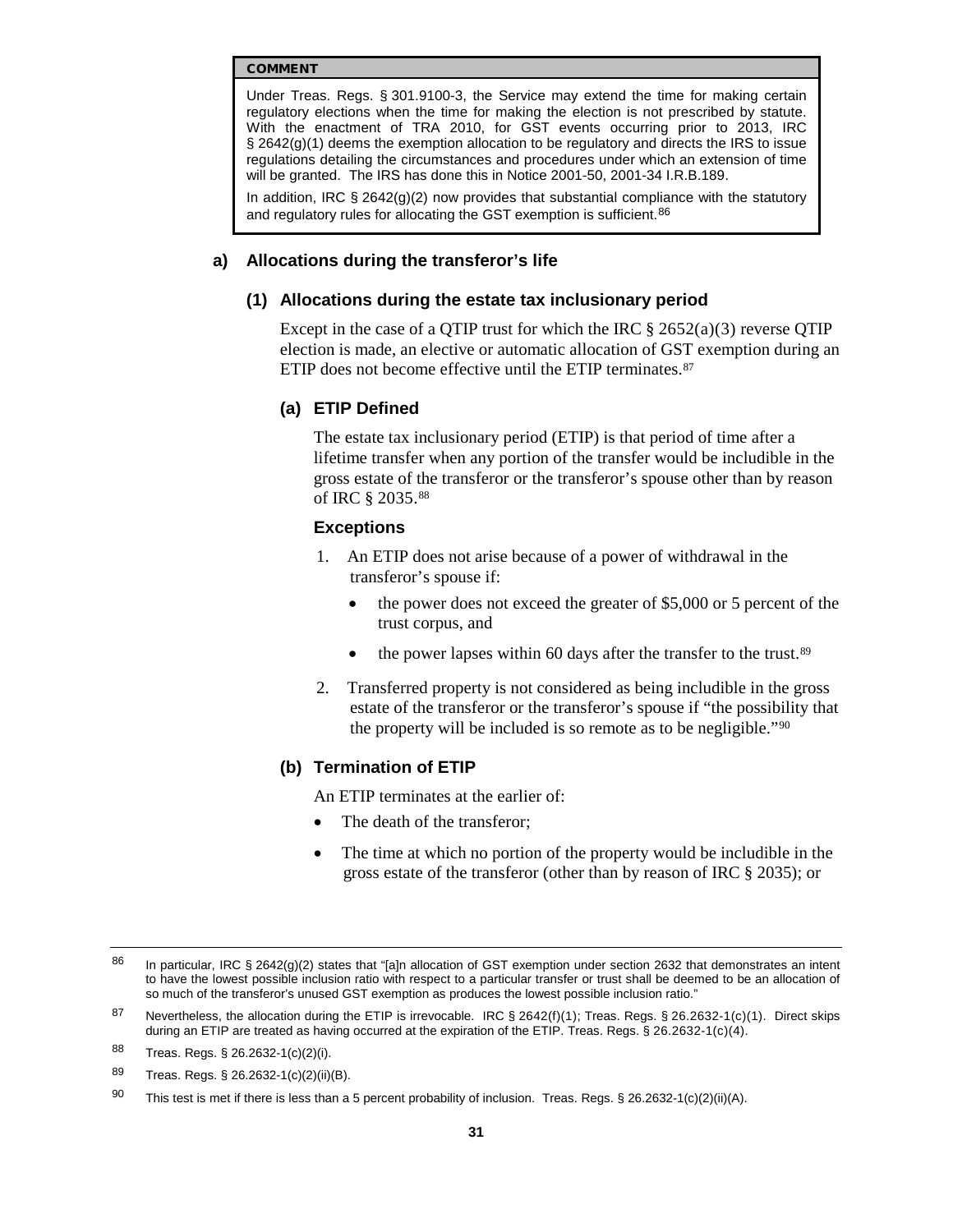For this purpose, the donor spouse is treated as the transferor of both portions of a split gift.

The time that a taxable event actually occurs, but only with respect to the property involved in the taxable event.<sup>[91](#page--1-8)</sup>

> **Ex-25:** T transfers \$50,000 to a discretionary trust for her husband and their 9 children and grandchildren. Each of the beneficiaries has a Crummey withdrawal power over \$5,000. Will an allocation of exemption by T at the creation of the trust be effective?

**Ex-26:** T transfers property to an inter vivos QTIP trust.

- 1. When does the ETIP period end for this transfer if T makes both a gift tax QTIP election under IRC § 2523(f) and the reverse QTIP election under IRC § 2652(a)(3)?
- 2. Suppose T did not make the reverse QTIP election?
- 3. Suppose T did not make a QTIP election for gift tax purposes?

*Ex-27:* T transfers \$500,000 to a grantor retained annuity trust with a 10 year term. At the expiration of the term, the trust property is to pass to his Grandchild. T's spouse consents to split the gift.

- 1. When will the ETIP period for this transfer end?
- 2. Suppose that three years after the [cr](#page--1-10)eation of the GRAT, T sells the annuity interest to child C?

<sup>91</sup> An ETIP arising because of an interest or power held by the transferor's spouse terminates at the first to occur of the spouse's death or the time at which no portion of the property would be includible in the spouse's gross estate (other than by reason of IRC § 2035). Treas. Regs. § 26.2632-1(c)(3).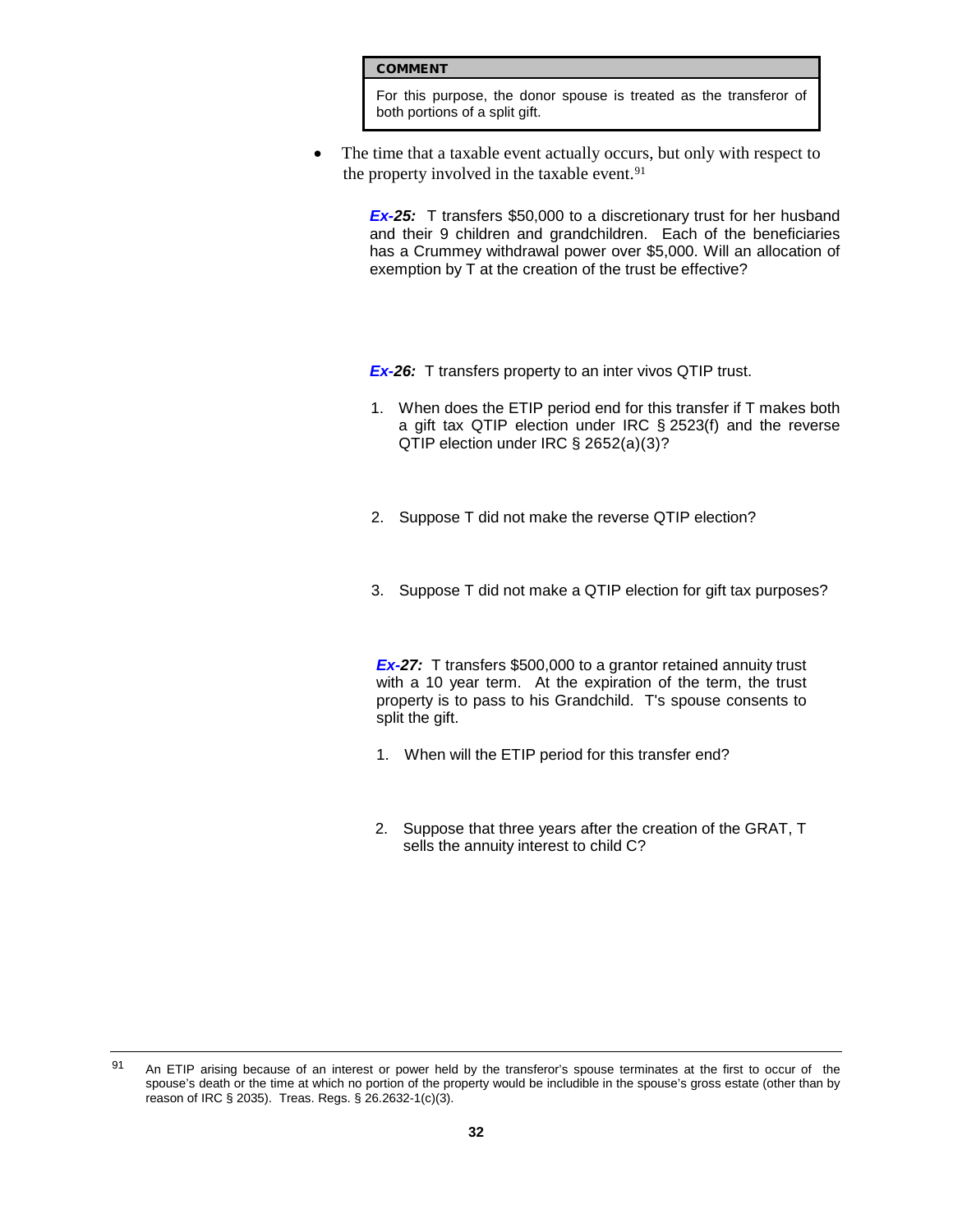In *Ex-27*, if T dies during the term of the GRAT, the trust property will be taxed in his estate and the transfer to Grandchild will qualify as a direct skip. If T survives the term period, however, the distribution to Grandchild will not qualify as a direct skip. As a result, unless C was dead at the creation of the trust (in which case the predeceased child exception would apply), the GST tax will be calculated on a tax inclusive basis. All things considered, it would be better for T to make his generation-skipping transfers in other ways.

## **(2) Automatic allocation to lifetime direct skips**

If a direct skip occurs during the life of the transferor, any unused GST exemption is automatically allocated to the transfer.<sup>[92](#page--1-11)</sup> A transferor may prevent this automatic allocation by indicating that intent on a Form 709 or by timely reporting the transfer and paying the appropriate GST tax.[93](#page-32-0) 

> *Ex-28:* T transfers \$50,000 to a trust in a direct skip. T does not file a timely gift tax return electing out of the automatic GST allocation rule. Subsequently, after the due date for a gift tax return has passed, T and T's spouse file an initial gift tax return on which T's spouse consents to split the gift. Whos[e](#page--1-12) unused GST exemption is automatically allocated to this transfer?

## **(3) Automatic allocation to indirect skips**

Under IRC  $\S 2632(c)$ , in the absence of a contrary election, the unused portion of a transferor's GST exemption<sup>[94](#page-32-1)</sup> is automatically allocated to indirect skips made by the transferor during life. In general, the allocation is effective at the time of the indirect skip.

## **(a) Indirect skip defined**

#### **(i) IN GENERAL**

An indirect skip is any transfer of property (other than a direct skip) to a GST trust that is subject to the gift tax.[95](#page-32-2) A GST trust is any trust that could have a GST event with respect to the transferor.<sup>[96](#page--1-13)</sup>

<sup>92</sup> IRC § 2632(b); Treas. Regs. § 26.2632-1(b)(1)(i). The automatic allocation is effective as of the date of the transfer to which it relates.

<span id="page-32-0"></span><sup>93</sup> Treas. Regs. § 26.2632-1(b)(2)(ii). A Form 709 is timely filed if it is filed on or before the date prescribed in IRC § 6075(b) for reporting a taxable gift (including any extensions actually granted). The automatic allocation (or the election to prevent one) is irrevocable after that date. Treas. Regs. § 26.2632-1(b)(1)(ii); but see Treas. Regs. § 26.2632-1(b)(1)(iii) (an election to prevent automatic allocation filed on or before January 26, 1996, does not become irrevocable until July 24, 1996).

<span id="page-32-1"></span><sup>94</sup> The unused portion of the transferor's GST exemption is the portion of the exemption that has not previously been allocated (automatically or otherwise). See IRC § 2632(c)(2).

<span id="page-32-2"></span><sup>95</sup> IRC  $\S$  2632(c)(3)(A).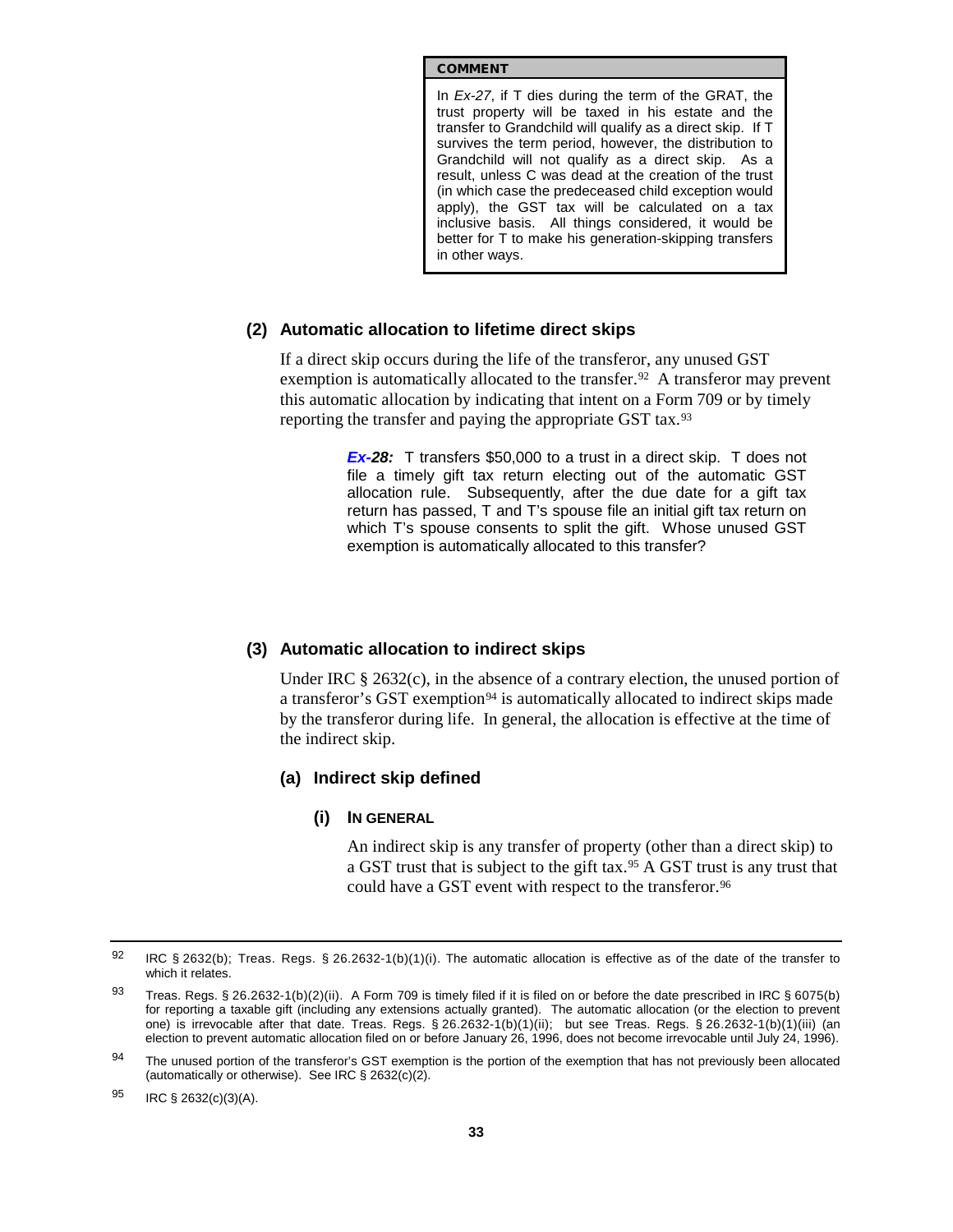#### **(ii) EXCEPTIONS**

The term GST trust does not include any of the following trusts:

- a) **Exception 1:** A trust where the instrument provides that more than 25 percent of the trust corpus must be distributed to (or may be withdrawn by) one or more nonskip persons:
	- Before they attain the age of 46; or
	- On or before one or more dates specified in the instrument that will or (as specified in regulations) reasonably may be expected to occur before the nonskip persons attain the age of  $46.97$  $46.97$
- b) **Exception 2:** A trust where the instrument provides that more than 25 percent of the trust corpus must be distributed to (or may be withdrawn by) one or more nonskip persons who survive the death of a person specified in the instrument by name or class description who is more than 10 years older than the nonskip person or persons.[98](#page-33-0)
- c) **Exception 3:** A trust where the instrument provides that more than 25 percent of the trust corpus must be distributed to the estate or estates of (or is subject to a general power of appointment held by) one or more nonskip persons if one or more of them dies on or before a date or event described in a) or b) above.<sup>[99](#page-33-1)</sup>
- d) **Exception 4:** A trust any portion of which would be included in the gross estate of some nonskip person other than the transferor if such person died immediately after the transfer to the trust.<sup>[100](#page-33-2)</sup>
- e) **Exception 5:** A charitable lead annuity trust, a charitable remainder annuity trust, or a charitable remainder unitrust.<sup>[101](#page-33-3)</sup>
- f) **Exception 6:** A charitable lead unitrust the noncharitable beneficiary of which is a nonskip person.<sup>[102](#page-33-4)</sup>

*Ex-29:* H establishes an irrevocable trust for his child. The trust provides for an outright distribution to the child at age 40. If the child dies before that age, all trust property is to be distributed to the child's issue.<sup>[103](#page-33-5)</sup>

1. Is this trust a GST trust to which the automatic allocation rules apply?

<sup>96</sup> IRC § 2632(c)(3)(B).

<sup>97</sup> IRC § 2632(c)(3)(B)(i).

<span id="page-33-0"></span><sup>98</sup> IRC § 2632(c)(3)(B)(ii).

<span id="page-33-1"></span><sup>99</sup> IRC § 2632(c)(3)(B)(iii).

<span id="page-33-2"></span><sup>100</sup> IRC § 2632(c)(3)(B)(iv).

<span id="page-33-3"></span><sup>101</sup> IRC § 2632(c)(3)(B)(v).

<span id="page-33-4"></span><sup>102</sup> IRC § 2632(c)(3)(B)(vi).

<span id="page-33-5"></span><sup>103</sup> This and the other examples dealing with the automatic allocation of GST exemption to indirect skips are based on examples created by David Dreyer of Jones Foster Johnston & Stubbs, P.A. Many thanks for his generous permission to use them.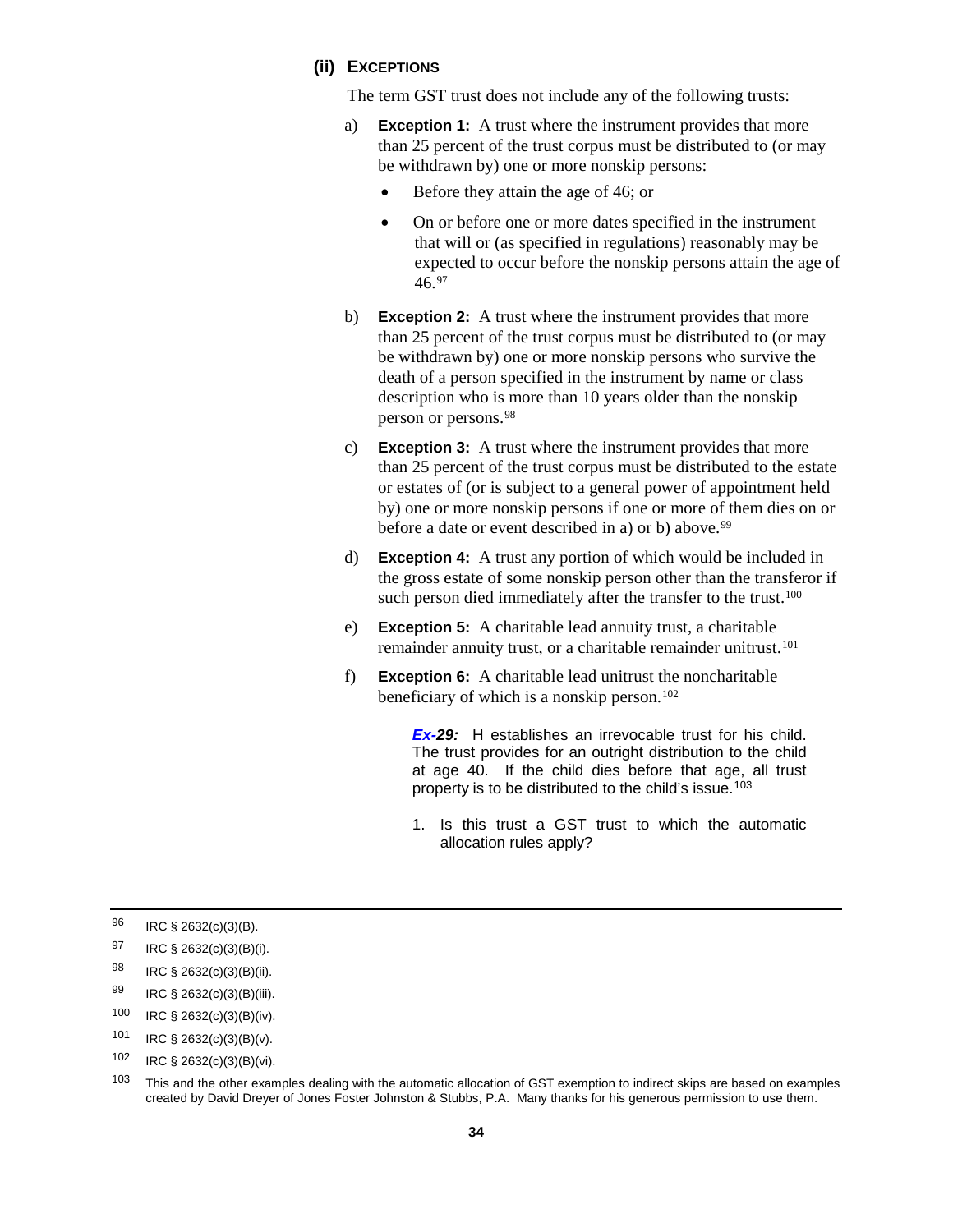2. Would the answer change if the instrument provided that outright distribution to the child could be suspended by the trustee if the child be[c](#page--1-15)omes disabled or frequently uses illegal substances?

*Ex-30:* H establishes an irrevocable trust for the benefit of W for life, and at her death, outright to H's issue, per stirpes. W is age 30, and H has 3 children ages 18, 21, and 25.

- 1. Is this trust a GST trust to which the automatic allocation rules apply?
- 2. Would the answer change if W had a testamentary powerof appointment exercisable in favor of H's issue?

**Ex-31:** H establishes an irrevocable trust for the benefit of W for life. At W's death, the property is to be divided among H's issue, per stirpes, and distributed one-half at age 30 and the balance at age 35. If any beneficiary survives W and dies before reaching 35, the beneficiary has a general power of appointment over that beneficiary's portion. W is age 41, and the children are 21, 25 and 30. Is this trust aGST trust to which the automatic allocation rules apply?

*Ex-32:* H establishes an irrevocable trust for the benefit of child for life, and upon child's death to grandchildren. The trust provides that child has the right to appoint trust assets in favor of creditors of the child's estate over any portion of the trust for which a GST tax would otherwise be incurred in the absence of such power. Is this trus[t](#page--1-18) a GST trust to which the automatic allocation rules apply?

### **(iii) SPECIAL RULE FOR LIMITED WITHDRAWAL AND OTHER POWERS**

In determining whether a trust is a GST trust to which the automatic allocation rules apply:

• Property is not considered to be includible in the gross estate of, or subject to a right of withdrawal by, a nonskip person if or to the extent the power does not exceed the amount of the gift tax annual exclusion.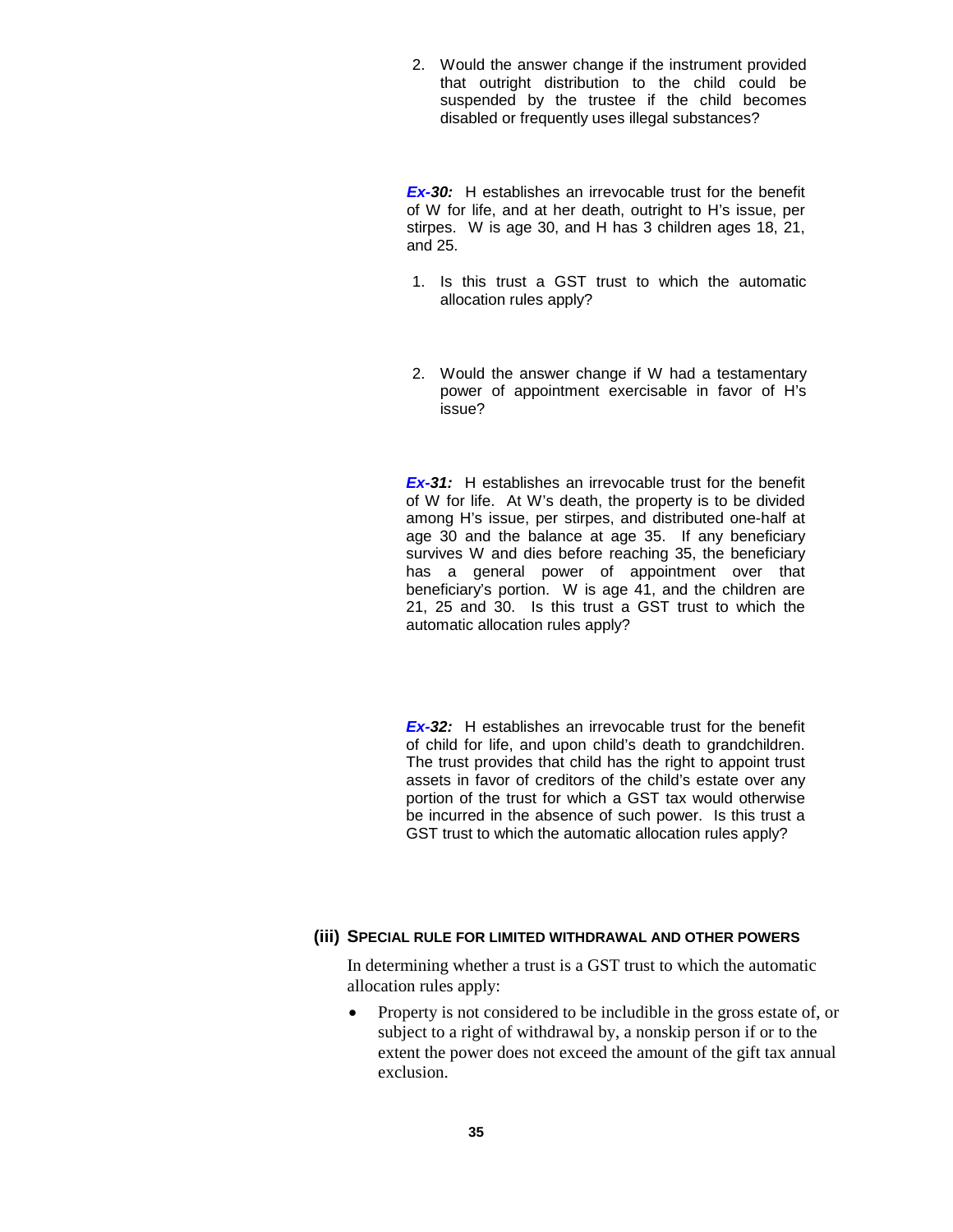• It is to be assumed that powers of appointment held by nonskip persons will not be exercised.[104](#page--1-19)

> **Ex-33:** H establishes an irrevocable pot trust for the benefit of his 10 grandchildren and their descendants and funds the trust with \$100,000. All 10 grandchildren have Crummey withdrawal powers. Will GST [e](#page--1-20)xemption be automatically allocated to this trust at its creation?

> *Ex-34:* H establishes an irrevocable pot trust for the benefit of his children and their descendants. The trust is to last as long as permitted by state law.[105](#page-35-0) H's child has a Crummey withdrawal right which is limited to the amount of a single annual exclusion. The child also has a special testamentary power of appointment to appoint trust property.

- 1. If the child's withdrawal power lapses after 30 days, is this trust a GST trust to which the automatic allocation rules apply?
- 2. Would the ans[w](#page--1-21)er change if child's power was a hanging power?

#### **(b) Special rule for transfers involving an ETIP**

With respect to transfers to which the ETIP rules of IRC § 2642(f) apply, the transfer itself is deemed to occur at the expiration of the ETIP. Accordingly, the value of the property involved in the transfer and probably the question of whether the transfer itself is an indirect skip (see below) is to be determined at that time.[106](#page-35-1) For more on the ETIP rules, see "*[Allocations during the estate tax inclusionary period](#page-30-4)*" supra p. [31.](#page-30-4)

> *Ex-35:* H establishes a QPRT to last for the shorter of H's life or for a period of 10 years. At the termination of the trust, the trust property is distributable to H's child if H survives to the date or termination; otherwise the trust is to revert to H's estate. Will GST exempt[io](#page--1-3)n be automatically allocated to this trust at its creation?

<sup>104</sup> IRC  $\S$  2632(c)(3)(B) (flush language at the end).

<span id="page-35-0"></span><sup>105</sup> In Florida, this is 360 years. See Fla. Stat. § 689.225(2)(f) (2016).

<span id="page-35-1"></span><sup>106</sup> See IRC § 2632(c)(4).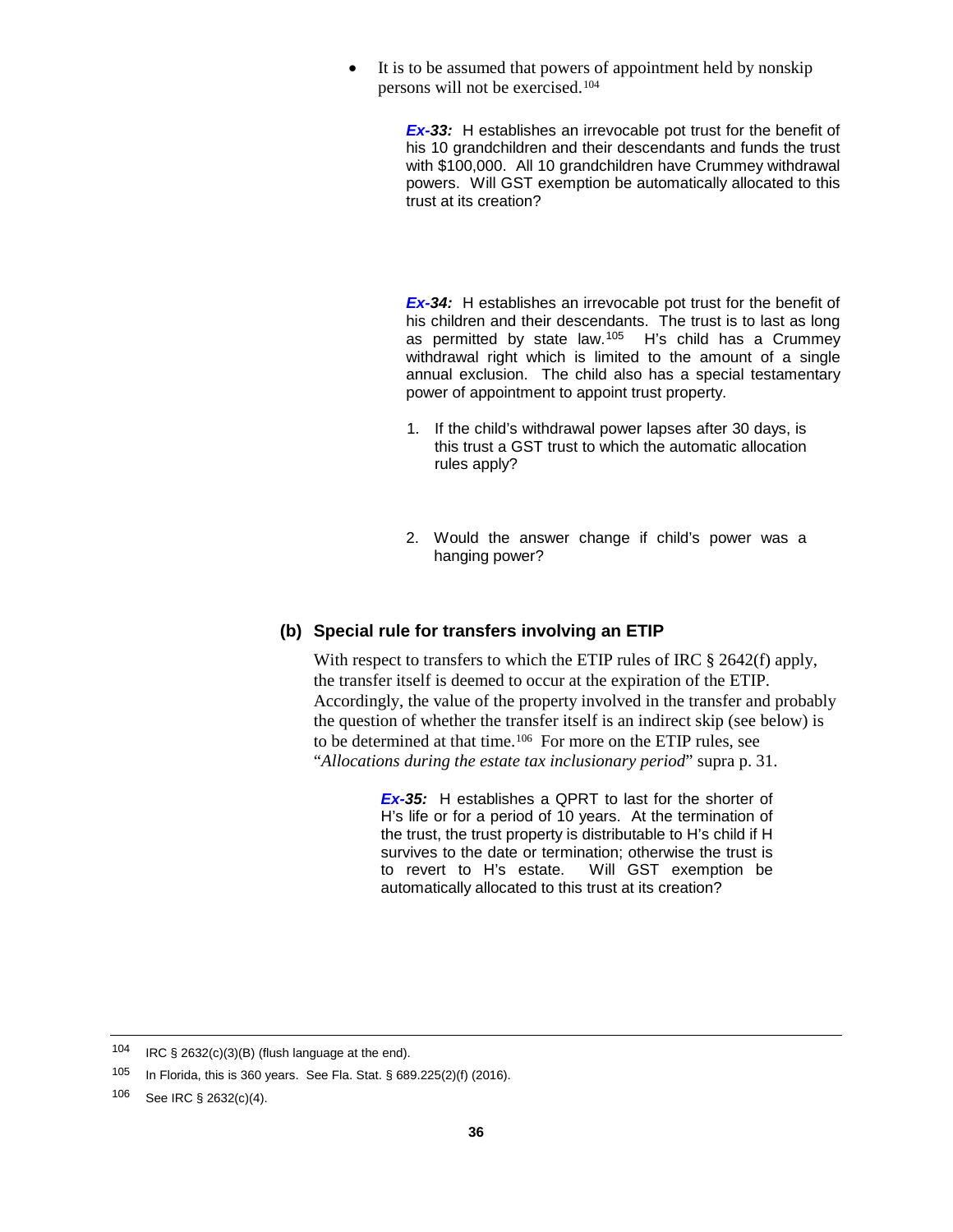*Ex-36:* In 2012, H (age 60) established an \$800,000 zeroed-out GRAT, retaining a qualified annuity interest for 5 years. The GRAT provides that at the termination of the term, the trust assets are to be distributed to H's child, but if the child is deceased to the child's issue. H's child was 30 years old at the inception of the trust. H's child dies in 2015. At that time, the property in the GRAT is worth \$500,000. At the expiration of the 5 year term, the GRAT (worth \$300,000) is distributed to C's child. How do the automa[ti](#page--1-22)c allocation rules of IRC § 2632(c) apply to these facts?

## **(c) Electing in or out of the automatic allocation rules**

IRC  $\S 2632(c)(5)(A)$  provides that an individual may elect not to have the automatic allocation rules apply to a GST trust where they otherwise would apply or to elect to have rules apply to a trust where they would otherwise not apply. Either election may be made as to a specific transfer, or if preferred, as to all transfers made to a particular trust.[107](#page--1-23) 

> **Ex-37:** In December 2016, H transfers \$100,000 to an irrevocable insurance trust which meets the definition of a GST trust. On April 16, 2017, the value of the trust is \$20,000. Can H make a late allocation of \$20,000 of exemption [o](#page--1-24)r do the automatic allocation rules preclude doing this?

#### **(4) Retroactive allocations**

Under IRC § 2632(d), a transferor may make a retroactive allocation of his or her unused GST exemption to a previous transfer in trust if:

- A beneficial interest (current or future) is held by a nonskip person who is a lineal descendant of a grandparent of either the transferor or of the transferor's current or former spouse;
- The beneficiary is assigned to a generation below that of the transferor; and
- The beneficiary dies before the transferor.

The allocation must be made on a timely filed gift tax return for the year of the nonskip person's death. The determination of the amount of the transferor's unused GST exemption and the effective date of the retroactive allocation of it both occur immediately before the death of the nonskip person. The allocation

<sup>&</sup>lt;sup>107</sup> The election out of the automatic allocation rules with respect to a particular indirect skip may be made on a timely filed gift tax return for the calendar year the transfer is made (or deemed to be made under the ETIP rule). IRC § 2632(c)(5)(B)(i). The election out of automatic allocations for a particular trust or into automatic allocation for a particular transfer or trust may be made on a timely filed gift tax return for the calendar year for which the election is to become effective. IRC  $\S$  2632(c)(5)(B)(ii).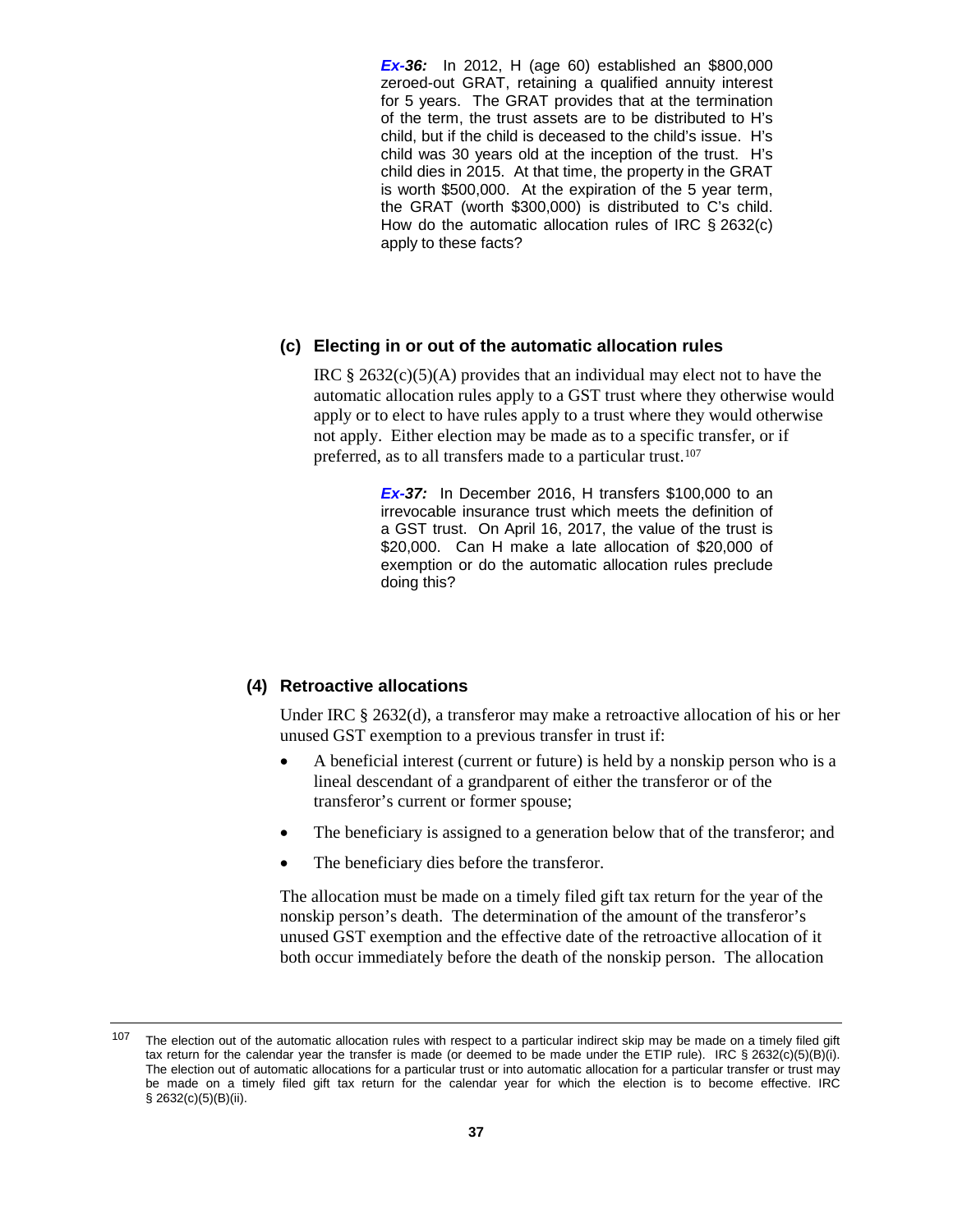itself, however, is based on the gift tax value of the transferred property at the time of the original transfer.

> *Ex-38:* T transfers property worth \$100,000 to a discretionary trust for the benefit of T's spouse S and his child C. The trust provides that all trust property is to be distributed to C at S's death or, if C is not living, to C's children then living. No GST exemption is allocated to the trust at the time of its creation. C dies several years later, survived by T, S, and a child GC. At that time, the property in the trust is worth \$500,000.

- 1. May T make a retroactive allocation of GST exemption to this trust?
- 2. How much exempti[o](#page--1-25)n must T allocate to give the trust a zero inclusion ratio?

#### **(5) Other lifetime allocations**

For lifetime GSTs for which an automatic allocation is not in effect, an election to allocate GST exemption may be made on a timely filed Form 709[108](#page--1-26) (in which case it is effective as of the date of the transfer) or on a late Form 709 (in which case it is effective from the date of filing).[109](#page-37-0) 

In either case, the allocation, which may be expressed as a formula, is void to the extent:

- it is made to a trust having no GST tax potential, or
- it exceeds the amount necessary to obtain an inclusion ratio of zero.<sup>[110](#page-37-1)</sup>

#### **b) Allocations after the death of the transferor**

A transferor's personal representative may allocate any unused GST exemption at a transferor's death.[111](#page-37-2) An attempted allocation is void to the extent it is made with respect to a trust that has no GST tax potential.<sup>[112](#page--1-27)</sup>

- the trust will have an inclusion ratio other than zero, or
- regardless of the inclusion ratio, the allocation is not made on a timely filed Form 709. Treas. Regs. § 26.2632- 1(b)(2)(i).

An allocation may be modified on a subsequent amended Form 709 only if the form is filed before the last date on which a timely-filed form could be filed. See Treas. Regs. §§ 26.2632-1(b)(4)(ii), 26.2632-1(b)(4)(iii), Examples 1 and 2. After that date, the allocation is irrevocable. Treas. Regs. § 26.2632-1(b)(4)(ii).

- <span id="page-37-0"></span><sup>109</sup> A late allocation made at the same time as an event giving rise to a taxable event is treated as occurring immediately prior to the event. See Treas. Regs. § 26.2632-1(b)(4). If it is unclear whether an allocation is late or timely, the allocation is effective first to the extent it would be timely for any transfer disclosed on the return, then as a late allocation, and finally as to any transfer not disclosed on the return as to which the allocation would be timely. Treas. Regs. § 26.2632-1(b)(4)(ii). For an example applying this priority scheme, see Treas. Regs. § 26.2642-4(b), Example 4.
- <span id="page-37-1"></span><sup>110</sup> Treas. Regs. § 26.2632-1(b)(4)(i). See also Treas. Regs. § 26.2642-4(b), Example 3. This rule does not apply to charitable lead annuity trusts. See Treas. Regs. § 26.2642-3(b) discussed supra p. 22.
- <span id="page-37-2"></span><sup>111</sup> In general, the allocation with respect to property included in the transferor's gross estate is made on the transferor's estate tax return and is effective as of the date of the transferor's death. As for lifetime transfers that are not included in the transferor's gross estate, a timely allocation of exemption is made on Form 709 and a late allocation is made on Form 706. A

 $108$  A voluntary allocation of GST exemption must state the value of the assets in the trust to which the exemption is being allocated if either: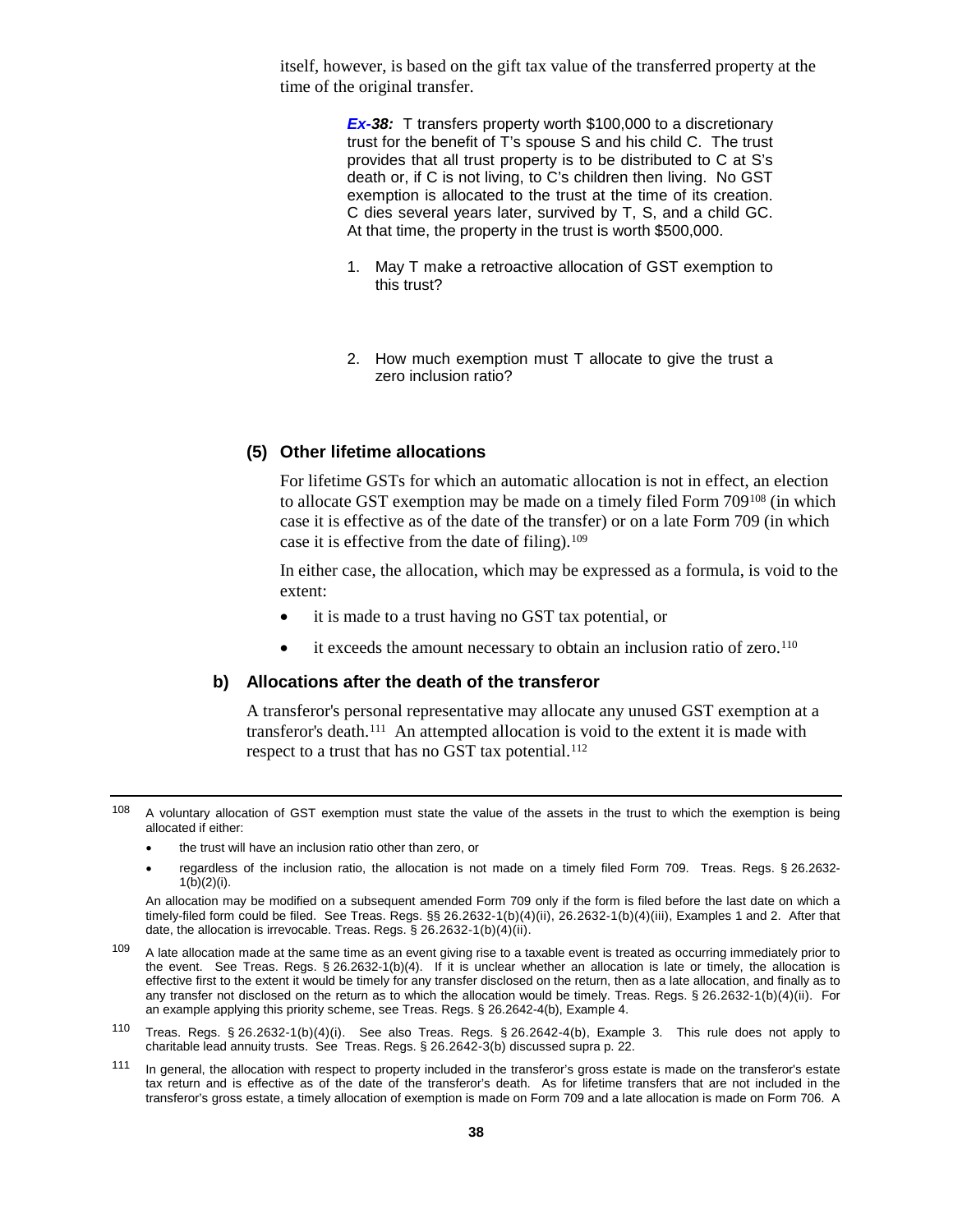If the time for filing the transferor's estate tax return passes without his personal representative having allocated all of his exemption, any unused exemption is automatically allocated:

- 1. first to testamentary direct skips, and
- 2. then to transfers in trust that have a potential for subsequent GST tax exposure,<sup>[113](#page--1-28)</sup> other than a QTIP trust for which no reverse QTIP election is made.[114](#page-38-0)

Within each category, the allocation is made pro rata on the basis of the values of the nonexempt portion of each transfer.

#### COMMENT

A pro rata allocation across several transfers is unwise because no distribution or termination in any trust will be entirely tax free. It is a better use of the exemption to allocate it so that one or more trusts are entirely exempt. To do this, the executor must make an affirmative allocation on a timely filed estate tax return. An allocation is void if the Form 706 is filed late.<sup>[115](#page-38-1)</sup>

## **B. SINGLE TRUST TREATED AS SEPARATE TRUSTS**

Generally, a single trust must be treated as one trust for purposes of the GST tax. However, in three situations explored next, a single trust is treated as two or more separate trusts.[116](#page-38-2) 

#### COMMENT

Where separate treatment applies the inclusion ratio for each share is determined separately of the other shares. Unless the governing instrument provides otherwise, however:

- Additions to and distributions from the trust are allocated pro rata among the separate trusts,[117](#page-38-3) and
- Any automatic allocation of GST exemption is allocated pro rata among the separate shares.<sup>[118](#page-38-4)</sup>

## **1. Single trust with multiple transferors**

If a single trust has more than one transferor, the portion of the trust attributable to each transferor is treated as a separate trust.<sup>[119](#page-38-5)</sup>

timely allocation is effective as of the date of the transfer. A late allocation is effective as of the date the allocation is filed. Treas. Regs. § 26.2632-1(d)(1).

<sup>113</sup> IRC § 2632(e).

- <span id="page-38-1"></span><sup>115</sup> Treas. Regs. § 26.2632-1(d)(2).
- <span id="page-38-2"></span> $116$  The effect of separate treatment is limited to the GST tax. It does not apply for other purposes such as the filing of returns, the payment of tax or for the computation of any other tax. Treas. Regs. §§ 26.2654-1(a)(1)(i); 26.2654-1(a)(2)(i).
- <span id="page-38-3"></span><sup>117</sup> Treas. Regs. § 26.2654-1(a). See also Treas. Regs. § 26.2654-1(a)(5), Example 7.
- <span id="page-38-4"></span>118 Treas. Regs. § 26.2654-1(a)(4). A pro rata allocation may be avoided by exercising the election to opt out of the automatic allocation. The transferor can opt out as to either share.
- <span id="page-38-5"></span><sup>119</sup> Treas. Regs. § 26.2654-1(a)(2). See also Treas. Regs. § 26.2652-2(c) (creating a special transitional rule for certain QTIP property under which a single trust is treated as having two separate transferors).

<sup>112</sup> Treas. Regs. § 26.2632-1(d)(1).

<span id="page-38-0"></span><sup>114</sup> Treas. Regs. § 26.2632-1(d)(2) exempts from automatic allocation "any trust that will have a new transferor with respect to the entire trust prior to the occurrence of any GST with respect to the trust." A trust is also exempted from automatic allocation if during the 9 month period after the transferor's death, no GST has occurred and after such period no GST is possible.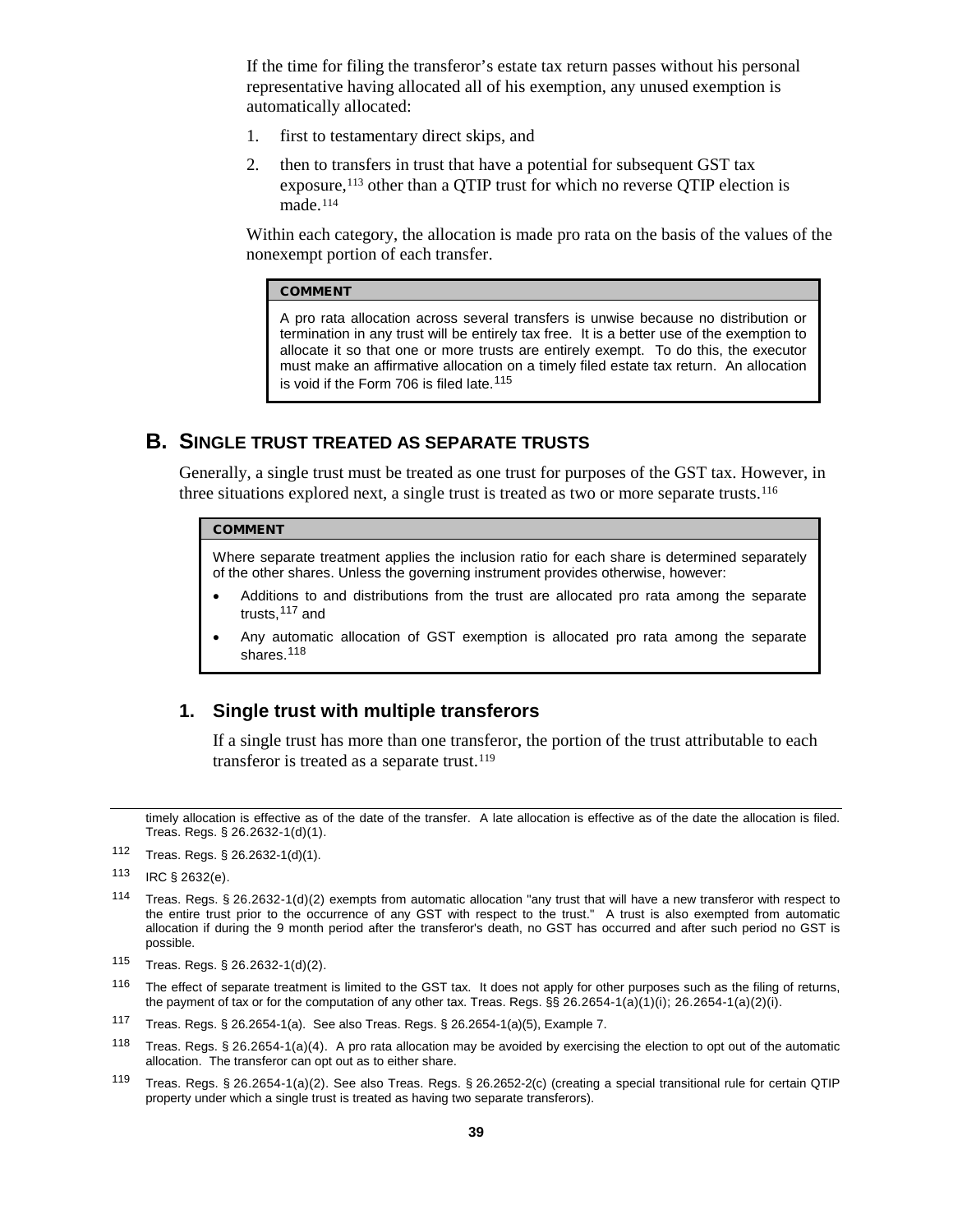*Ex-39:* H dies with a will that creates a QTIP eligible trust of \$1,500,000 for the benefit of his spouse W. H's personal representative makes a partial QTIP election with respect to 2/3rds of this trust.

- 1. Assuming no reverse QTIP election is made, how is this trust treated for GST tax purposes?
- 2. Suppose that at W's death some years later, when the value of the property in the QTIP trust is \$1,800,000, W dies with a will that leaves an additional \$600,000 to this trust. What portion of the trust is W the transferor of after the additional contribution?

## **2. Substantially separate and independent shares**

Each share of a single trust that consists substantially of separate and independent shares for different beneficiaries is treated as a separate trust.<sup>[120](#page--1-29)</sup>

### **COMMENT**

The phrase "substantially separate and independent shares" has the same meaning as provided in Treas. Regs. § 1.663(c)-3 subject to the added requirement that the shares must exist at all times after the creation of the trust. A trust that is includible in its entirety in the gross estate of its grantor is treated as created at the date of the grantor's death.

**Ex-40:** T creates a trust to last until his grandchild attains majority or dies. Until that time the trust income is to be distributed equally to T's child (or his estate) and grandchild. No distributions of principal may be made until the trust terminates. At termination, the trust principal is to be divided equally between the child and the grandchild (or their estates). [D](#page--1-30)oes this trust qualify for separate share treatment under the GST tax?

*Ex-41:* T creates a trust for the benefit of children and grandchildren. The trustee has discretion to spray income and principal among the beneficiaries until the youngest child attains age 21 at which time the trust provides that separate shares are to be maintained for each line of lineal descent. Will the sep[ar](#page--1-31)ate shares be treated as separate trusts for purposes of the GST tax?

## **3. Certain pecuniary gifts from trusts**

A required pecuniary gift at the death of the transferor from a trust includible in the transferor's gross estate is a separate and independent share if:

<sup>120</sup> Treas. Regs. § 26.2654-1(a)(1)(i).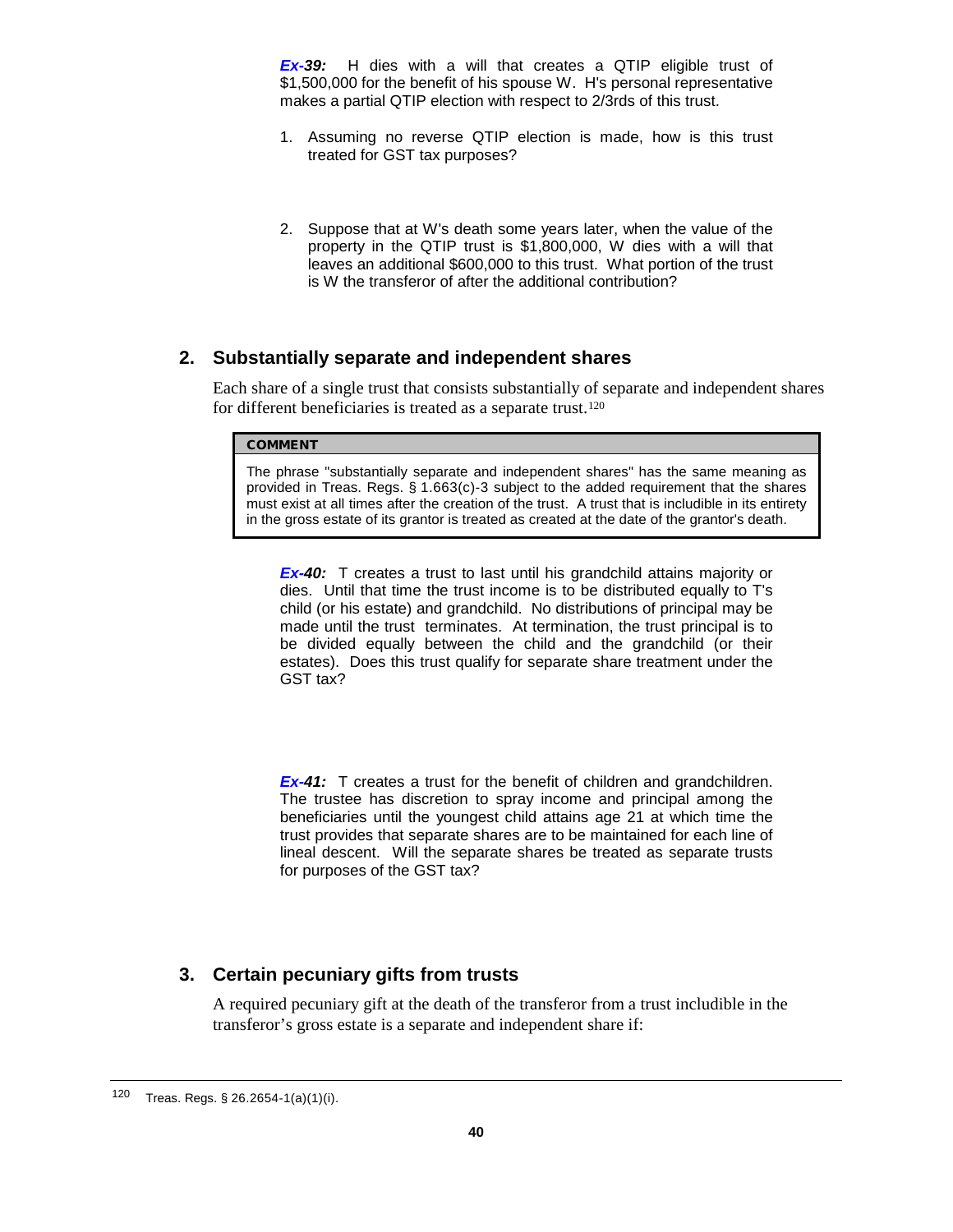- a) The trustee is required to pay appropriate interest to the beneficiary, $121$  and
- b) If the gift is payable in kind at other than date of distribution values, the trustee is required to allocate assets fairly representative of the appreciation or depreciation in the trust as a whole.

*Ex-42:* At her death, T's revocable inter vivos trust divides into two shares on the basis of a formula gift that allocates a pecuniary amount to T's surviving spouse and a residual amount to a credit shelter trust. The terms of the trust authorize the trustee to fund the gift in cash or in kind using date of distribution values. Will the pecuniary gift to the spouse be treated as a separate share?

## **C. DIVISION OF SINGLE TRUST INTO SEPARATE TRUSTS**

A single trust with separate shares or multiple transferors may be divided into separate trusts at any time.[122](#page-40-0) Otherwise, the rules which control the ability to sever a trust for GST tax purposes will depend on when the severance is attempted.

## **1. Regulatory severances**

Under the regulations, a division of a single trust into separate trusts will be recognized for purposes of the GST tax only if the trust was included in the transferor's gross estate (or was created under the transferor's will) and:

- a) The trust is severed pursuant to a direction in the governing instrument providing that the trust is to be divided upon the death of the transferor; or
- b) The instrument does not direct or require severance but the severance occurs pursuant to a discretionary authority granted under either the governing instrument or under local law; and
	- 1. The terms of each new trust provide for the same succession of interests and beneficiaries as the original and
	- 2. The severance occurs (or a reformation proceeding, if required, is commenced) prior to the due date of the transferor's estate tax return (including extensions) and either
		- the new trusts are severed on a fractional basis; or
		- in the case of a severance on the basis of a pecuniary amount, the severance by that method is required by the terms of the governing instrument and the pecuniary payment meets the requirements for a pecuniary payment from a trust to be treated as a separate share.<sup>[123](#page-40-1)</sup>

Where a valid severance occurs, GST exemption may be allocated to either or both of the separate trusts.<sup>[124](#page-40-2)</sup>

<sup>121</sup> See the comment under "*Residual transfers following pecuniary bequests to nonskip persons*", supra p. 20 for the meaning of "appropriate interest."

<span id="page-40-0"></span><sup>122</sup> Treas. Regs. § 26.2654-1(a)(3). Thus, the service has ruled that a single trust with two transferors may be segregated into separate trusts with two different inclusion ratios. See PLR 200039003.

<span id="page-40-1"></span><sup>123</sup> See "*Certain pecuniary gifts from trusts*," on p.41.

<span id="page-40-2"></span><sup>124</sup> Treas. Regs. § 26.2654-1(b)(3).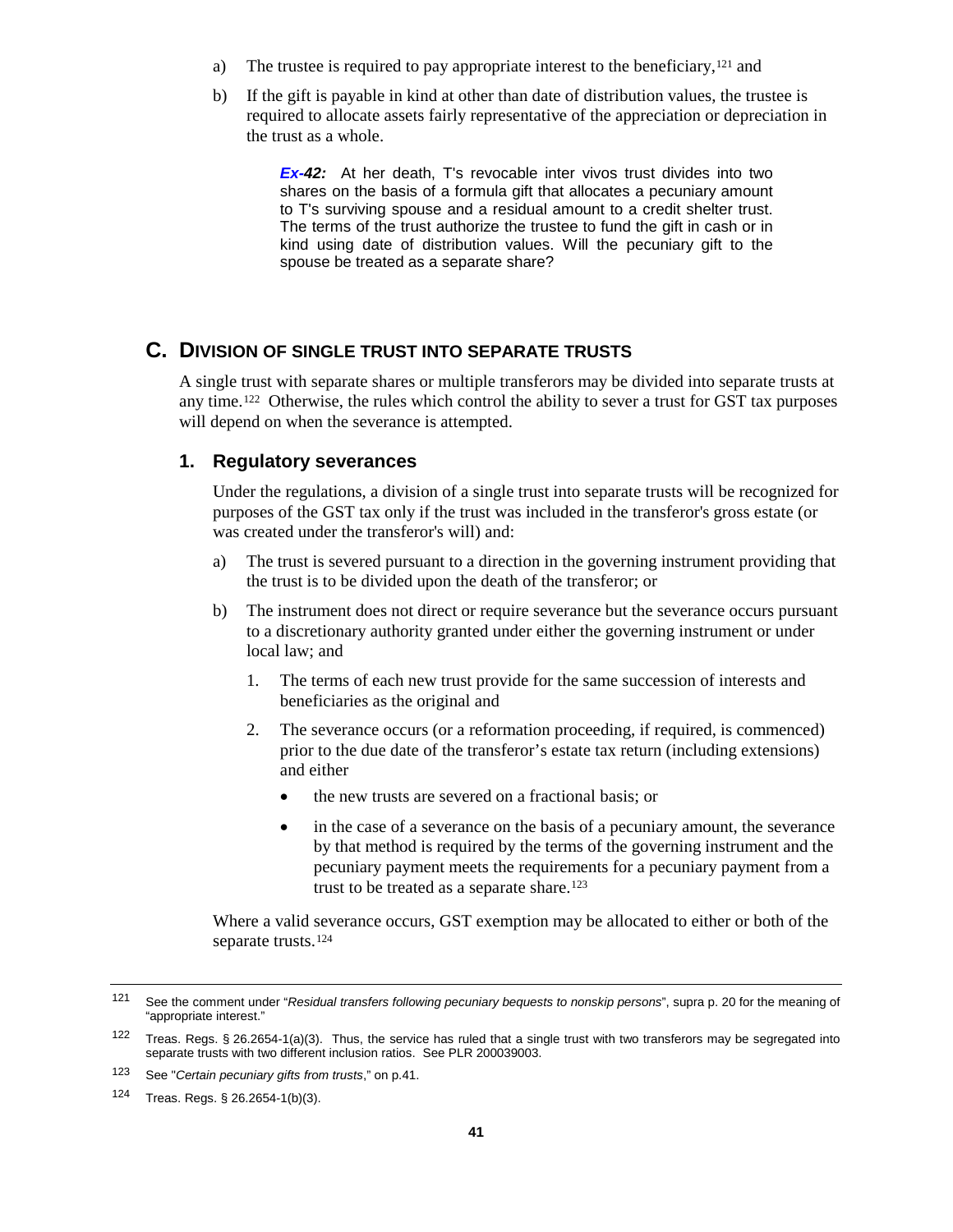A fractional severance need not be funded pro rata with a portion of each asset provided only that funding is based on the fair market values on the date of severance or in a manner that fairly reflects the appreciation or depreciation in the value of the assets as of that date.<sup>[125](#page--1-33)</sup>

*Ex-43:* T's will leaves the residue of his estate to his revocable inter vivos trust.

- 1. If T's trust contains a formula pecuniary marital gift under which the trust is divided into separate QTIP and credit shelter trusts, will the division be recognized as creating two separate trusts for GST tax purposes?
- 2. Suppose that after the initial split, T's personal representative divides the QTIP trust into two shares, one consisting of \$400,000 and one holding the balance. As to the former, the personal representative makes an IRC § 2652(a)(3) reverse QTIP election. Will the split of the QTIP trusts be recognized for GST purposes?

## **2. Qualified (i.e., statutory) severances**

IRC  $\S 2642(a)(3)$  provides a statutory basis for dividing trusts for GST tax purposes.

Under the section, a trust severance will be recognized for GST tax purposes if it is a "qualified severance". A qualified severance means the division of a trust and the creation of two or more trusts by any means available under the governing instrument or local  $law<sup>126</sup>$  $law<sup>126</sup>$  $law<sup>126</sup>$  if:

- a) The severance is effective under local law; $127$
- b) The single trust is divided on a fractional basis;<sup>[128](#page-41-2)</sup>
- c) Funding of the severed trust commences immediately and is completed within a reasonable time not to exceed 90 days after the date of the severance;<sup>[129](#page-41-3)</sup>

<sup>125</sup> Treas. Regs. § 26.2654-1(b)(1)(ii)(C)(1). As written, the regulations do not appear to apply the appropriate interest or funding requirements to a mandatory severance.

<span id="page-41-0"></span><sup>126</sup> This includes court ordered severances. Treas. Regs. § 26.2642-6(d)(1). On the authority to split trusts under the Florida Trust Code, see Fla. Stat. § 736.0417 (2016).

<span id="page-41-1"></span><sup>127</sup> Treas. Regs. § 26.2642-6(d)(2).

<span id="page-41-2"></span> $128$  Pecuniary severances are not permitted. However, formula severances are permitted. Thus, a severance could be phrased in terms of a fraction with a numerator equal to a transferor's unused GST tax exemption and a denominator equal to the fair market value of the trust's assets as of the date of severance. Treas. Regs. § 26.2642-6(d)(4).

<span id="page-41-3"></span> $129$  The date of a severance is either the date selected by the trustee as of which the trust assets are to be valued for purposes of the severance or the court-imposed date of funding in the case of a court ordered severance. Treas. Regs. § 26.2642-  $6(d)(3)$ .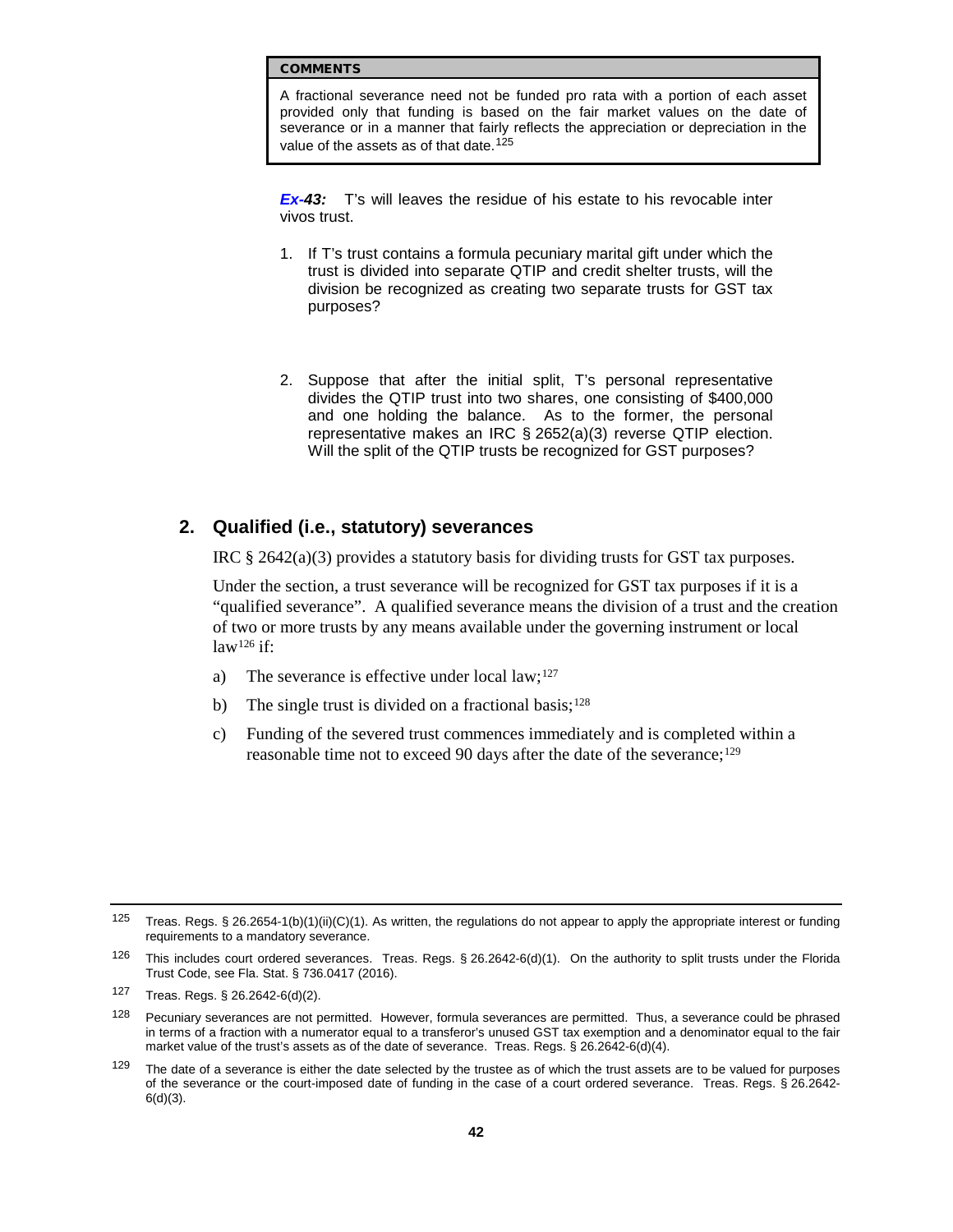It is not necessary to fund the trust with a pro rata percentage or portion of each asset. Non-pro rata funding is permissible provided the trust receives the appropriate fraction or percentage of the total (undiscounted)<sup>[130](#page--1-34)</sup> fair market value of the trust assets as of the date of severance.<sup>131</sup>

- d) The terms of the new trusts, in the aggregate, provide for the same succession of interests of beneficiaries as are provided in the original trust;[132](#page-42-1)
- e) If the trust to be severed has an inclusion ratio of either 0 or 1, the resulting trusts must have the same inclusion ratio as the original trust;<sup>133</sup> and
- f) If exemption has already been allocated and the trust to be severed has an inclusion ratio between 0 and 1, the trusts resulting from the severance receive fractional shares of the total trust value that cause each of such trusts to have an inclusion ration of 0 or 1.[134](#page-42-3)

*Ex-44:* T establishes a trust with income and principal distributable in the discretion of the trustee to or for the benefit of T's two children (C1 and C2) and their descendants. The trust, which has an inclusion ratio of 1, is to last until the death of the last of T's two children at which time trust income and principal is to be distributed to T's descendants per stirpes (i.e., half to C1's descendants and half to C2's descendants). If T splits the trust into two trusts, both with an inclusion ratio of 1, but one of which provides for discretionary distributions of income and principal to C1 and his descendants with remainder to C1's descendants at his death and the second of which provides similarly for C2 and C2's descendants, will the split constitute a qualified severance?

*Ex-45:* T establishes a trust with income payable to child C for life with remainder at C's death to such of C's descendants as C appoints by will. The trust further provides however, that if the inclusion ratio of the trust at C's death is greater than 0, C's power may also be exercised in favor of the creditors of his estate as to the fraction of the trust equal to the trust's inclusion ratio. If, at a time when the inclusion ratio of the trust is .60, will a severance of the trust on a 40/60 basis where C's power to distribute to the creditors of his estate extends only to the 60 percent trust be a qualified severance?

**Ex-46:** T establishes a 10-year trust with income payable in equal shares to N (a nonskip person) and S (a skip person). At the expiration of the 10-year term, trust principal is distributable half to N (or to N's descendants) and half to S (or to S's descendants). The trust has an inclusion ratio of .50. If Trustee splits the trust in a qualified severance

<sup>130</sup> The prohibition against using discounted values appears in Treas. Regs. § 26.2642-6(d)(4).

<span id="page-42-0"></span><sup>131</sup> Treas. Regs. § 26.2642-6(d)(3). See also Treas. Regs. § 26.2642-6(j), Ex. 5. In general, a non-pro rata funding of a qualified or regulatory severance will not result in a sale or exchange for income tax purposes provided the severance and the non-pro rata funding of it are authorized by an applicable state statute or by the governing instrument. Treas. Regs. § 1.1001-1(h)(1).

<span id="page-42-1"></span><sup>132</sup> Treas. Regs. § 26.2642-6(d)(5).

<span id="page-42-2"></span><sup>133</sup> Treas. Regs. § 26.2642-6(d)(6).

<span id="page-42-3"></span><sup>134</sup> Treas. Regs. §26.2642-6(d)(7).